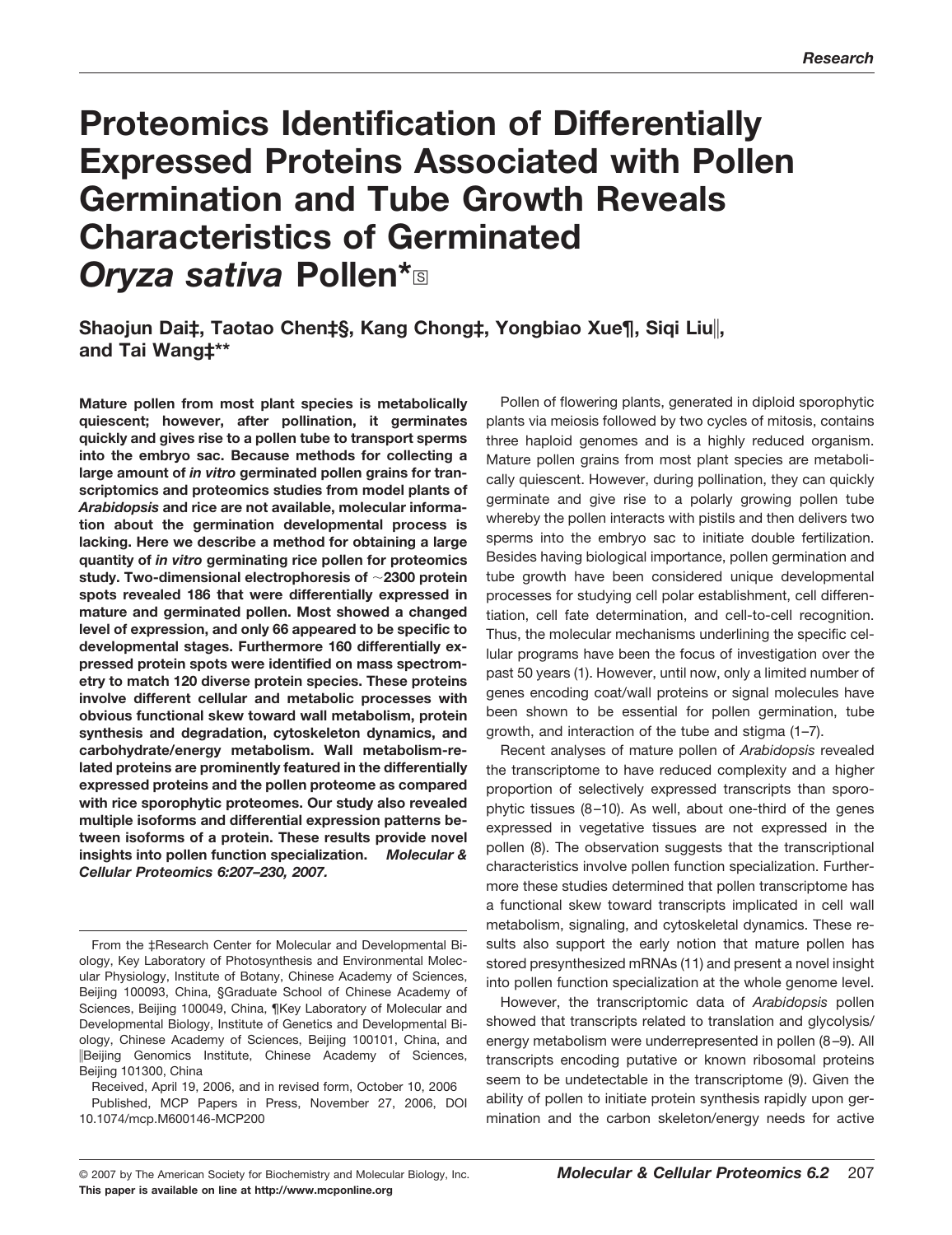tube growth, the transcriptome data raise questions, although these results might be explained by the proteins related to the functional categories being presynthesized during the early stage of male gametophytic development (8).

Recent proteomics studies from *Arabidopsis* (12, 13) and rice (14) have revealed that mature pollen presynthesizes a complement of proteins required for pollen function, including those implicated in protein synthesis and carbohydrate/energy metabolism. Dai *et al.* (14) showed that these functional categories related to carbohydrate/energy metabolism, wall metabolism, protein synthesis and degradation, and signaling are overrepresented in the proteome. This finding indicated that proteomic data are a necessary complement to transcriptomic data of pollen and are essential to our understanding of pollen function. Importantly proteomics analyses showed that mature pollen contains multiple isoforms; this suggests that posttranslational modifications seem to be crucial to pollen function.

In contrast to our increased understanding of molecular information in mature pollen, our knowledge of genome-scale events underlying germination and fast tube growth are still lacking, although these data are essential for understanding the molecular mechanisms involved in fast tube growth and invasion in pistils. Such knowledge will help dissect the molecular regulation of sexual reproduction and important cellular programs such as polarized cell growth and cell recognition. Recently Fernando (15) compared  $2-D<sup>1</sup>$  electrophoresis (2-DE) protein maps of mature and germinated pollen from the gymnosperm *Pinus strobus*, which produces unlimited quantities of pollen grains, the pollen having *in vitro* germination activity over an extended period. The author detected 57 protein spots that were specifically expressed or increased in expression in the germinated pollen. However, because of a lack of genomic sequence information about the species, 33% of these spots were not identified.

*Arabidopsis* and rice have been accepted as the model plants of dicots and monocots of angiosperms, respectively. They have small genome size, and the two genomes have been completely sequenced. Transcriptomic and proteomic data about pollen tubes will greatly increase our knowledge about tube development. Several efforts have established an *in vitro* germination system for *Arabidopsis* pollen (16), but collecting enough germinated pollen grains from the plant is difficult. In contrast, we can collect a relatively large amount of mature pollen grains from rice, but a main difficulty in using rice is that the mature pollen quickly loses the ability to germinate under *in vitro* conditions after being released from anthers (17). Therefore, some technological breakthroughs are required for proteomics and transcriptomics studies of germinated pollen from the two model plants.

Inhibitor experiments have shown that early tube growth strictly depends on protein synthesis that is relatively independent of transcription (11). So proteomics identification of proteins differentially expressed in mature and germinated pollen will generate important molecular information. In the present study, we wanted to address the difference between proteome maps of mature and germinated pollen, which proteins are synthesized during tube growth, and the functional characteristics of newly synthesized proteins. We first established an *in vitro* germination system of rice pollen, and then used 2-DE followed by MALDI-TOF MS and ESI-Q-TOF MS/MS to identify 160 differentially expressed proteins (representing 120 unique proteins) associated with germination and tube growth. These proteins were implicated in 12 groups of known function and one of unknown function with obvious functional skew toward carbohydrate/energy metabolism, wall metabolism, protein synthesis and degradation, cytoskeleton dynamics, and stress response. Of the differentially expressed unique proteins, 25% had isoforms, and isoforms of some protein species showed distinct changes in expression. Our results suggest that phosphorylation and glycosylation are involved in the generation of these isoforms.

## MATERIALS AND METHODS

*Collection and in Vitro Germination of Mature Rice Pollen Grains (MPGs)—*Rice cultivar Zhonghua 10 (*Oryza sativa* L. ssp. *japonica*) was planted under a natural growth season in Beijing (39° 54′ N, 116° 24' E). The plants were managed as usual. MPGs were collected by shaking panicles gently during anthesis. These collected fresh MPGs were transferred into a liquid germination medium (20% sucrose, 10% polyethylene glycol 4000, 3 mm  $Ca(NO<sub>3</sub>)<sub>2</sub>$ ·4H<sub>2</sub>O, 40 mg/liter  $H_3BO_3$ , 3 mg/liter vitamin B1) and cultured for about 10 min at room temperature (~30 °C) to generate synchronously germinated rice pollen grains (GPGs). The amount of GPGs was examined under a microscope (also see below). After anther debris were removed by filtering the pollen culture through cheesecloth, GPGs were collected by centrifuging at 500  $\times$  g. MPGs and GPGs were used immediately for extracting proteins or stored at  $-80$  °C until use.

*Observation of Pollen Morphology—*Morphological characteristics of MPGs were examined under a microscope (Axioskop 40 fluorescence microscope, Zeiss) by staining with 1% I<sub>2</sub>-KI, 1% triphenyltetrazolium chloride in 50% sucrose or 0.2  $\mu$ g/ $\mu$ l 4',6-diamidino-2phenylindole (DAPI) (Molecular Probes). The GPGs stained with DAPI or FM 1–14 (0.2  $\mu$ M; Molecular Probes) were observed by microscopy with a confocal laser scanning microscope (Zeiss) or Axioskop 40 fluorescence microscope.

*Preparation of Proteins from MPGs and GPGs—*MPGs and GPGs were homogenized in a homogenate buffer (50 mm Tris-HCl, pH 7.5, 20 mM KCl, 2% Nonidet P-40, one tablet of protease inhibitor mixture/25 ml (Roche Applied Science), 13 mm DTT) with use of a chilled mortar and pestle. Supernatant was collected by centrifugation at 18,000  $\times$  q for 20 min at 4 °C and then supplemented with trichloroacetic acid to a final concentration of 12.5% to precipitate proteins on ice for 2 h. Proteins were pelleted by centrifugation at  $15,000 \times g$  for 20 min at 4 °C and then resuspended in 80% cold acetone containing

<sup>1</sup> The abbreviations used are: 2-D, two-dimensional; 2-DE, 2-D electrophoresis; MPG, mature rice pollen grain; GPG, germinated rice pollen grain; DAPI, 4',6-diamidino-2-phenylindole; MM, molecular mass; CBB, Coomassie Brilliant Blue; RV, relative volume; PMF, peptide mass fingerprinting; Unipros, unique proteins; POD, peroxidase; TCTP, translationally controlled tumor protein; MT, microtubulin; PTM, posttranslational modification; VDAC, voltage-dependent anion channel protein; eIF, eukaryotic initiation factor.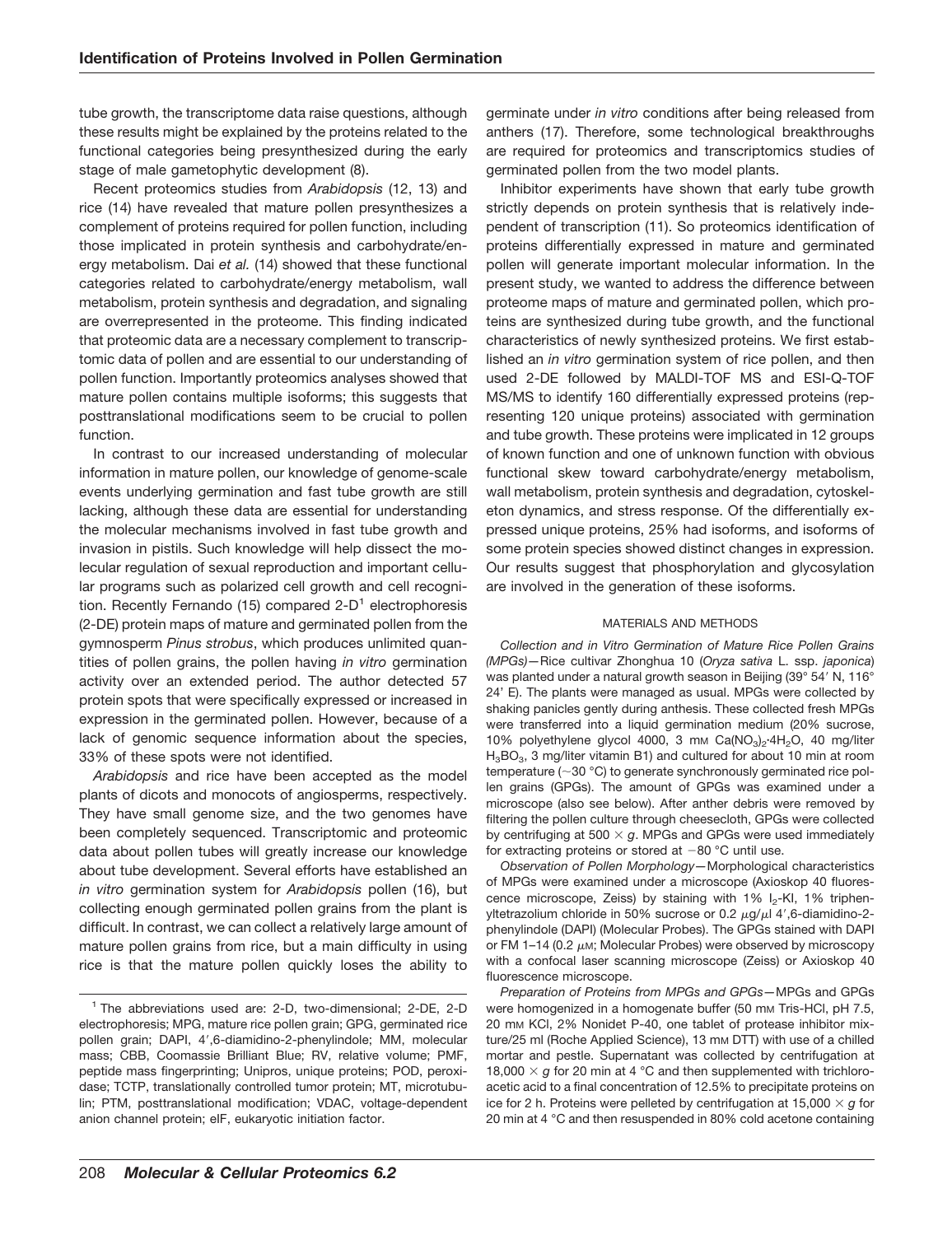0.07%  $\beta$ -mercaptoethanol. The mixture was placed at  $-20$  °C for 30 min to allow proteins to precipitate, and proteins were collected by centrifugation at 15,000  $\times$  g for 20 min at 4 °C. After being rinsed with cold acetone with 0.07%  $\beta$ -mercaptoethanol and dried by vacuum, the resulting proteins were dissolved in a lysis buffer (7 M urea, 2 M thiourea, 4% Nonidet P-40, 13 mm DTT, 2% Pharmalyte 3-10) and used for 2-DE immediately or stored in aliquots at  $-80$  °C after debris were removed by centrifugation at 20,000  $\times$  g for 20 min at 4 °C. For protein preparation of MPGs or GPGs, triplicate biological samples were used. Protein concentrations were determined according to the Bradford method (18) by DU640 UV-visible spectrophotometry (Beckman). Bovine serum albumin was used as the standard.

2-DE Gel Staining and Image Analysis - An aliquot (about 600 μg of proteins) of protein sample prepared from MPGs or GPGs was diluted with rehydration buffer (7 M urea, 2 M thiourea, 1% Nonidet P-40, 13 mM DTT, 0.5% IPG buffer 3–10, 0.002% bromphenol blue) and loaded onto an IPG strip holder of a 24-cm, pH 3–10 or pH 4 –7 linear gradient IPG strip (Amersham Biosciences). Isoelectric focusing involved the Ettan IPGphor isoelectric focusing system following the protocol of the manufacturer (Amersham Biosciences). For SDS-PAGE, the equilibrated IPG gel strips were placed onto 12.5% ExcelGel SDS gels (Amersham Biosciences) by use of an Ettan DALT Six electrophoresis unit. Low molecular mass (relative molecular mass (MM)) protein markers (Fermentas) were co-electrophoresed as MM standards. The proteins in gels were visualized by Coomassie Brilliant Blue (CBB) staining. 2-DE experiments were repeated three times for each protein sample, and images were obtained by scanning each stained gel at 300 dots/inch with use of an ImageScanner (Amersham Biosciences). The apparent MM of each protein in gels was determined with the co-electrophoresed MM protein markers used as standards. An apparent pI of each protein was determined by its migration on IPG linear strips.

*Protein Quantification and Expression Abundance Analysis—*All 2-DE gel images were analyzed by use of the ImageMaster 2D platinum 5.0 program (Amersham Biosciences). After spot detection, quantification, and background subtraction, the relative volume (RV) of each protein spot was obtained by dividing the volume of the spot by the total volume of all spots in a gel. Furthermore to compare protein abundance between two independent datasets of each sample directly (pH 4-7 and pH 3-10), we generated a normalized RV whereby the RV of each spot was multiplied by a correction constant (C). Correction constants for pH 4-7 ( $C_{pH4-7}$ ) and pH 3-10 ( $C_{pH3-10}$ ) were calculated according to the formulas described by Hajduch *et al.* (19).

The normalized RV values of protein spots in triplicate biological repeats for each sample underwent further statistical analysis to evaluate their relative standard deviation (S.D.). These reproducible protein spots were used further to identify proteins differentially expressed in MPGs and GPGs. The significance of differentially expressed proteins between MPGs and GPGs was examined by *t* test. Proteins considered differentially expressed were those that displayed at least a 2-fold significant change in RV values (*p* value < 0.05) between the two samples.

*MALDI-TOF MS—*The differentially expressed protein spots were excised from 2-DE gels by use of the Ettan Spot Cutter (Amersham Biosciences), destained in a destaining buffer (25 mm ammonium bicarbonate, 50% (v/v) acetonitrile), and then dehydrated by use of acetonitrile and spun dry. Enzyme digestions in gels were carried out in 25 mm ammonium bicarbonate buffer containing 10 ng/ $\mu$ l sequencing grade modified trypsin (Roche Applied Science) at 37 °C for 16 h. For MALDI-TOF MS, one aliquot of the enzyme digest solution was spotted onto a sample plate with matrix ( $\alpha$ -cyano-4-hydroxcinnamic acid, 8 mg/ml in 50% (v/v) TFA) and allowed to air dry. MALDI-TOF MS acquisition involved use of an Autoflex MALDI mass spectrometer

(Bruker Daltonics) equipped with a flight tube (reflex mode, 2.6 m long), laser ( $N_2$ , 337 nm), and scout 384 target system. Accelerating voltage was 20 kV, and the microchannel plate detector was at 1.6 kV. Mass spectra were acquired in a positive mode. To ensure the accuracy of protein identification, MALDI-TOF MS was internally calibrated with the use of the peptide calibration standard (Bruker) to reach a typical mass measurement accuracy of 100 ppm. The known trypsinautocleavable peptide masses of 9.07 and 22.73 kDa were used for a two-point internal calibration for each spectrum.

Peptide mass fingerprintings (PMFs) were searched in the National Center for Biotechnology Information non-redundant (NCBInr) protein databases with use of the search engine MASCOT (Matrix Science). *O. sativa* was chosen for the taxonomic category. All peptide masses were assumed to be monoisotopic and  $[M + H]$ <sup>+</sup> (protonated molecular ions). Searches involved use of a mass accuracy of  $\pm 100$  ppm, and one missed cleavage site was allowed for each search. The identified proteins had to be in the top hit with more than four peptides matched and a sequence coverage of more than 10%.

*ESI Q-TOF MS/MS—*For nanospray ESI Q-TOF MS/MS (Micromass) analysis,  $1-2$   $\mu$  of each digested peptide sample underwent trapping column filtration for desalting treatment before being loaded in the nanoflow probe tip (Micromass). The instrument accuracy was calibrated by the external calibration of Glu-fibrinogen (3 ppm). The applied spray voltage was 800 –1000 V with a sample cone of 25– 40 V. The microchannel plate detector was at 2250 V, and the energyadjustable collision cell was filled with pure argon gas. MS/MS data processing involved use of MassLynx 3.5, and data were searched in the NCBInr protein sequence databases by use of the MS/MS ion search program MASCOT (Matrix Science). The identified proteins had to be in the top hit with more than two peptide sequences matched. Under less-than-optimal circumstances, a matched protein was accepted if it ranked as the top hit with a single peptide match. In this case (only four identities), the MS/MS fragment ion pattern was verified by manual inspection. The manual inspection of MS/MS data processing involved use of the Peptide Sequencing Program with the following strict criteria: 1) MM tolerance was set at 0.3 Da, and mass type was assumed to be monoisotopic; 2) the peak threshold was 0.15%, and the fragment ion tolerance 0.15 Da; and 3) most importantly, nearly complete Y-ion series and partial complementary B-ion series needed to be present, and the Y-ions should correspond to peaks with high relatively intensity.

*Western Blot Analysis—*After separation by 12.5% SDS-PAGE, proteins were electrophoretically transferred on a semidry blot apparatus to a PVDF membrane (Pierce) and then immunodetected according to the methods of Dai *et al.* (14). The primary antibodies used were against maize pollen coat-specific  $β$ -1,4-xylanase (20), pumpkin catalase 1 (21), plasma membrane H<sup>+</sup>-ATPase PMA2 from *Nicotiana plumbaginifolia* (22), and rice OsRad21-3 (prepared in our laboratory).

*Semiquantitative RT-PCR—*Semiquantitative RT-PCR was used to analyze the accumulation patterns of the following transcripts in anthers, MPGs, and GPGs. Primers Pr1 (5'-ACG CGC TGA CCA AGG AGA TC-3') and Pf1 (5'-CAG GTT GTA GTC GCC GTG TG-3') were used to detect the transcript for  $\beta$ -1,4-xylanase (GenBank accession number AAP53220), primers Pr2 (5'-ACT TGG CCT GGA CGT TGG AC-3') and Pf2 (5'-ATG GCA TCC TCC TCC CTT CT-3') were used for β-expansin (NP\_91258), primers Pr3 (5'-GCA AGC ATG CAG CAA CAC AT-3') and Pf3 (5'-GCA GCA ATG GCA TCC TCC T-3') were for major pollen allergen Ory s 1 (Q40638), primers Pr4 (5'-TTT GCA TAT GGC TCC ACA GC-3') and Pf4 (5'-ATG GCC TCC ATG TCC TCC TTC-3') were for pollen allergen 1 (CAD40508), primers Pr5 (5'-TCA GAT CAT GTT GGA GAG G-3') and Pf5 (5'-ATG GCG AGA TCA CTG GCG C-3') were for pectin methylesterase inhibitor (NP\_912762), and primers Pr6 (5'-ACA GAG CCT GCC ACG ACA GA-3') and Pf6  $(5'-GAC CGT TGC CTT CAA TAG CG-3')$  were for  $\beta$ -galactosidase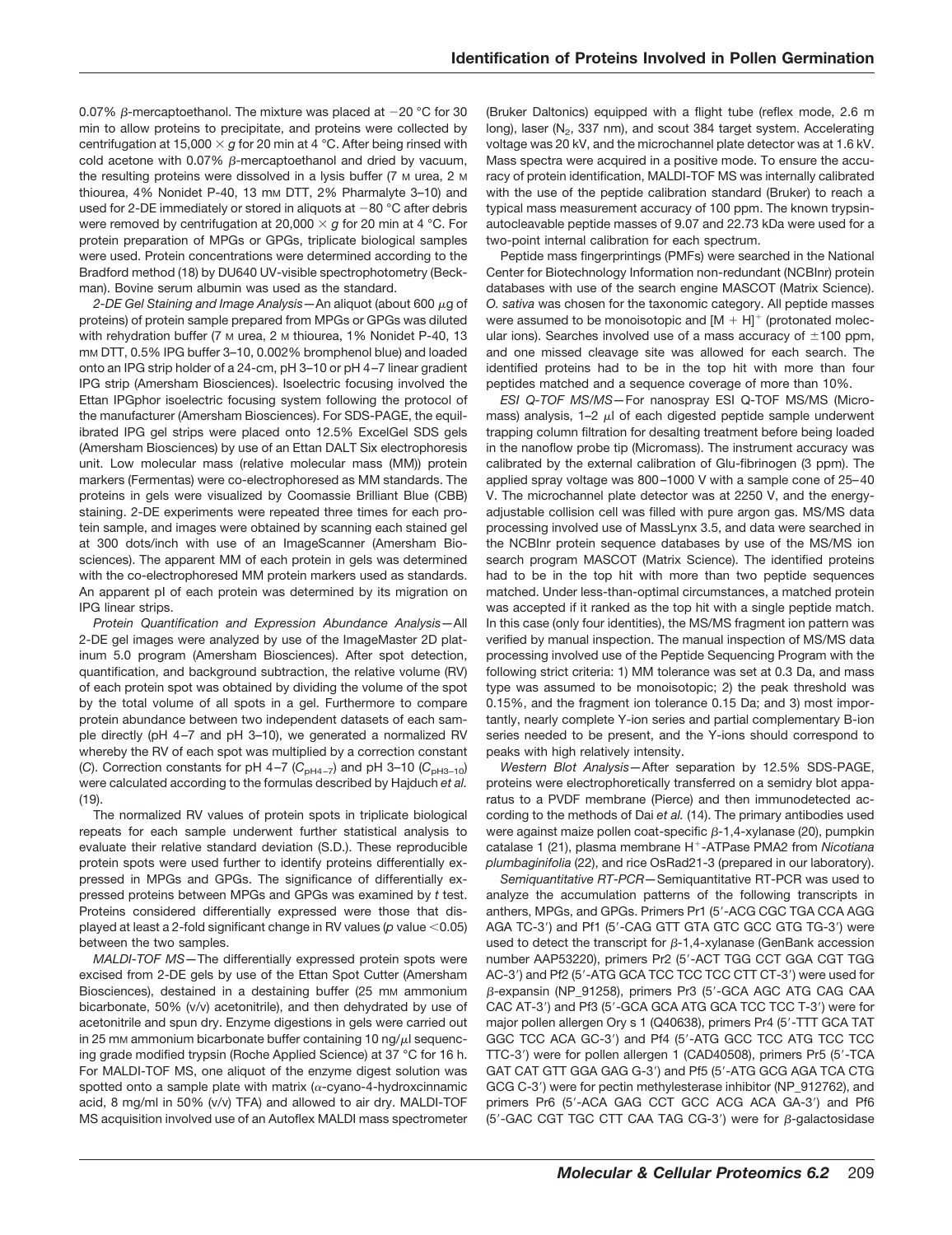

FIG. 1. **Cytological characteristics of** *in vitro* **GPGs.** *A* and *B*, I2-KI-stained (*A*) and triphenyltetrazolium chloride-stained (*B*) MPGs showing metabolic activity. *C*, differential interference contrast microscopy of GPGs. *D*, DAPI-stained MPGs showing germ unit consisting of two sperm nuclei (*white arrows*) and one vegetative nucleus (*black arrow*). *E*, DAPI-stained GPGs showing transport of a germ unit ( $arrow$ ) into the tip of a fast growing pollen tube. *Scale bar*, 50  $\mu$ m in *A*, 60  $\mu$ m in *B* and *C*, and 14  $\mu$ m in *D*.

(NP\_920740). The amplified tubulin tubA cDNA (X91806) was used as a constitutive control (23). First strand cDNA was synthesized with SuperScript II RNase  $H^-$  reverse transcriptase (200 units/ $\mu$ l, Invitrogen) according to the manufacturer's protocol. PCR was performed in a mixture of 50  $\mu$  that contained 1  $\mu$  of first strand cDNA, 10 pmol each of the gene-specific primers, 0.4 mm dNTPs,  $1 \times PCR$  buffer, and 2.5 units of *LA Taq DNA polymerase* (5 units/ $\mu$ l, TaKaRa) for 25 cycles.

*Detection of Glyco-/Phosphoprotein Candidates—*After separation by 2-DE according to the protocol described under "2-DE Gel Staining and Image Analysis," proteins in the gel were stained with Pro-Q diamond phosphoprotein and Pro-Q Emerald 488 glycoprotein gel stain kits according to the manufacturer's protocol (Molecular Probes). Images were acquired on a Typhoon 9400 variable mode imager (Amersham Biosciences) with a 532 nm laser excitation and 560-nm bandpass emission filter for Pro-Q diamond-stained proteins and by use of 488 nm laser excitation with a 530-nm bandpass emission filter for Pro-Q Emerald 488-stained proteins. Finally the gel was stained by CBB. Unequivocal identification of glyco- and/or phosphoproteins was by grayscale adjustment of images depending on the co-electrophoresed "PeppermintStick" phosphoprotein and "CandyCane" molecular mass standards (Molecular Probes).

*Bioinformatics Analysis—*Protein functional domains were predicted by use of the PHI and PSI-BLAST programs (www.ncbi.nlm. nih.gov/BLAST/). Signal peptides and subcellular localization infor-



FIG. 2. **Western blot detection of four marker proteins in MPGs (***a***) and GPGs (***b***).** Proteins were separated by one-dimensional SDS-PAGE and then transferred to PVDF membranes. The membranes were immunodetected with rabbit polyclonal antibody against maize pollen coat  $\beta$ -1,4-xylanase (20) (AAF70549) (1:200 dilution), which shares 70% amino acid identity with its rice homolog AAP53220; plasma membrane H<sup>+</sup>-ATPase PMA2 (22) (A43637) from *N. plumbaginifolia* (1:2000 dilution), which shares 90% amino acid identity with its rice homolog CAD29296; catalase 1 (21) (P48350) from pumpkin (1:2000 dilution), which shares 85 and 77% amino acid identity with its rice homologs XP\_470174 and AAQ19030, respectively; or nucleus-localizing rice OsRad21-3 protein (25) (1:2000 dilution, antibody was prepared in our laboratory).



FIG. 3. **Changed level of expression of transcripts encoding six rice MPG-presynthesized proteins (14) during pollen germination and tube growth.** Semiquantitative PCR was performed with first strand cDNAs synthesized with total RNA from anthers (*a*), MPGs (*b*), and GPGs (*c*). The amplified tubA cDNA was used as a constitutive control. PCR products were separated on 1% agarose gels.

mation were obtained by use of SignalP and PSORT. Chromosome loci of protein-coding genes were detected at mpss.udel.edu/rice/. Amino acid sequence identity/similarity analysis was conducted by use of DNAman software and the BLAST program (www.ncbi.nih. gov/blast/).

## **RESULTS**

*In Vitro Germination of Mature Rice Pollen—*Rice pollen is a representative tricellular wind-pollinated pollen. It has a thinner wall (0.8-1.2  $\mu$ m) and fewer lipids in the coat layer than other plants in Gramineae (14). The pollen appears to have lower viability and less longevity under *in vitro* conditions (17) than maize pollen, especially dicot pollen (24). All these char-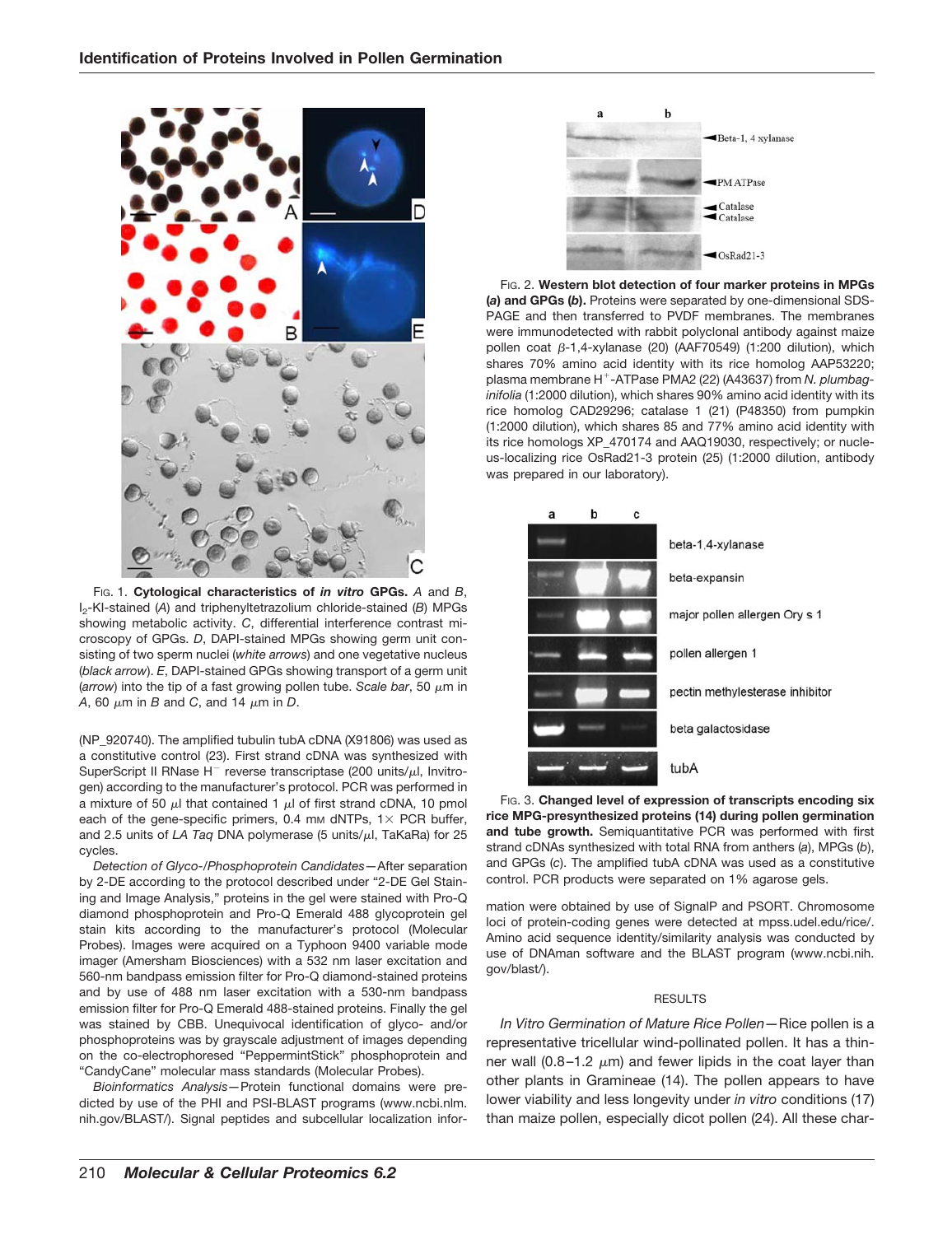FIG. 4. **Representative 2-DE images of MPG (***A***) and GPG (***B***) proteins in the pH 3–10 range.** Proteins were separated by 2-D PAGE and stained with CBB. MM in kilodaltons and pI of proteins are indicated on the *left* and *top* of each image, respectively. *A*, a representative 2-DE image of MPG proteins. An average of 559  $\pm$  10 spots were detected from three replicate repeats; of them,  $146 \pm 6$ spots were found to distribute around pH 7–10. *B*, a representative 2-DE image of GPG proteins. An average of  $544 \pm 11$ spots were detected from three replicate repeats; of them,  $140 \pm 5$  spots were around pH 7–10. These differentially expressed protein spots in the MPG and GPG gels were matched and identified mainly from the range of pH 7–10. In the shadowed range of pH 3–7, the numbered spots were identified. Protein spots from MPGs are numbered with prefix "*p*," and those from GPGs are numbered with "*g*." Numbered spots correspond to proteins in Tables I, II, and III and Supplemental Table S1.



acteristics make it difficult to germinate rice pollen in large amounts under *in vitro* conditions (17). Our preliminary experiments showed that most MPGs of rice became inviable when stored for more than 10 min at room temperature or  $-80$  °C (data not shown). Therefore in this study, we collected rice MPGs from blossoming flowers, immediately transferred them to a germination medium, and cultured them for a given time at room temperature ( $\sim$ 30 °C). The collected MPGs showed an active metabolism (Fig. 1, *A* and *B*). After germination, anther debris were removed by filtering the culture, and GPGs were collected by centrifugation. Purity examination by microscopy revealed no contamination by other tissues in the filtered culture (Fig. 1*C*). This procedure gave rise to a germination ratio of more than 80% (Fig. 1*C*). The germinating pollen can transport an entire germ unit into the pollen tube (Fig. 1, *D* and *E*).

To evaluate whether the *in vitro* germinated pollen had normal levels of proteins and transcripts, we examined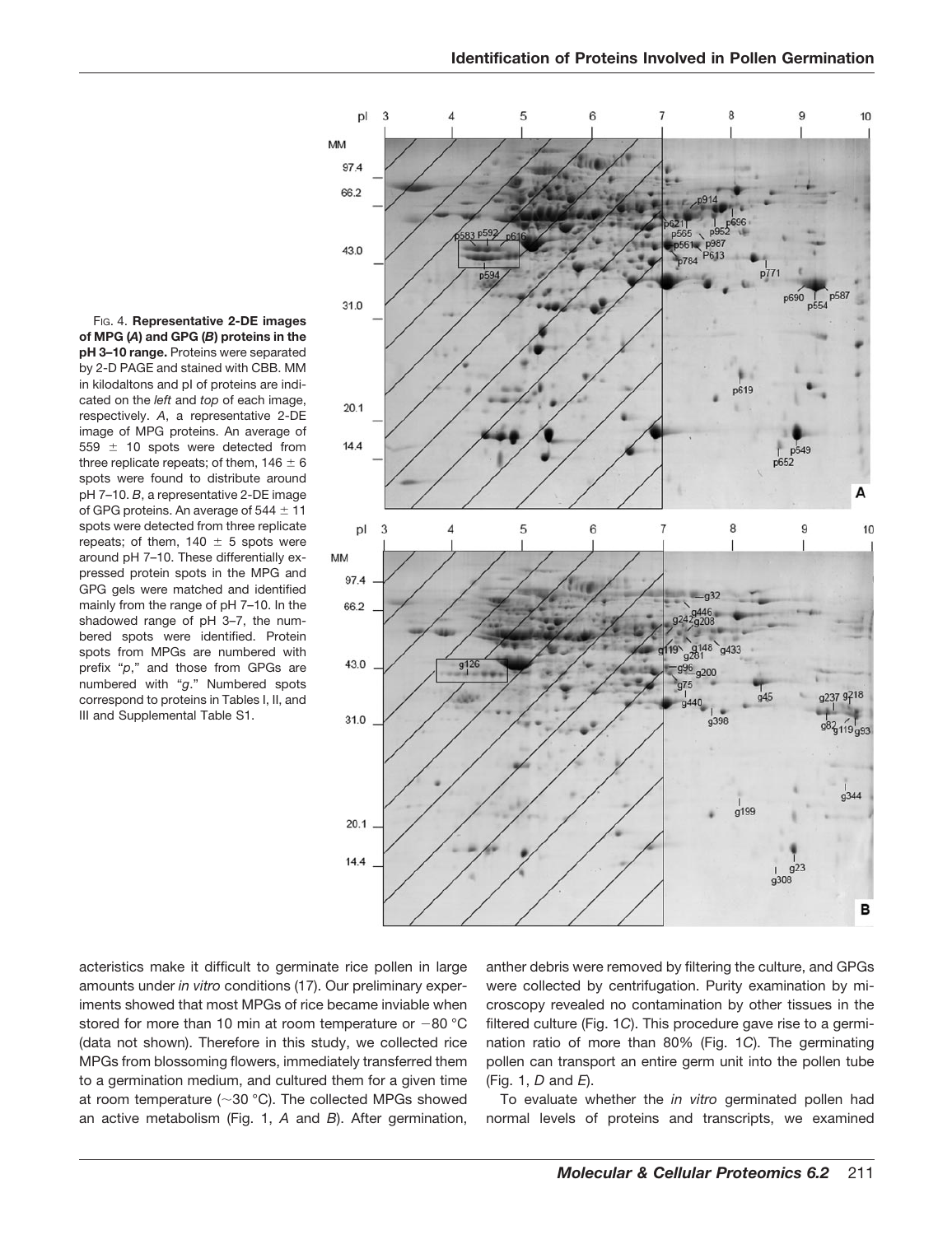|                 |                                | and party annotation, <i>rate,</i> aonoadotorio dioxygonado, en , pinaing protoni, r <b>e</b> r , protoonpia protoni. |                         |                  |                  |                  |                                     |
|-----------------|--------------------------------|-----------------------------------------------------------------------------------------------------------------------|-------------------------|------------------|------------------|------------------|-------------------------------------|
| IN <sup>a</sup> | Spot no. <sup>b</sup>          | Protein name                                                                                                          | Chr. <sup>c</sup> locus | $NPV^d$          | $NGV^d$          | NCT <sup>e</sup> | $p$ value <sup><math>f</math></sup> |
|                 | Wall remodeling and metabolism |                                                                                                                       |                         |                  |                  |                  |                                     |
| 1               | $-$ /G601                      | UDP-glucose pyrophosphorylase                                                                                         | Os02g02560              |                  | $0.31 \pm 0.05$  |                  |                                     |
| 2               | p914/g208                      | Putative UDP-glucose dehydrogenase                                                                                    | Os03g40720              | $0.01 \pm 0.005$ | $0.10 \pm 0.02$  | 8.66             | 0.01963                             |
| 3               | P902/G874                      | Reversibly glycosylated polypeptide                                                                                   | Os03g40270              | $0.06 \pm 0.01$  | $0.19 \pm 0.02$  | 3.12             | 0.00231                             |
| 4               | P95/G35                        | Reversibly glycosylated polypeptide                                                                                   | Os03g40270              | $1.41 \pm 0.09$  | $3.71 \pm 0.25$  | 2.64             | 0.00064                             |
| 5               | $-/G119$                       | Reversibly glycosylated polypeptide                                                                                   | Os03g40270              |                  | $1.44 \pm 0.12$  |                  |                                     |
| 6               | P952/G268                      | dTDP-D-glucose 4,6-dehydratase-like, containing                                                                       | Os02g45540              | $0.05 \pm 0.01$  | $0.64 \pm 0.04$  | 12.86            | 0.00206                             |
|                 |                                | RfbD domain COG1091, putative                                                                                         |                         |                  |                  |                  |                                     |
|                 |                                | dTDP-4-dehydrorhamnose reductase                                                                                      |                         |                  |                  |                  |                                     |
| 7               | $-$ /g440                      | Putative myo-inositol-1-phosphate synthase                                                                            | Os10g22450              |                  | $0.01 \pm 0.001$ |                  |                                     |
| 8               | P794/G339                      | TPA: class III peroxidase 79                                                                                          | Os06g27850              | $0.08 \pm 0.01$  | $0.52 \pm 0.04$  | 6.17             | 0.00247                             |
| 9               | P444/G245                      | TPA: class III peroxidase 78                                                                                          | Os06g20150              | $0.20 \pm 0.03$  | $0.71 \pm 0.09$  | 3.53             | 0.01106                             |
|                 | 10 P702/G699                   | TPA: class III peroxidase 78                                                                                          | Os06g20150              | $0.11 \pm 0.02$  | $0.26 \pm 0.03$  | 2.43             | 0.00544                             |
| 11              | P605/G326                      | TPA: class III peroxidase 31                                                                                          | Os02g50770              | $0.13 \pm 0.02$  | $0.54 \pm 0.06$  | 4.04             | 0.00761                             |
| 12              | P194/G45                       | TPA: class III peroxidase 31                                                                                          | Os02g50770              | $0.58 \pm 0.06$  | $3.29 \pm 0.41$  | 5.72             | 0.00762                             |
| 13              | $-$ /g242                      | Putative exopolygalacturonase                                                                                         | Os02g10300              |                  | $0.01 \pm 0.002$ |                  |                                     |
| 14              | $-$ /g281                      | Putative exopolygalacturonase                                                                                         | Os02g10300              |                  | $0.01 \pm 0.002$ |                  |                                     |
| 15              | $-$ /g93                       | $\beta$ -Expansin                                                                                                     | Os10g40090              |                  | $0.04 \pm 0.01$  |                  |                                     |
| 16              | $-$ /g398                      | Putative beta-expansin                                                                                                | Os03g01640              |                  | $0.01 \pm 0.001$ |                  |                                     |
|                 |                                | Carbohydrate and energy metabolism                                                                                    |                         |                  |                  |                  |                                     |
|                 | 17 P240/G47                    | $\alpha$ -1,4-Glucan phosphorylase H isozyme                                                                          | Os01g63270              | $0.45 \pm 0.05$  | $3.22 \pm 0.25$  | 7.19             | 0.00263                             |
| 18              | $-\sqrt{G}89$                  | $\alpha$ -1,4-Glucan phosphorylase H isozyme                                                                          | Os01g63270              |                  | $1.76 \pm 0.11$  |                  |                                     |
|                 | $-$ /q32                       |                                                                                                                       | Os01g63270              |                  | $0.08 \pm 0.01$  |                  |                                     |
| 19              | 20 P175/G78                    | $\alpha$ -1,4-Glucan phosphorylase H isozyme<br>Putative sucrose-6 <sup>F</sup> -phosphate phosphohydrolase           |                         |                  | $2.03 \pm 0.13$  | 3.01             | 0.00297                             |
|                 | 21 P544/G294                   |                                                                                                                       | Os01g27880              | $0.67 \pm 0.03$  |                  |                  |                                     |
|                 |                                | Hexokinase                                                                                                            | Os05g44760              | $0.16 \pm 0.02$  | $0.58 \pm 0.04$  | 3.74             | 0.00048                             |
|                 | 22 P39/G5                      | Cytoplasmic aldolase, putative fructose-1,6-<br>bisphosphate aldolase                                                 | Os05g33380              | $3.33 \pm 0.45$  | $9.89 \pm 1.11$  | 2.97             | 0.00246                             |
| 23              | P73/G2                         | OJ000223_09.15, putative glyceraldehyde-<br>3-phosphate dehydrogenase                                                 | Os04g40950              | $1.81 \pm 0.20$  | $14.51 \pm 1.79$ | 8.00             | 0.00662                             |
| 24              | P75/G16                        | OJ000223_09.15, putative glyceraldehyde-<br>3-phosphate dehydrogenase                                                 | Os04g40950              | $1.80 \pm 0.22$  | $4.74 \pm 0.31$  | 2.64             | 0.00018                             |
| 25              | p771/g45                       | Predicted OJ1791_B03.34 gene product, putative<br>glyceraldehyde-3-phosphate dehydrogenase                            | Os02g38920              | $0.02 \pm 0.003$ | $0.07 \pm 0.01$  | 2.64             | 0.02800                             |
| 26              | $-$ /g344                      | Predicted OJ1791_B03.34 gene product, putative<br>glyceraldehyde-3-phosphate dehydrogenase                            | Os02g38920              |                  | $0.01 \pm 0.002$ |                  |                                     |
|                 | 27 P581/G469                   | Putative pyruvate kinase                                                                                              | Os10g42100              | $0.14 \pm 0.01$  | $0.39 \pm 0.03$  | 2.68             | 0.00069                             |
|                 | 28 P167/G53                    | NADP-malic enzyme                                                                                                     | Os05g09440              | $0.70 \pm 0.04$  | $2.91 \pm 0.15$  | 4.14             | 0.00172                             |
|                 | 29 P567/G527                   | NADP-malic enzyme                                                                                                     | Os05g09440              | $0.15 \pm 0.03$  | $0.35 \pm 0.25$  | 2.36             | 0.00134                             |
|                 | 30 P50/G8                      |                                                                                                                       |                         |                  |                  | 3.05             | 0.00155                             |
|                 |                                | Malate dehydrogenase                                                                                                  | Os01g46070              | $2.64 \pm 0.35$  | $8.04 \pm 0.76$  |                  |                                     |
| 31              | P60/G10                        | OSJNBa0044K18.22, containing domain<br>pfam00180, putative isocitrate/isopropylmalate                                 | Os04g40310              | $2.27 \pm 0.15$  | $7.74 \pm 0.37$  | 3.41             | 0.00016                             |
|                 |                                | dehydrogenase                                                                                                         |                         |                  |                  |                  |                                     |
| 32              | P58/G14                        | OSJNBa0044K18.22, containing domain<br>pfam00180, putative isocitrate/isopropylmalate                                 | Os04g40310              | $2.32 \pm 0.19$  | $6.07 \pm 0.36$  | 2.61             | 0.00051                             |
|                 |                                | dehydrogenase                                                                                                         |                         |                  |                  |                  |                                     |
| 33              | P302/G127                      | NADP-specific isocitrate dehydrogenase                                                                                | Os01g46610              | $0.33 \pm 0.05$  | $1.33 \pm 0.09$  | 3.98             | 0.00043                             |
| 34              | p784/g75                       | Putative succinyl-CoA ligase $\alpha$ subunit                                                                         | Os07g38970              | $0.02 \pm 0.01$  | $0.05 \pm 0.004$ | 2.14             | 0.01471                             |
|                 | 35 P372/G279                   | Putative xylulose kinase                                                                                              | Os07g44660              | $0.25 \pm 0.03$  | $0.61 \pm 0.04$  | 2.42             | 0.00023                             |
| 36              | P192/G38                       | ATP synthase $F_0$ subunit 1                                                                                          | Mitochondria            | $0.58 \pm 0.05$  | $3.67 \pm 0.65$  | 6.29             | 0.01431                             |
|                 | 37 -/G48                       | Putative ATP synthase                                                                                                 | Os02g03860              |                  | $3.13 \pm 0.38$  |                  |                                     |
|                 | 38 P331/G211                   | Putative NADPH-thioredoxin reductase                                                                                  | Os02g48290              | $0.29 \pm 0.02$  | $0.80 \pm 0.07$  | 2.79             | 0.00654                             |
| 39              | P476/G190                      | OSJNBa0067K08.22, putative cytochrome oxidase<br>c subunit 6b                                                         | Os07g42910              | $0.18 \pm 0.03$  | $0.89 \pm 0.09$  | 4.83             | 0.00099                             |
| 40              | -/G189                         | Putative soluble inorganic pyrophosphatase                                                                            | Os10g26600              |                  | $0.90 \pm 0.15$  |                  |                                     |
| 41              | $-\frac{1}{9}$                 | Putative soluble inorganic pyrophosphatase                                                                            | Os10g26600              |                  | $3.40 \pm 0.41$  |                  |                                     |
|                 | 42 -/G394                      | Putative soluble inorganic pyrophosphatase                                                                            | Os10g26600              |                  | $0.46 \pm 0.08$  |                  |                                     |
|                 | 43 -/G39                       | Putative soluble inorganic pyrophosphatase                                                                            | Os10g26600              |                  | $3.58 \pm 0.21$  |                  |                                     |
| 44              | $-(G103)$                      | Putative soluble inorganic pyrophosphatase                                                                            | Os05g36260              |                  | $1.58 \pm 0.12$  |                  |                                     |
|                 |                                |                                                                                                                       |                         |                  |                  |                  |                                     |

| TABLE I                                                                |
|------------------------------------------------------------------------|
| Proteins up-regulated on pollen germination identified by 2-DE with MS |

TPA, third party annotation; ARD, acireductone dioxygenase; BiP, binding protein; PLP, proteolipid protein.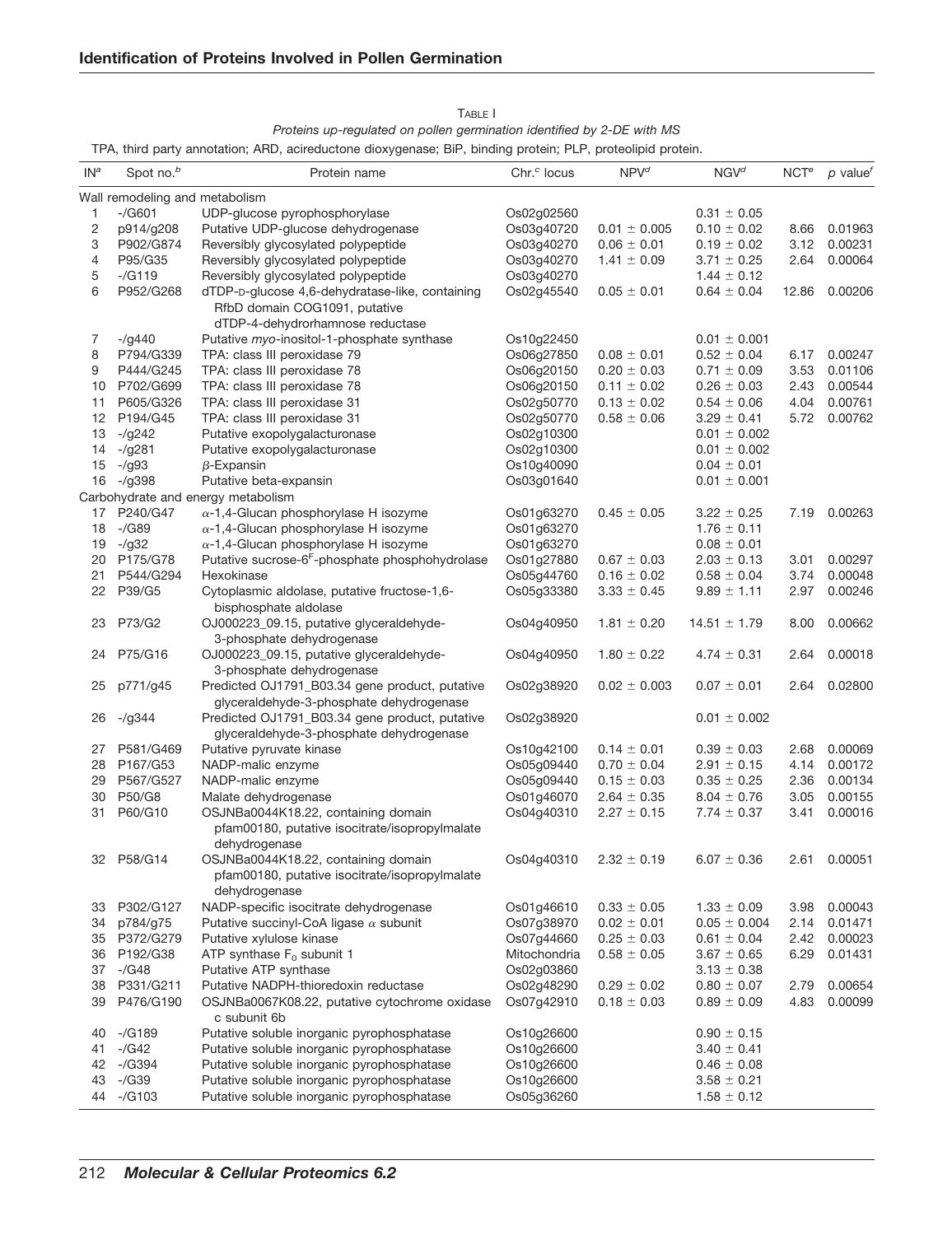|        |                                            | $1$ ADLE I $-$ CUITUITUU                                                                    |                         |                                     |                                 |                  |                                     |
|--------|--------------------------------------------|---------------------------------------------------------------------------------------------|-------------------------|-------------------------------------|---------------------------------|------------------|-------------------------------------|
| $IN^a$ | Spot no. <sup>b</sup>                      | Protein name                                                                                | Chr. <sup>c</sup> locus | $NPV^d$                             | NGV <sup>d</sup>                | NCT <sup>e</sup> | $p$ value <sup><math>f</math></sup> |
|        | Protein metabolism                         |                                                                                             |                         |                                     |                                 |                  |                                     |
|        | 45 P361/G247                               | elF4A                                                                                       | Os06g48750              | $0.26 \pm 0.03$                     | $0.70 \pm 0.06$                 | 2.69             | 0.00137                             |
|        | 46 P528/G75                                | Unknown protein, containing the eIF4G domain<br>smart00544                                  | Os05g05450              | $0.16 \pm 0.02$                     | $2.10 \pm 0.12$                 | 12.88            | 0.00123                             |
|        | 47 P108/G24                                | Putative dnaK-type molecular chaperone BiP                                                  | Os02g02410              | $1.22 \pm 0.15$                     | $4.11 \pm 0.45$                 | 3.37             | 0.00787                             |
|        | 48 P110/G44                                | Heat shock protein 70                                                                       | Os11g47760              | $1.10 \pm 0.09$                     | $3.33 \pm 0.14$                 | 3.03             | 0.00018                             |
|        | 49 P677/G177                               | Oligopeptidase A-like, peptidase M3 family,<br>containing the peptidase M3 domain pfam01432 | Os02g58340              | $0.11 \pm 0.01$                     | $0.96 \pm 0.08$                 | 8.61             | 0.00293                             |
|        | $50 - /g218$                               | OSJNBa0065O17.12, containing the domain<br>pfam00082, peptidase S8                          | Os04g47150              |                                     | $0.13 \pm 0.02$                 |                  |                                     |
|        | $51 - /g446$                               | Putative subtilisin-like proteinase                                                         | Os06g40700              |                                     | $0.06 \pm 0.01$                 |                  |                                     |
|        | 52 P570/G255                               | Putative leucine aminopeptidase, containing<br>peptidase M17 domain pfam00883               | Os02g55140              | $0.15 \pm 0.02$                     | $0.47 \pm 0.08$                 | 3.20             | 0.02153                             |
|        | 53 P142/G33                                | 20 S proteasome subunit $\alpha$ 1                                                          | Os03g08280              | $0.87 \pm 0.10$                     | $3.74 \pm 0.42$                 | 4.31             | 0.00719                             |
|        | 54 -/G113                                  | Predicted OJ1626_B09.4 gene product, 20 S<br>proteasome subunit $\alpha$ 2                  | Os02g42320              |                                     | $1.47 \pm 0.29$                 |                  |                                     |
|        | 55 P558/G373                               | 20 S proteasome subunit $\alpha$ 7                                                          | Os01g59600              | $0.15\pm0.02$                       | $0.48\,\pm\,0.06$               | 3.14             | 0.00256                             |
|        | 56 P399/G201                               | 20 S proteasome subunit $\beta$ 1                                                           | Os06q04800              | $0.23 \pm 0.03$                     | $0.84 \pm 0.02$                 | 3.58             | 0.00001                             |
|        | 57 P277/G144                               | 20 S proteasome $\beta$ subunit 2                                                           | Os05q09490              | $0.37 \pm 0.05$                     | $1.24 \pm 0.20$                 | 3.31             | 0.01851                             |
|        | 58 P383/G324                               | 20 S proteasome subunit $\beta$ 6                                                           | Os09g32800              | $0.24 \pm 0.03$                     | $0.54 \pm 0.06$                 | 2.19             | 0.00432                             |
|        | Amino acid metabolism                      |                                                                                             |                         |                                     |                                 |                  |                                     |
|        | 59 P373/G140                               | Putative dehydrogenase, containing aspartate-<br>semialdehyde dehydrogenase domain COG0136  | Os03g55280              | $0.25 \pm 0.03$                     | $2.90 \pm 0.18$                 | 11.45            | 0.00153                             |
|        | 60 P379/G68                                | OSJNBb0004G23.10 containing pfam00491<br>domain, putative arginase                          | Os04q01590              | $0.25 \pm 0.02$                     | $2.27 \pm 0.33$                 | 9.19             | 0.00882                             |
|        | 61 P711/G240                               | Cysteine synthase                                                                           | Os12g42980              | $0.11 \pm 0.01$                     | $0.72 \pm 0.04$                 | 6.85             | 0.01772                             |
|        | 62 P738/G470                               | Acireductone dioxygenase 2, containing ARD<br>domain pfam03079                              | Os03g06620              | $0.10 \pm 0.02$                     | $0.38 \pm 0.04$                 | 3.94             | 0.01889                             |
|        | 63 P699/G608                               | OSJNBa0064H22.2, putative glutamate<br>decarboxylase and related PLP-dependent<br>proteins  | Os04g37460              | $0.11 \pm 0.02$                     | $0.31 \pm 0.01$                 | 2.85             | 0.00586                             |
|        | 64 P249/G153                               | Glutathione reductase                                                                       | Os02g56850              | $0.43\,\pm\,0.06$                   | $1.17 \pm 0.18$                 | 2.75             | 0.02011                             |
|        | Cytoskeleton dynamics                      |                                                                                             |                         |                                     |                                 |                  |                                     |
|        | 65 -/G163                                  | Actin                                                                                       | Os03g61970              |                                     | $1.06 \pm 0.26$                 |                  |                                     |
|        | 66 -/G54                                   | Actin                                                                                       | Os11g06390              |                                     | $1.17 \pm 0.23$                 |                  |                                     |
|        | 67 -/G321                                  | Actin                                                                                       | Os11g06390              |                                     | $0.54\,\pm\,0.12$               |                  |                                     |
|        | 68 -/G121                                  | Actin                                                                                       | Os03g50890              |                                     | $1.37 \pm 0.22$                 |                  |                                     |
|        | 69 -/G122                                  | Actin                                                                                       | Os03g50890              |                                     | $1.37 \pm 0.21$                 |                  |                                     |
|        | 70 -/G184                                  | Actin                                                                                       | Os03g50890              |                                     | $0.91 \pm 0.15$                 |                  |                                     |
|        | 71 P127/G31                                | Actin                                                                                       | Os03g50890              | $0.96 \pm 0.21$                     | $3.83 \pm 0.54$                 | 3.98             | 0.00332                             |
|        | 72 P507/G173                               | $\alpha$ -Tubulin                                                                           |                         |                                     | $0.99 \pm 0.15$                 | 5.71             | 0.01117                             |
|        |                                            |                                                                                             | Os03g51600              | $0.17 \pm 0.04$                     |                                 |                  |                                     |
|        | Signal transduction                        |                                                                                             |                         |                                     |                                 |                  |                                     |
|        | 73 -/G95                                   | GDP dissociation inhibitor protein OsGDI1                                                   | Os05g34540              |                                     | $1.67 \pm 0.30$                 |                  |                                     |
|        | 74 P212/G110                               | G protein $\beta$ subunit-like                                                              | Os01g49290              | $0.54 \pm 0.12$                     | $1.47 \pm 0.07$                 | 2.72             | 0.00135                             |
|        | lon transport                              | Putative voltage-dependent anion channel protein                                            |                         |                                     |                                 |                  |                                     |
|        | 75 P492/G248                               |                                                                                             | Os01g51770              | $0.18 \pm 0.03$                     | $0.70 \pm 0.05$                 | 4.00             | 0.0001<br>0.00241                   |
|        | 76 P777/G287                               | Putative voltage-dependent anion channel protein                                            | Os01g51770              | $0.09 \pm 0.01$                     | $0.60 \pm 0.04$                 | 6.70             |                                     |
|        | 77 P654/G597                               | Putative voltage-dependent anion channel protein                                            | Os01g51770              |                                     | $0.12 \pm 0.02$ 0.31 $\pm$ 0.04 | 2.61             | 0.00509                             |
|        | Stress response<br>78 -/G210               |                                                                                             |                         |                                     |                                 |                  |                                     |
|        |                                            | Putative ascorbate peroxidase<br>Manganese-superoxide dismutase                             | Os03g17690              |                                     | $0.84 \pm 0.07$                 |                  |                                     |
|        | 79 P154/G73                                |                                                                                             | Os05g25850              | $0.76 \pm 0.08$                     | $3.58 \pm 0.42$                 | 4.70             | 0.00747                             |
|        | 80 P460/G286                               | Putative legumin-like protein                                                               | Os01q74480              | $0.19 \pm 0.03$ $0.60 \pm 0.07$     |                                 | 3.10             | 0.00296                             |
|        | 81 P254/G77                                | Putative legumin                                                                            | Os05g02520              | $0.42 \pm 0.07$ 2.04 $\pm$ 0.31     |                                 | 4.87             | 0.01219                             |
|        | 82 -/G417                                  | Putative legumin                                                                            | Os05g02520              |                                     | $0.43 \pm 0.05$                 |                  |                                     |
|        | Transcriptional regulation-related         |                                                                                             |                         |                                     |                                 |                  |                                     |
|        | 83 P864/G856                               | Putative leucine-rich protein                                                               | Os02g38040              | $0.07 \pm 0.01$ $0.19 \pm 0.01$     |                                 | 2.84             | 0.00033                             |
|        | Nucleotide acid metabolism<br>84 P402/G322 | Unknown protein, putative ADP-ribose                                                        | Os05g02640              | $0.23 \pm 0.03$ $0.54 \pm 0.03$     |                                 | 2.34             | 0.00036                             |
|        | 85 P511/G155                               | pyrophosphatase<br>Putative deoxycytidine deaminase, containing                             | Os03g61810              | $0.17 \pm 0.02 \quad 1.15 \pm 0.09$ |                                 | 6.82             | 0.00297                             |
|        |                                            | nucleoside deaminase domain cd01285                                                         |                         |                                     |                                 |                  |                                     |

TABLE I—*continued*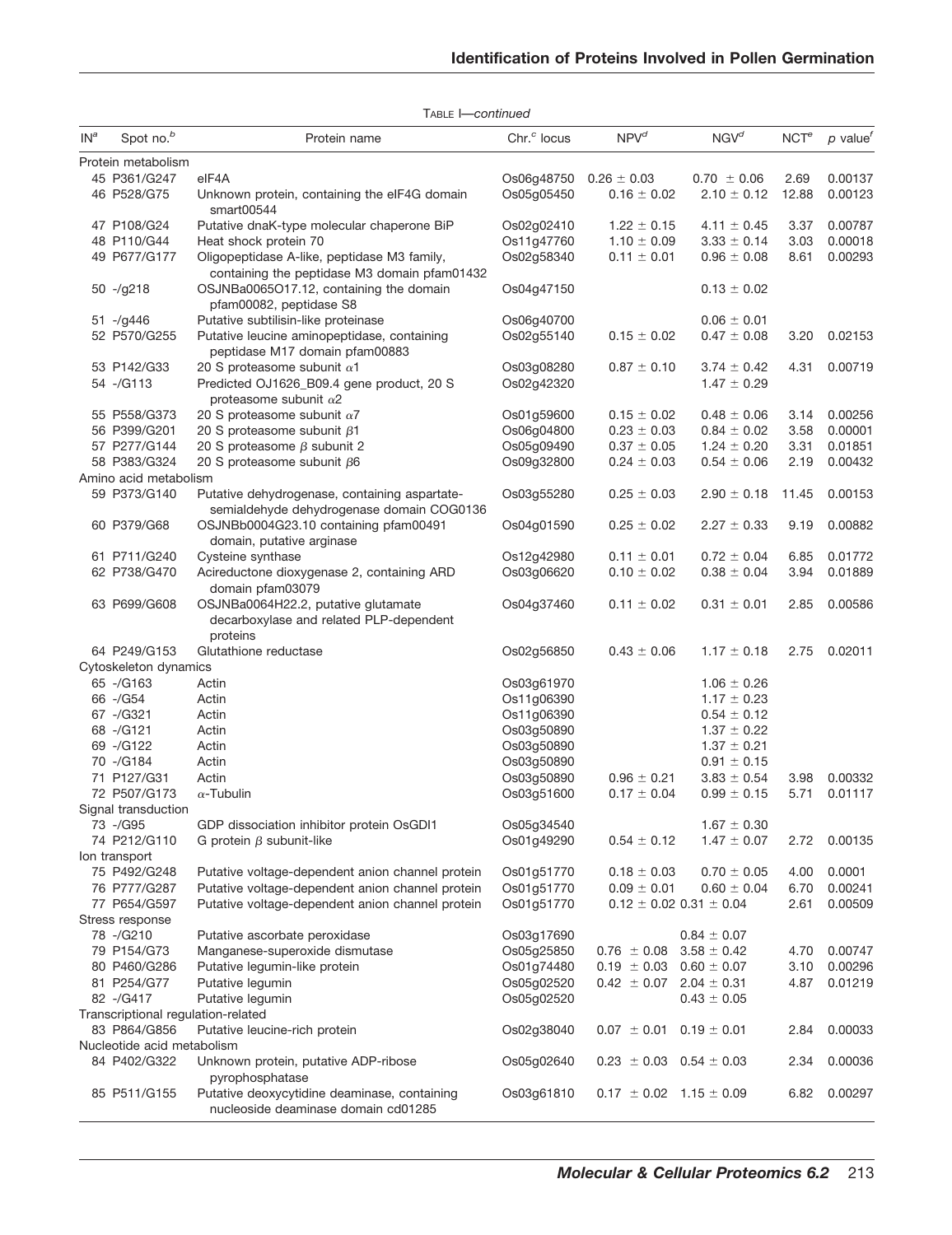| $IN^a$ | Spot no. <sup>b</sup> | Protein name                                                                                                             | Chr <sup>c</sup> locus | $NPV^d$         | $NGV^d$          | NCT <sup>e</sup> | $p$ value <sup><math>\prime</math></sup> |
|--------|-----------------------|--------------------------------------------------------------------------------------------------------------------------|------------------------|-----------------|------------------|------------------|------------------------------------------|
|        | $86 - q433$           | Putative adenylyl cyclase-associated protein                                                                             | Os08q34780             |                 | $0.01 \pm 0.001$ |                  |                                          |
|        | Miscellaneous         |                                                                                                                          |                        |                 |                  |                  |                                          |
|        | 87 -/G265             | Putative UDP-glucose: flavonoid<br>7-O-glucosyltransferase                                                               | Os01q08090             |                 | $0.65 \pm 0.08$  |                  |                                          |
|        | 88 P582/G249          | Putative flavoprotein $\alpha$ -subunit, having alternative<br>splicing products                                         | Os03q61920             | $0.14 \pm 0.01$ | $0.70 \pm 0.09$  | 4.86             | 0.00811                                  |
|        | 89 P327/G145          | Putative elicitor-inducible protein EIG-<br>J7, containing lipoxygenase homology 2<br>$(\beta$ barrel) domain smart00308 | Os02q51710             | $0.29 \pm 0.04$ | $1.21 \pm 0.19$  | 4.13             | 0.01406                                  |
|        | Unknown proteins      |                                                                                                                          |                        |                 |                  |                  |                                          |
|        | 90 P368/G284          | Unknown protein                                                                                                          | Os08q12520             | $0.25 \pm 0.03$ | $0.60 \pm 0.05$  | 2.35             | 0.00228                                  |
| 91     | P556/G484             | Expressed protein, containing Wali7 domain<br>cd01910                                                                    | Os03q58170             | $0.15 \pm 0.03$ | $0.38 \pm 0.02$  | 2.47             | 0.00069                                  |
|        | 92 P572/G264          | B1189A09.36, containing DUF410 domain<br>pfam04190                                                                       | Os01g07100             | $0.15 \pm 0.01$ | $0.65 \pm 0.05$  | 4.42             | 0.00306                                  |
|        | 93 P703/G317          | Unknown protein                                                                                                          | Os02q41910             | $0.11 \pm 0.02$ | $0.55 \pm 0.07$  | 5.14             | 0.0086                                   |
|        | 94 P773/G196          | Unknown protein                                                                                                          | Os05q01050             | $0.09 \pm 0.01$ | $0.87 \pm 0.08$  | 9.65             | 0.00326                                  |

TABLE I—*continued*

*<sup>a</sup>* Number of identities.

*<sup>b</sup>* Prefix "P" or "p" and "G" or "g" represent MPG and GPG sample, respectively. "P*n*/-" or "p*n*/-" and "-/G*n*" or "-/g*n*") indicate MPG- and GPG-specific spots, respectively. The number of spots is identical to that in Figs. 4 and 5.

*<sup>c</sup>* Chromosome.

*<sup>d</sup>* NPV and NGV indicate normalized RV values of these differentially expressed spots identified on MPG and GPG gels, respectively. Results shown here are mean  $\pm$  S.D. of triplicate biological repeats performed on MPGs and GPGs.

*<sup>e</sup>* NCT column indicates changed times in the normalized RV values of differentially expressed protein spots upon germination.

 $f$  t test indicates significant difference in expression of these proteins between MPGs and GPGs ( $p$  value <0.05).

changes in levels of four marker proteins in the MPGs and GPGs (Fig. 2).  $\beta$ -1,4-Xylanase, a main pollen coat protein of maize (20) and rice (14), which is deposited into the pollen coat from tapetal cells of anthers (20) and whose transcripts are absent in MPGs and GPGs (Fig. 3), was present at a high level in MPGs but barely detectable in GPGs (Fig. 2). This finding is consistent with the role of  $\beta$ -1,4-xylanase in hydrolyzing the cell wall of stigmas by being released onto the stigma from geminating pollen (20). Catalase, a peroxisomal protein (21), and OsRad21-3 (25), a nucleus-localizing protein, showed no change in level, but plasma membrane ATPase was at a high level in GPGs. Up-regulation of plasma membrane ATPase (22) was in accordance with active proton exchange across the plasma membrane required for polar tube growth (11).

Furthermore we analyzed the accumulation of the transcripts of six marker proteins in anthers, MPGs, and GPGs by RT-PCR. As shown in Fig. 3, the transcript encoding  $\beta$ -1,4xylanase was present in anthers but undetectable in MPGs and GPGs. This result is consistent with previous data that pollen  $\beta$ -1,4-xylanase is from sporophytic anther tissues (20) and also indicated that at the molecular level the MPGs and GPGs we used were not contaminated with other tissues. However, transcripts encoding other marker proteins were in high abundance in GPGs and MPGs as compared with anthers (Fig. 3). This finding suggests that the germinated pollen has a normal level of transcripts. All these data indicate that the *in vitro* germinated pollen should have a set of metabolism reactions similar to those in *in vivo* germinated pollen. Thus,

these GPGs were further used for proteomics identification of differentially expressed proteins.

*Protein Expression Profiles of GPGs—*To identify differentially expressed proteins associated with germination and early tube growth, we analyzed protein expression profiles of MPGs and GPGs by 2-DE and CBB staining. Originally we separated the two distinct protein samples by 2-DE on pH 3–10 gel strips, performed in at least triplicate biological repeats to ensure the reproducibility of protein patterns. The experiments revealed  $559 \pm 10$  spots ( $n = 3$ ) for MPGs (Fig. 4*A*) and 544  $\pm$  11 ( $n = 3$ ) for GPGs (Fig. 4*B*). Most of the spots were distributed around pH 4-7 with 413  $\pm$  7 for MPGs and  $404 \pm 11$  for GPGs and only about 26% around pH 7-10 (146  $\pm$  6 for MPGs and 140  $\pm$  5 for GPGs). The protein spots around pH 7-10 were well separated with  $\geq 90\%$  well matched spots in triplicate biological repeats of MPGs and GPGs. Therefore we identified differentially expressed proteins from these well matched spots in the pH 7–10 range of the two distinct gels by comparison and quantification. Statistical analysis revealed five RV-increased, 10 RV-reduced (*p* value <0.05), eight MPG-specific, and 17 GPG-specific spots (Fig. 4 and Tables I and II).

Because the first separation on pH 3–10 gel strips showed that most proteins from MPGs and GPGs were distributed around pH 4 –7, to better resolve these proteins, we further separated them by 2-DE with pH 4-7 gel strips. The second separation revealed better resolution with  $1004 \pm 22$  ( $n = 3$ ) spots for MPGs (Fig. 5A) and  $1030 \pm 45$  for GPGs ( $n = 3$ ) (Fig. 5*B*). Among these spots, 813 on MPG and 824 on GPG gels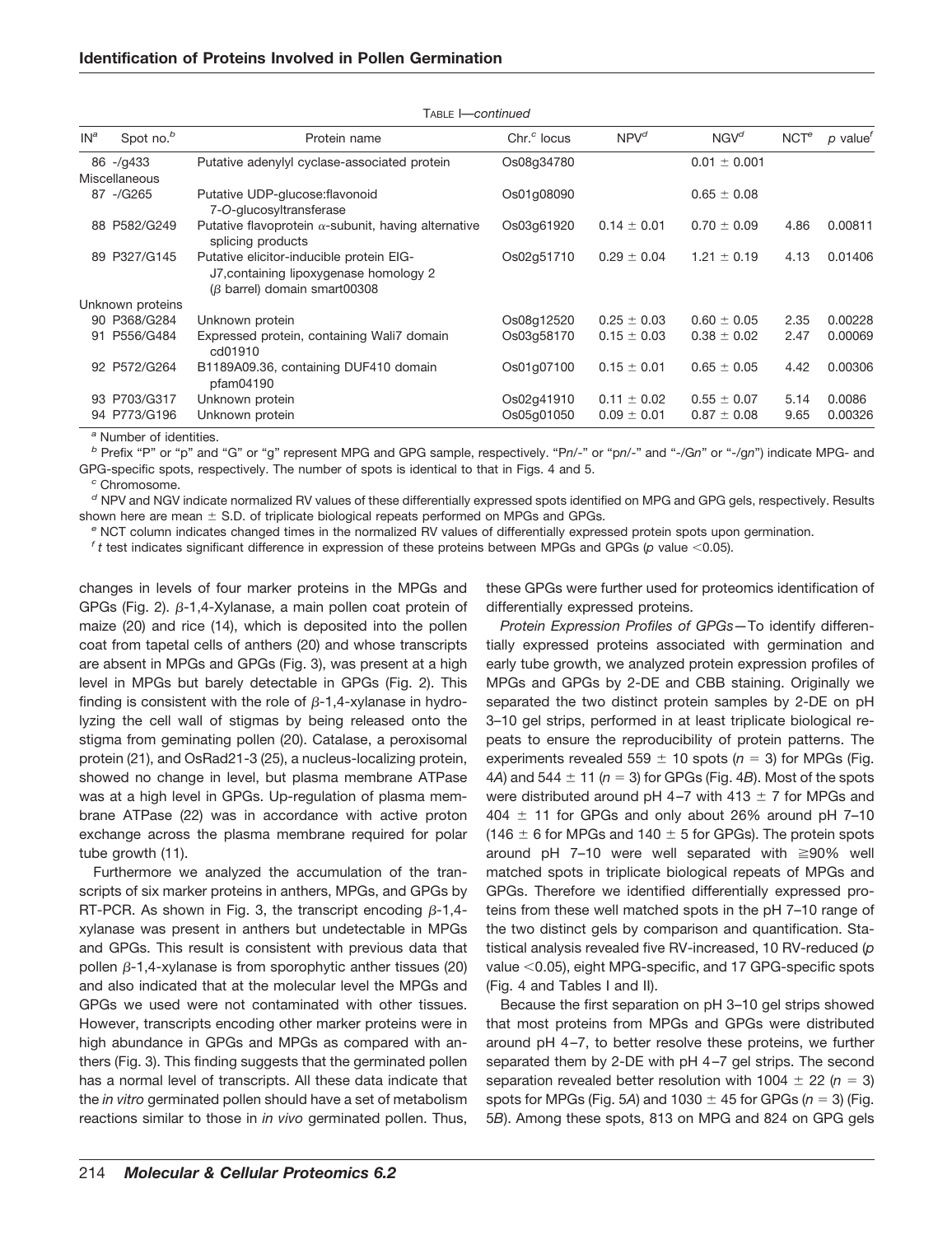appeared to be well matched in triplicate biological repeats. When the well matched spots from the two distinct protein profiles were compared and quantified, 63 protein spots showed at least a 2-fold increase in level and 42 spots showed at least a 2-fold decrease in GPG gels (*p* value  $<$  0.05), whereas 15 spots in MPG gels were not detected in GPG gels, and 26 new spots appeared in GPG gels (Fig. 5 and Tables I and II).

Taken together, our analyses detected 66 development stage-specific protein spots and 120 spots with a changed level of expression in the MPG and GPG protein profiles (186 in total) (Figs. 4 and 5 with close-up views for eight in Supplemental Fig.S1 as examples). Finally our MS analyses led to the identification of 160 protein spots, 126 identified by PMFs on MALDI-TOF MS (Fig. 6*A*), and 34 identified by amino acid sequences of peptides on ESI Q-TOF MS/MS (Fig. 6, *B* and *C*) (Supplemental Table S1). The 160 identities represent 120 unique proteins (Unipros) (Tables I and II).

*Characteristics of the Differentially Expressed Proteins—* These RV-increased and newly appearing protein spots (Table I) can be considered up-regulated in pollen germination and tube growth. But numerous studies have revealed that some or all proteins in the pollen coat, a specialized layer outside the wall, and several pollen wall-associated species, either from pollen itself or from sporophytic tissues of anthers, are releasable during pollen germination (14, 20); and after pollination and germination on the stigma, the germinating pollen will release some interior proteins for interaction with the stigma to facilitate tube growth in pistils. Thus, the RVreduced proteins or those that have disappeared in the germinated pollen may result from real down-regulated expression and/or release of coat/wall-associated and pollen-interior proteins into the germination medium.

In this study, we tried to detect these released proteins from germination medium but were unsuccessful mainly because of the high concentration of sucrose and polyethylene glycol in the germination medium interfering with the separation by one-dimensional electrophoresis, 2-DE, or liquid chromatography (data not shown). However, 21 of the 66 identified RV-reduced/disappearing protein spots (Table II), such as  $\beta$ -1,4-xylanase, pollen allergens,  $\beta$ -expansin, polygalacturonase, profilin A, enolase, and ascorbate peroxidase, have been detected in coat/wall-associated and pollen-released protein fractions of mature rice (14) and maize pollen (20). Further analyses revealed that 1) most of the identified RVreduced/disappearing proteins, such as members of the class III peroxidase family, polygalacturonase, and disulfide isomerase, have a potential extracellular targeting signal peptide in their N termini (Table II), and 2) 24 have been documented to be secreted/released extracellular proteins and/or cell surface/wall-associated proteins in other organisms, for example 2,3-bisphosphoglycerate-independent phosphoglycerate mutase (26), fructose-1,6-bisphosphate aldolase (27), and triose-phosphate isomerase (28). Thus, we propose that 51 of the 66 RV-reduced/disappearing identities (39 Unipros) were probably released, and the other 15 (14 Unipros) may really be down-regulated (Table II).

*Functional Categories of These Differentially Expressed Identities—*Among the 160 differentially expressed identities, 128 (80%) have been deposited in the current database as putative functional proteins. We further examined their annotated function by domain searching and similarity comparison. The remaining 32 (20%) were deposited in the database as unknown or hypothetical proteins. Domain searches and similarity analyses revealed that 20 of the unknown proteins contained conserved entire domains associated with known activities and/or showed high sequence similarity with known functional proteins in the database. The other 12, with no known conserved domains or sequence similarity with known functional proteins, may represent a group of novel proteins.

From the above analyses, in combination with metabolic and functional features of pollen, we grouped all the identities into 13 major categories (Fig. 7*A*). An impressive 74% of these identities were implicated in five functional groups, including carbohydrate/energy metabolism (24%), wall remodeling and metabolism (24%), protein metabolism (11%), cytoskeleton dynamics (8%), and stress response (7%) (Fig. 7*A*). Analysis of their relative expression level in each category revealed an identical trend (Fig. 7*B*); these cellular/metabolic process-related proteins were overrepresented either in number or expression level of the identified differentially expressed proteins, suggesting the functional importance of these processes in pollen tube growth.

*Differentially Expressed Proteins Are Associated Preferentially with Carbohydrate and Energy Metabolism—*Starch is preferentially stored in rice pollen and metabolized upon germination to supply carbon skeletons and energy for the growing pollen tube. Thus, mature rice pollen has presynthesized these enzymes for carbohydrate/energy metabolism (14). Our results show that of these differentially expressed identities those implicated in the functional category of carbohydrate and energy metabolism as well as wall metabolism were the highest represented. Furthermore of the function group-related 38 identities, 27 were up-regulated in the germinated pollen, including those essential for starch degradation and sucrose synthesis ( $\alpha$ -1,4-glucan phosphorylase H and sucrose-6<sup>F</sup>-phosphate phosphohydrolase), glycolysis, the tricarboxylic acid cycle, and the pentose phosphate pathway (Table I). These up-regulated proteins also included ATP generation-related proteins such as ATP synthase  $F_0$  subunit 1, ATP synthase, NADPH-thioredoxin reductase, and cytochrome oxidase c subunit 6b (Table I), and basic energy supply-related soluble inorganic pyrophosphatase (five isoforms: spots -/G189, -/G42, -/G394, -/G39, and -/G103) (Table I). Therefore, these data demonstrate that active carbohydrate/energy metabolism is a basis of fast pollen tube growth.

Unexpectedly 10 carbohydrate metabolism-related identities were detected as RV-reduced/disappearing protein spots in the germinated pollen (Table II). They represented eight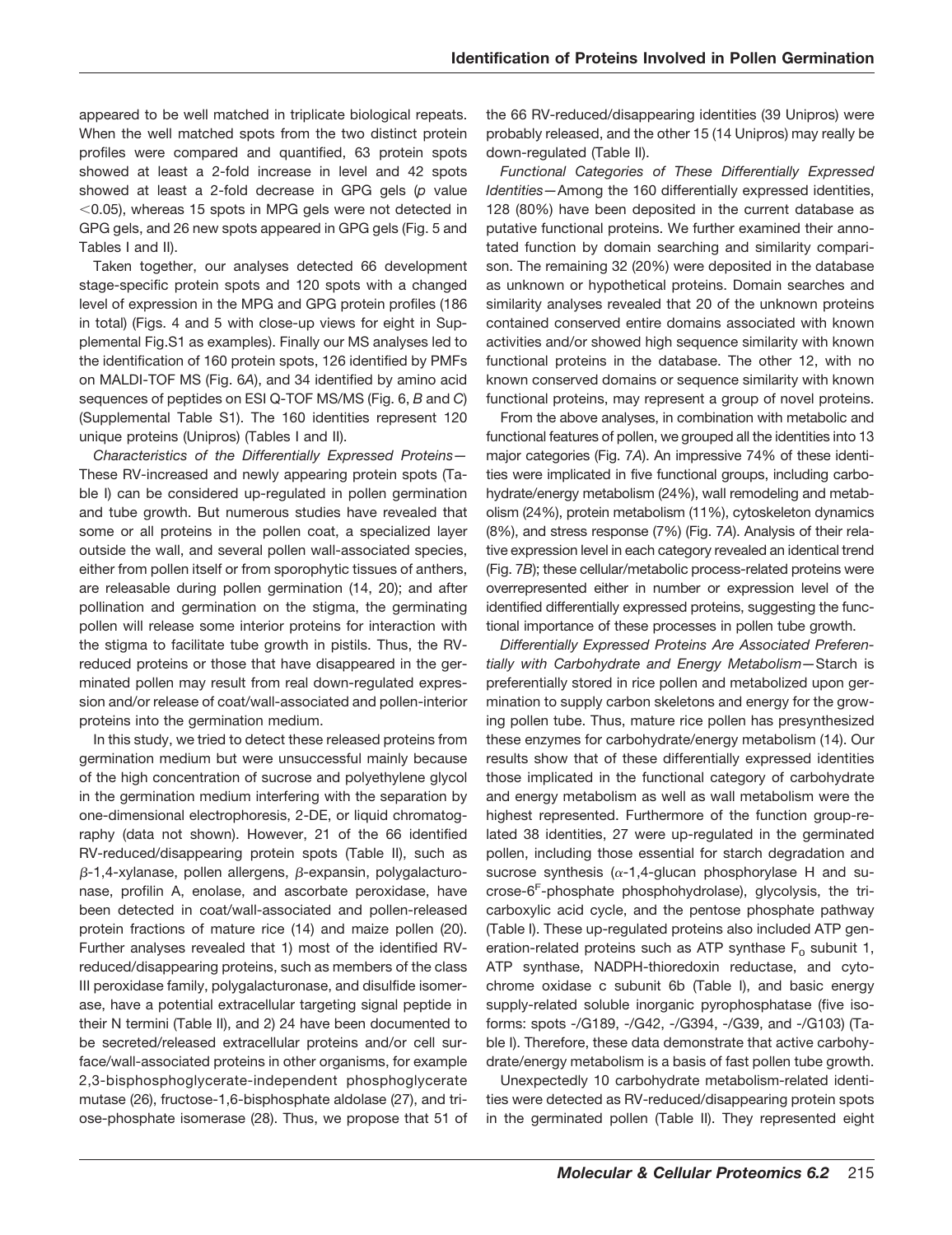TPA, third party annotation.

| IN <sup>a</sup> | Spot no. <sup>b</sup> | Protein name                                                                                                     | Chr. <sup>c</sup> locus     | $C^d$ S <sup>e</sup> | $SCL$ <sup><math>f</math></sup> | Ref. <sup>g</sup> | NPV <sup>h</sup> | NGV <sup>h</sup>                   | NCT'  | $p$ value |
|-----------------|-----------------------|------------------------------------------------------------------------------------------------------------------|-----------------------------|----------------------|---------------------------------|-------------------|------------------|------------------------------------|-------|-----------|
|                 |                       | Wall remodeling and metabolism                                                                                   |                             |                      |                                 |                   |                  |                                    |       |           |
| 1.              |                       | p952/g433 Putative polygalacturonase Os06g35320 R S Vac (0.90);                                                  |                             |                      | Out (0.77)                      | 64                |                  | $0.01 \pm 0.01$ 0.001 $\pm$ 0.0003 | 6.84  | 0.00206   |
|                 |                       | 2 p565/g148 Putative polygalacturonase Os06g35320 R S Vac (0.90);                                                |                             |                      | Out (0.77)                      | 64                | $0.21 \pm 0.02$  | $0.02 \pm 0.003$                   | 10.50 | 0.0021    |
| 3               | p621/-                | Putative polygalacturonase Os06g35320 R S Vac (0.90);                                                            |                             |                      | Out (0.77)                      | 64                | $0.08 \pm 0.01$  |                                    |       |           |
| 4               |                       | $p587/q237$ Putative 1,4- $\beta$ -xylanase                                                                      | Os10g21110 R                |                      | Cyt (0.45);<br>Per (0.42)       | 20                | $0.14 \pm 0.02$  | $0.01 \pm 0.0015$                  | 10.53 | 0.00608   |
| 5               | P18/G86               | Putative group 3 pollen<br>allergen                                                                              | Os06g44470 R S Out (0.82);  |                      | Vac (0.38)                      | 14                | $6.74 \pm 0.90$  | $1.79 \pm 0.20$                    | 3.77  | 0.01141   |
|                 | 6 P3/G17              | Putative group 3 pollen<br>allergen                                                                              | Os06g45180 R S Vac (0.90);  |                      | Out (0.82)                      | 14                | $14.40 \pm 1.70$ | $4.60 \pm 0.30$                    | 3.13  | 0.01019   |
|                 | 7 P11/G34             | OSJNBa0050F15.10,<br>containing pfam01357<br>domain, putative pollen<br>allergen 1                               | Os04g25190 R S Out (0.82);  |                      | Vac (0.37)                      | 36                | $8.96 \pm 0.64$  | $3.74 \pm 0.41$                    | 2.40  | 0.00133   |
|                 | 8 P17/G116            | OSJNBa0050F15.8,<br>putative pollen allergen 1                                                                   | Os04q25160 R S Out (0.74);  |                      | Vac (0.30)                      | 14                | $14.40 \pm 1.55$ | $4.60 \pm 0.51$                    | 3.13  | 0.00917   |
| 9               | P87/-                 | Putative pollen allergen Phl Os06g36240 R S Out (0.82);<br>p 11                                                  |                             |                      | ER-m (0.10)                     | 35                | $1.54 \pm 0.17$  |                                    |       |           |
|                 | 10 P150/-             | Putative pollen-specific<br>protein C13 precursor,<br>containing pollen Ole e I<br>function domain pfam<br>01190 | Os09g39950 R S Pm (0.69);   |                      | ER-m (0.64)                     | 35                | $0.79 \pm 0.09$  |                                    |       |           |
|                 | 11 P47/G269           | Putative pollen-specific<br>protein C13 precursor,<br>containing pollen Ole e I<br>function domain pfam<br>01190 | Os09g39950 R S Pm (0.69);   |                      | ER-m (0.64)                     | 35                | $2.83 \pm 0.21$  | $0.64 \pm 0.05$                    | 4.43  | 0.00318   |
|                 | 12 P29/-              | $\beta$ -Expansin OsEXPB13                                                                                       | Os03g01650 R S Vac (0.90);  |                      | Out (0.82)                      | 65                | $4.72 \pm 0.58$  |                                    |       |           |
|                 | 13 P9/G22             | $\beta$ -Expansin OsEXPB13                                                                                       | Os03g01650 R S Vac (0.90);  |                      | Out (0.82)                      | 14                | $9.61 \pm 1.10$  | $4.15 \pm 0.31$                    | 2.31  | 0.0143    |
| 14              | p554/g82              | $\beta$ -Expansin                                                                                                | Os10g40090 R S Out (0.82);  |                      | Pm (0.19)                       |                   | $0.31 \pm 0.05$  | $0.05 \pm 0.01$                    | 6.68  | 0.01396   |
| 15              | P15/G273              | TPA: class III peroxidase<br>31                                                                                  | Os02g50770 R S Pm (0.46);   |                      | ER-m (0.10)                     | 66                | $7.49 \pm 0.80$  | $0.63 \pm 0.10$                    | 11.97 | 0.04544   |
|                 | 16 P1/G133            | TPA: class III peroxidase<br>36                                                                                  | Os03g05770 R S Vac (0.90);  |                      | Out (0.82)                      |                   | $16.87 \pm 1.83$ | $1.31 \pm 0.15$                    | 12.91 | 0.00461   |
| 17              |                       | p594/g126 TPA: class III peroxidase<br>36                                                                        | Os03g05770 R S Vac (0.90);  |                      | Out (0.82)                      |                   | $0.13 \pm 0.01$  | $0.03 \pm 0.01$                    | 4.21  | 0.00034   |
|                 | 18 P52/G335           | Putative dirigent-like<br>protein                                                                                | Os03g59440 R S Out (0.82);  |                      | ER-m (0.10)                     |                   | $2.46 \pm 0.15$  | $0.53 \pm 0.04$                    | 4.66  | 0.00211   |
|                 | 19 P190/-             | Apospory-associated<br>protein C-like                                                                            | Os09g15820 R S ER-m (0.55); |                      | Out (0.10)                      | 67                | $0.59 \pm 0.05$  |                                    |       |           |
| 20              | p616/-                | Expressed protein, similar<br>to cell wall protein<br>FLO11p (Os11g11730)                                        | Os11g11710 R S Out (0.82);  |                      | Vac (0.32)                      |                   | $0.09 \pm 0.01$  |                                    |       |           |
| 21              | p583/-                | Expressed protein, similar<br>to cell wall protein<br>FLO11p (Os11g11730)                                        | Os11g11710 R S Out (0.82);  |                      | Vac $(0.32)$                    |                   | $0.16 \pm 0.02$  |                                    |       |           |
|                 | 22 p592/-             | Expressed protein, similar<br>to cell wall protein<br>FLO11p (Os11g11730)                                        | Os11g11710 R S              |                      | Out (0.82);<br>Vac (0.32)       |                   | $0.13 \pm 0.02$  |                                    |       |           |
|                 | 23 P41/G111           | UDP-glucose pyrophos-<br>phorylase                                                                               | Os02g02560 R                |                      | Cyt (0.45);<br>Per (0.30)       | 14                | $3.30 \pm 0.13$  | $1.48 \pm 0.12$                    | 2.23  | 0.00005   |

TABLE II *Proteins identified in rice by 2-DE and MS whose RV was reduced on pollen germination*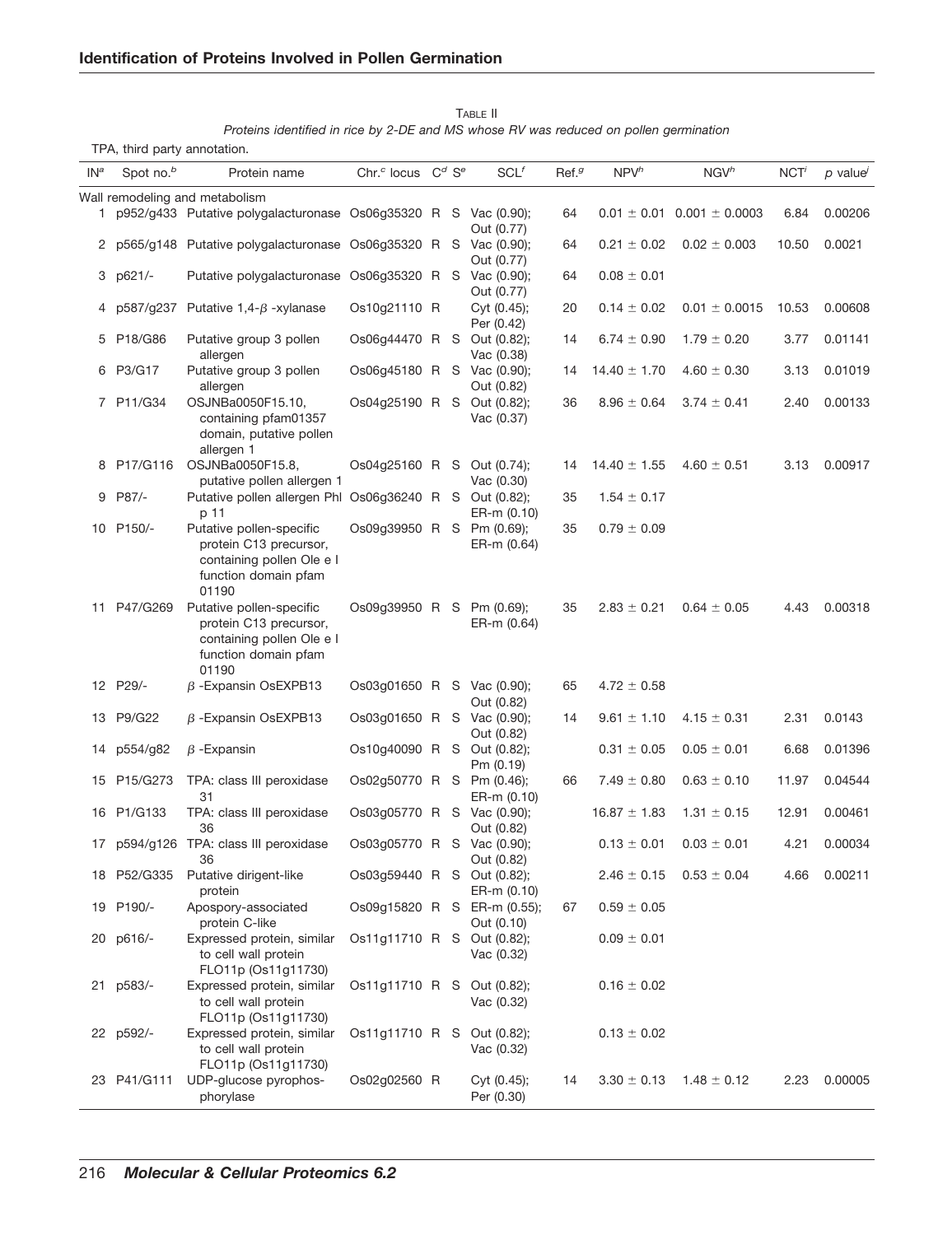|        |                                    |                                                                                    |                                     |   | TABLE II-continued             |                   |                  |                   |      |           |
|--------|------------------------------------|------------------------------------------------------------------------------------|-------------------------------------|---|--------------------------------|-------------------|------------------|-------------------|------|-----------|
| $IN^a$ | Spot no. <sup>b</sup>              | Protein name                                                                       | Chr. $c$ locus $C^d$ S <sup>e</sup> |   | SCL                            | Ref. <sup>g</sup> | NPV <sup>h</sup> | NGV <sup>h</sup>  | NCT' | $p$ value |
|        |                                    | Carbohydrate and energy metabolism                                                 |                                     |   |                                |                   |                  |                   |      |           |
| 24     | p561/g96                           | Cytoplasmic aldolase,<br>putative fructose-1,6-<br>bisphosphate aldolase           | Os05g33380                          | R | Cyt (0.60);<br>Mit (0.10)      | 27                | $0.24 \pm 0.01$  | $0.04 \pm 0.005$  | 6.36 | 2.40E06   |
| 25     |                                    | P149/G833 Putative fructokinase I                                                  | Os01g66940                          | R | Cyt (0.45);<br>Per (0.35)      | 14                | $0.79 \pm 0.11$  | $0.21 \pm 0.02$   | 3.85 | 0.01146   |
| 26     | P36/-                              | Putative triose-phosphate<br>isomerase                                             | Os01g05490                          | R | Cyt (0.65);<br>Mit (0.10)      | 28                | $3.22 \pm 0.23$  |                   |      |           |
| 27     |                                    | P217/G710 Putative phosphoglycerate<br>kinase                                      | Os02g07260                          | R | Nuc (0.76);<br>Per (0.30)      | 29                | $0.52 \pm 0.07$  | $0.25 \pm 0.02$   | 2.04 | 0.02449   |
| 28     | P79/G243                           | Putative 2.3-<br>bisphosphoglycerate-<br>independent<br>phosphoglycerate<br>mutase | Os01g60150                          | R | Cyt (0.45);<br>Per (0.43)      | 26                | $1.70 \pm 0.21$  | $0.71 \pm 0.09$   | 2.39 | 0.05137   |
| 29     | P42/G167                           | Putative 2,3-<br>bisphosphoglycerate-<br>independent<br>phosphoglycerate<br>mutase | 0s05g40420                          | R | Cyt (0.45);<br>Per (0.43)      | 26                | $3.27 \pm 0.11$  | $1.03 \pm 0.12$   | 3.16 | 0.00002   |
| 30     | P23/G101                           | Enolase                                                                            | Os10g08550                          | R | ER-m (0.60);<br>Mit-im (0.41)  | 30                | $6.17 \pm 0.45$  | $1.60 \pm 0.21$   | 3.86 | 0.00055   |
| 31     | P24/G106                           | Enolase                                                                            | Os10g08550                          | R | ER-m (0.60);<br>Mit-im (0.41)  | 30                | $5.49 \pm 0.53$  | $1.56 \pm 0.17$   | 3.52 | 0.00675   |
| 32     | P62/-                              | Putative 6-phospho-<br>gluconolactonase                                            | Os09g35970                          | R | Per (0.43);<br>Nuc (0.30)      | 14                | $2.10 \pm 0.31$  |                   |      |           |
| 33     |                                    | P107/G468 $\beta$ -Phosphoglucomutase-<br>like protein                             | Os09g24230                          | D | Pm (0.44);<br>Mit-im (0.38)    |                   | $1.25 \pm 0.08$  | $0.39 \pm 0.04$   | 3.23 | 0.00109   |
| 34     | p696/-                             | Putative pyrophosphate-<br>dependent<br>phosphofructo-1-kinase                     | Os06g05860                          | D | Chl-m (0.92);<br>Chl-tm (0.71) |                   | $0.04 \pm 0.006$ |                   |      |           |
|        | Protein metabolism                 |                                                                                    |                                     |   |                                |                   |                  |                   |      |           |
|        | 35 P120/-                          | Putative disulfide<br>isomerase                                                    | Os05g06430                          |   | R S Vac (0.90);<br>Out (0.82)  | 68                | $1.02 \pm 0.12$  |                   |      |           |
| 36     |                                    | P102/G325 Protein-disulfide isomerase Os11g09280                                   |                                     |   | R S ER (0.80);<br>Per (0.50)   | 68                | $1.29 \pm 0.09$  | $0.54 \pm 0.04$   | 2.39 | 0.00107   |
| 37     |                                    | P237/G785 21-kDa polypeptide,<br>putative TCTP                                     | Os11q43900                          | D | Per (0.75),<br>Mit-ms (0.10)   |                   | $0.46 \pm 0.05$  | $0.23 \pm 0.03$   | 2.04 | 0.00218   |
|        | Cytoskeleton dynamics<br>38 P4/G21 | Profilin A                                                                         | Os10g17680                          | R | Per (0.58);<br>Cyt (0.45)      | 20                | $13.76 \pm 2.20$ | $4.28 \pm 0.60$   | 3.22 | 0.01888   |
| 39     | P218/G870 $\beta$ -Tubulin         |                                                                                    | Os06g46000                          | D | Cyt (0.45);<br>Mit-ms (0.10)   |                   | $0.52 \pm 0.11$  | $0.19 \pm 0.03$   | 2.72 | 0.03397   |
|        | 40 P219/G817 β-Tubulin             |                                                                                    | Os05g34170 D                        |   | Cyt (0.45);<br>Per (0.11)      |                   | $0.52 \pm 0.11$  | $0.21 \pm 0.03$   | 2.44 | 0.0426    |
| 41     | P61/G160                           | $\beta$ -Tubulin                                                                   | Os03g45920                          | D | Cyt (0.45);<br>Per (0.14)      |                   | $2.21 \pm 0.31$  | $1.09\,\pm\,0.17$ | 2.03 | 0.01089   |
|        | 42 P67/G204 $\alpha$ -Tubulin      |                                                                                    | Os07q38730 D                        |   | Cyt $(0.45)$ ;<br>Per (0.31)   |                   | $1.96 \pm 0.32$  | $0.83 \pm 0.07$   | 2.36 | 0.02694   |
|        | Signal transduction                |                                                                                    |                                     |   |                                |                   |                  |                   |      |           |
|        |                                    | 43 P207/G914 Putative Rho GDP<br>dissociation inhibitor                            | Os01g68540 R                        |   | Cyt (0.45);<br>Per (0.30)      | 14                | $0.55 \pm 0.07$  | $0.17 \pm 0.04$   | 3.22 | 0.004607  |
|        | 44 P27/G90                         | Putative calreticulin                                                              | Os07g14270                          |   | R S Vac (0.90);<br>Out (0.82)  | 69                | $4.76 \pm 0.72$  | $1.74 \pm 0.33$   | 2.73 | 0.00717   |
| 45     | P72/G537                           | Putative calreticulin                                                              | Os03g61670                          |   | R S ER-I (0.91);<br>Out (0.82) | 69                | $1.84 \pm 0.46$  | $0.34 \pm 0.13$   | 5.33 | 0.03208   |
| 46     | P96/G430                           | Zinc finger and C2 domain Os07g01780 R<br>protein-like                             |                                     |   | Mit-ms (0.47);<br>Cyt (0.45)   | 14                | $1.40 \pm 0.25$  | $0.42 \pm 0.17$   | 3.37 | 0.011267  |
|        | Ion transport<br>47 p690/-         | <b>VDAC</b>                                                                        | Os05g45950 D                        |   | Per (0.50);<br>Cyt (0.45)      |                   | $0.04 \pm 0.01$  |                   |      |           |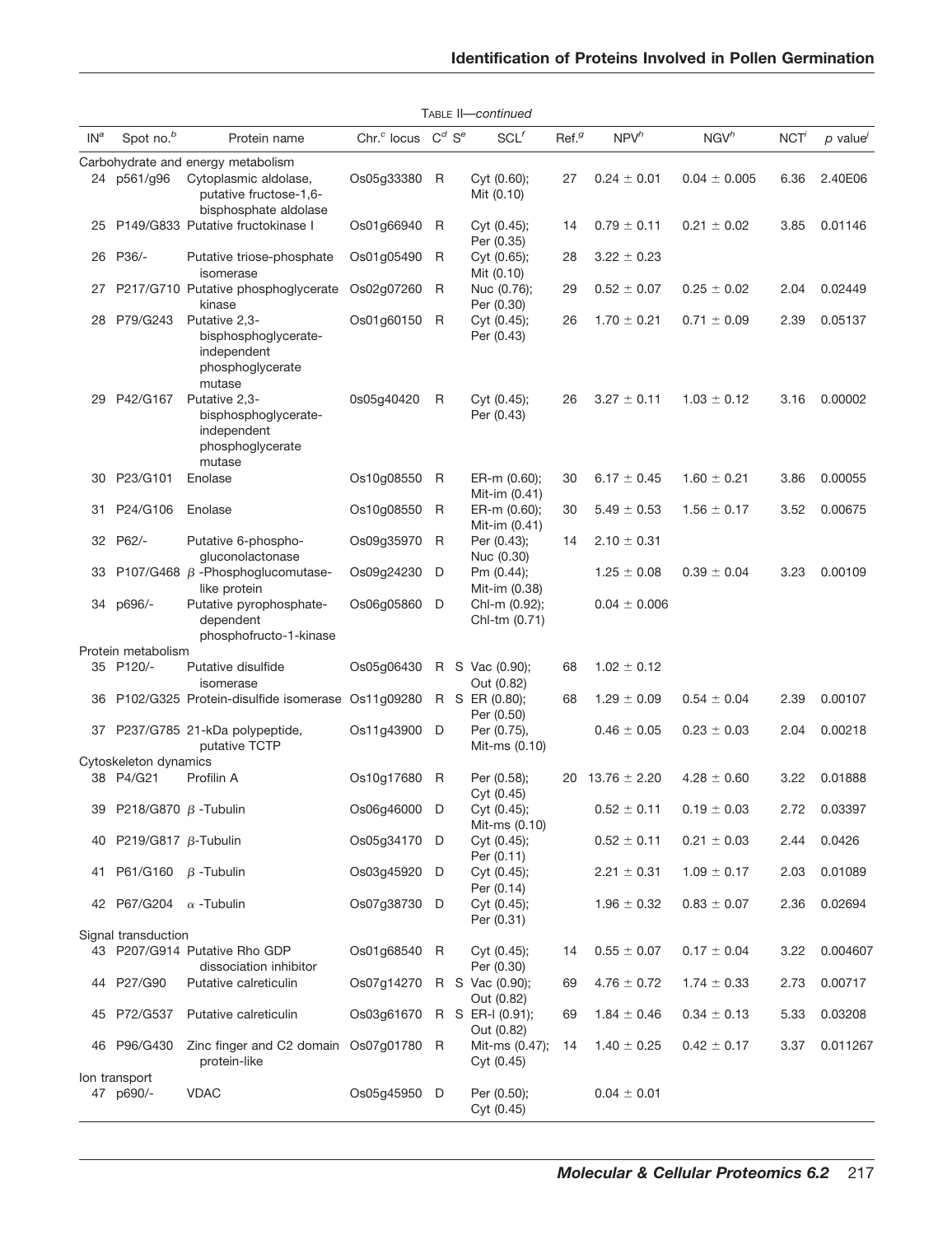## **Identification of Proteins Involved in Pollen Germination**

|                 |                            |                                                           |                            |                      | TABLE II—continued              |                   |                  |                  |      |           |
|-----------------|----------------------------|-----------------------------------------------------------|----------------------------|----------------------|---------------------------------|-------------------|------------------|------------------|------|-----------|
| IN <sup>a</sup> | Spot no. <sup>b</sup>      | Protein name                                              | Chr. <sup>c</sup> locus    | $C^d$ S <sup>e</sup> | $SCL$ <sup>f</sup>              | Ref. <sup>g</sup> | NPV <sup>h</sup> | NGV <sup>h</sup> | NCT' | $p$ value |
|                 | 48 P182/-                  | Putative vacuolar proton-<br>ATPase                       | Os06q45120 D               |                      | Cyt (0.45);<br>Per (0.39)       |                   | $0.64 \pm 0.08$  |                  |      |           |
| 49              | P34/G85                    | Putative vacuolar proton-<br>ATPase                       | Os06q45120 D               |                      | Cyt (0.45);<br>Per (0.39)       |                   | $4.02 \pm 0.33$  | $1.79 \pm 0.21$  | 2.24 | 0.00227   |
|                 | Vesicle trafficking        |                                                           |                            |                      |                                 |                   |                  |                  |      |           |
|                 | 50 P179/-                  | Putative lysophospholipase Os01q07960 R<br>$\overline{2}$ |                            |                      | Cyt (0.45);<br>Per (0.34)       | 14                | $0.66 \pm 0.08$  |                  |      |           |
|                 | Stress response            |                                                           |                            |                      |                                 |                   |                  |                  |      |           |
|                 | 51 P38/G97                 | L-Ascorbate peroxidase                                    | Os07q49400 R               |                      | Per (0.51);<br>Cyt (0.45)       | 14                | $3.49 \pm 0.37$  | $1.63 \pm 0.11$  | 2.14 | 0.014     |
|                 | 52 P64/-                   | Putative ascorbate<br>peroxidase                          | Os03g17690 R               |                      | Per (0.47);<br>Cyt (0.45)       | 14                | $2.09 \pm 0.31$  |                  |      |           |
|                 | 53 P13/-                   | Putative ascorbate<br>peroxidase                          | Os03g17690 R               |                      | Per (0.47);<br>Cyt (0.45)       | 14                | $7.78 \pm 0.92$  |                  |      |           |
| 54              |                            | P111/G336 Dehydroascorbate<br>reductase                   | Os05g02530 R               |                      | Cyt (0.45);<br>Per (0.30)       | 14                | $1.09 \pm 0.11$  | $0.53 \pm 0.06$  | 2.06 | 0.00487   |
|                 | 55 P20/G58                 | Putative legumin                                          | Os05g02520 R               |                      | Per (0.55);<br>Chl (0.20)       | 14                | $6.31 \pm 0.65$  | $2.80 \pm 0.23$  | 2.26 | 0.01296   |
|                 | Nucleotide acid metabolism |                                                           |                            |                      |                                 |                   |                  |                  |      |           |
|                 |                            | 56 P143/G489 Adenosine kinase-like<br>protein             | Os02q41590 D               |                      | Cyt (0.65);<br>Mit-ms (0.10)    |                   | $0.85 \pm 0.09$  | $0.37 \pm 0.01$  | 2.28 | 0.01053   |
|                 |                            | 57 P193/G731 Putative dihydropyrimidine<br>dehydrogenase  | Os02g50350 D               |                      | Mit-ms (0.59);<br>Mit-im (0.30) |                   | $0.58 \pm 0.05$  | $0.24 \pm 0.03$  | 2.36 | 0.00189   |
|                 | Unknown proteins           |                                                           |                            |                      |                                 |                   |                  |                  |      |           |
|                 | 58 P14/-                   | Unknown protein                                           | Os08q12520 R S             |                      | Out (0.82);<br>ER-I (0.10)      | 14                | $7.34 \pm 0.91$  |                  |      |           |
| 59              | p549/g23                   | Unknown protein                                           | Os09q24120 R S             |                      | Out (0.82);<br>Vac $(0.44)$     | 14                | $0.38 \pm 0.04$  | $0.09 \pm 0.01$  | 4.03 | 0.00795   |
| 60              | 613/200                    | Unknown protein                                           | Os09q24120 R S Out (0.82); |                      | Vac $(0.44)$                    | 14                | $0.09 \pm 0.005$ | $0.02 \pm 0.012$ | 5.17 | 0.00222   |
| 61              | P8/G43                     | Unknown protein                                           | Os09g24130 R S             |                      | Out (0.85);<br>Vac (0.82)       | 14                | $10.49 \pm 2.10$ | $3.34 \pm 0.54$  | 3.14 | 0.02976   |
| 62              |                            | p652/g308 Unknown protein                                 | Os03q10510 R S             |                      | Out (0.79);<br>Vac $(0.44)$     |                   | $0.06 \pm 0.004$ | $0.01 \pm 0.002$ | 6.49 | 0.00036   |
| 63              |                            | p619/g199 Hypothetical protein                            | Os11g08860 R S Out (0.82); |                      | ER-I (0.10)                     |                   | $0.08 \pm 0.006$ | $0.02 \pm 0.008$ | 3.99 | 0.00063   |
| 64              | P65/G169                   | Unknown protein                                           | Os01g13440 D S Pm (0.46);  |                      | ER-m (0.10)                     |                   | $2.02 \pm 0.13$  | $1.01 \pm 0.25$  | 2.00 | 0.00858   |
| 65              | p987/-                     | Unknown protein                                           | Os01g64900 D               |                      | Cyt $(0.65)$ ;<br>Chl-s (0.20)  |                   | $0.03 \pm 0.004$ |                  |      |           |
|                 | 66 P59/G347                | Hypothetical protein                                      | Os03g27270 D               |                      | Per (0.30);<br>Nuc (0.30)       |                   | $2.27 \pm 0.35$  | $0.51 \pm 0.08$  | 4.42 | 0.0136    |

*<sup>a</sup>* Number of identities.

*<sup>b</sup>* See Footnote b of Table I.

*<sup>c</sup>* Chromosome.

*<sup>d</sup>* Changes in expression level of these proteins upon germination. R, probable released proteins; D, down-regulated proteins.

*<sup>e</sup>* Signal peptide predicted by SignalP program. S, signal peptide.

*<sup>f</sup>* The protein subcellular localization predicted by PSORT program. The top two probabilities and their scores for each protein are shown. Cyt, cytoplasm; Per, peroxisome; Pm, plasma membrane; ER; endoplasmic reticulum; ER-m, ER membrane; Vac, vacuole; Out, outside; Mit, mitochondria; Mit-im, mitochondria inner membrane; Nuc, nucleus; Chl-m, chloroplast stroma; Chl-tm, chloroplast thylakoid membrane; Chl-s, chloroplast stroma; Mit-ms, mitochondria matrix space; ER-l, endoplasmic reticulum lumen.

*<sup>g</sup>* References documenting that the proteins are in membrane/cell wall or probably released.

*<sup>h</sup>* See Footnote d in Table I.

*i* See Footnote e in Table I.

*j t* test indicates significantly different expression of these proteins in MPGs and GPGs (*p* value <0.05).

unique proteins, including enolase, triose-phosphate isomerase, phosphoglycerate kinase, phosphoglycerate mutase, fructose-1,6-bisphosphate aldolase, fructokinase I,  $\beta$ -phosphoglucomutase, and 6-phosphogluconolactonase. The first five are found in the cell wall of yeast or pathogens (26 –30). Our proteomics analysis of MPGs also revealed that all but phosphoglycerate kinase were present in the pollen-released protein fraction (14). Therefore, their decrease in level or dis-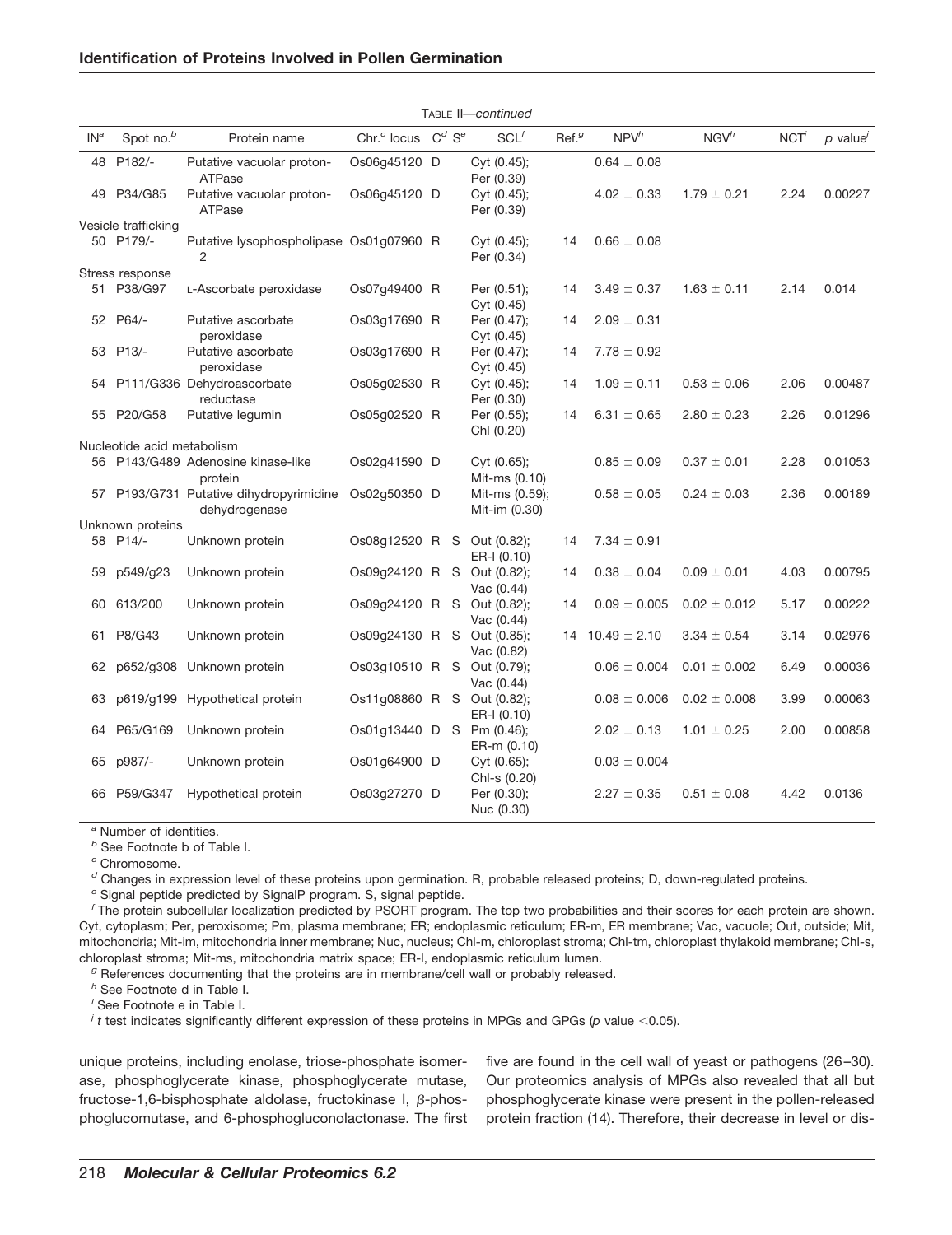

FIG. 5. **Representative 2-DE images of MPG (***A***) and GPG (***B***) proteins in the pH 4 –7 range.** Proteins were separated by 2-D PAGE and stained with CBB. MM in kilodaltons and pI of proteins are indicated on the *left* and *top* of each image, respectively. An average of 1004 22 MPG and 1030  $\pm$  45 GPG protein spots were detected from three replicate repeats for of each sample. These differentially expressed protein spots after pollen germination were marked and identified. The protein spots from MPGs are numbered with a prefix "*P*," and those from GPGs are numbered with a "*G*." Numbered spots correspond to proteins listed in Tables I, II, and III and Supplemental Table S1.

appearance in the germinated pollen should result from their release. Why are these carbohydrate metabolism-related proteins releasable? One possibility is that these proteins may have a role in a related metabolism on the pollen/stigma surface or they may be deposited onto the pollen coat/wall from degraded tapetal cells (20).

*Germinated Pollen Seems to Display Active Wall Dynamics Both in Wall Synthesis and Degradation—*The differentially expressed wall-related proteins (39 identities, 24% total) could be divided into two distinct function groups. The first group consists of 16 up-regulated identities (Table I) seeming to function in wall synthesis and hydrolyzing/loosening with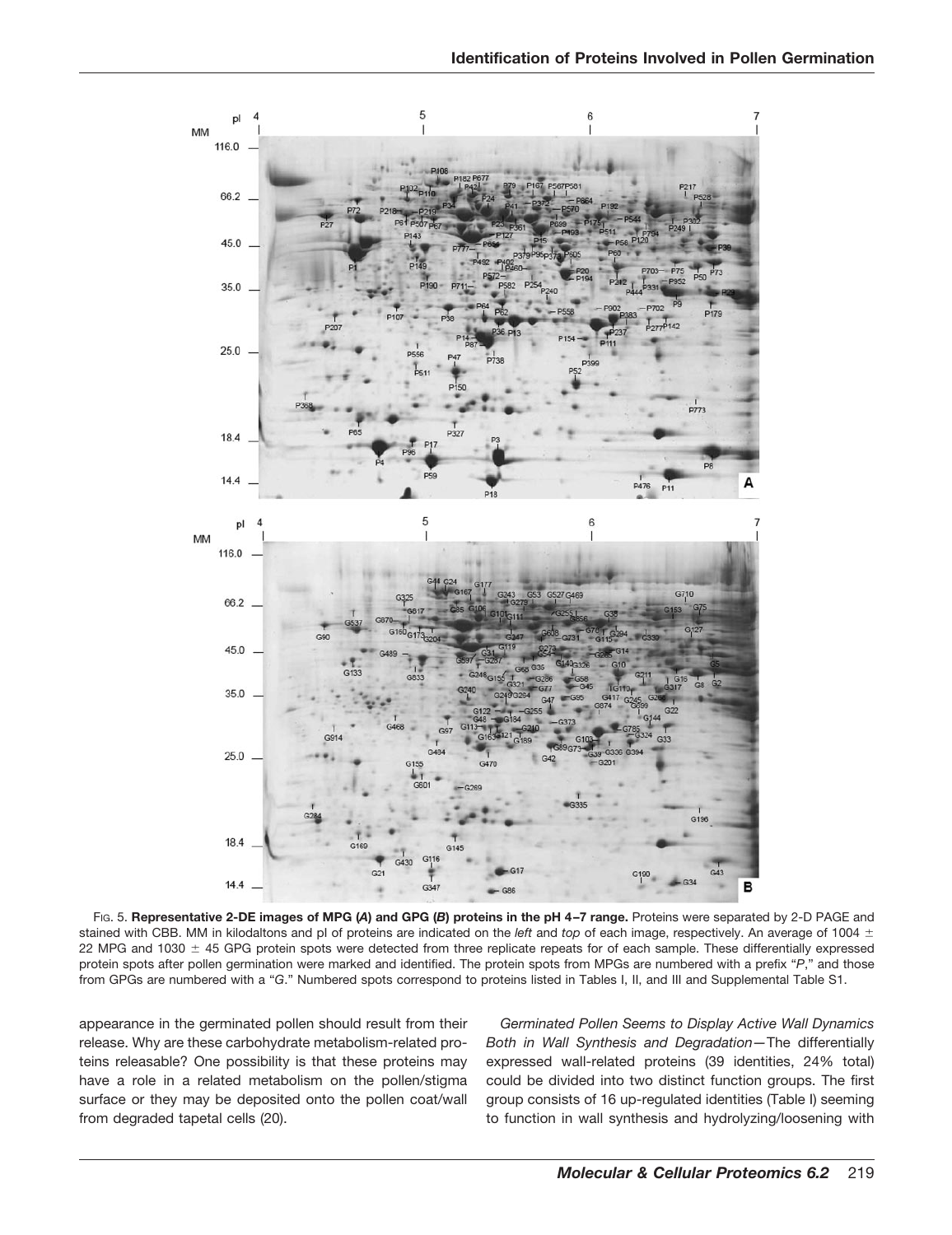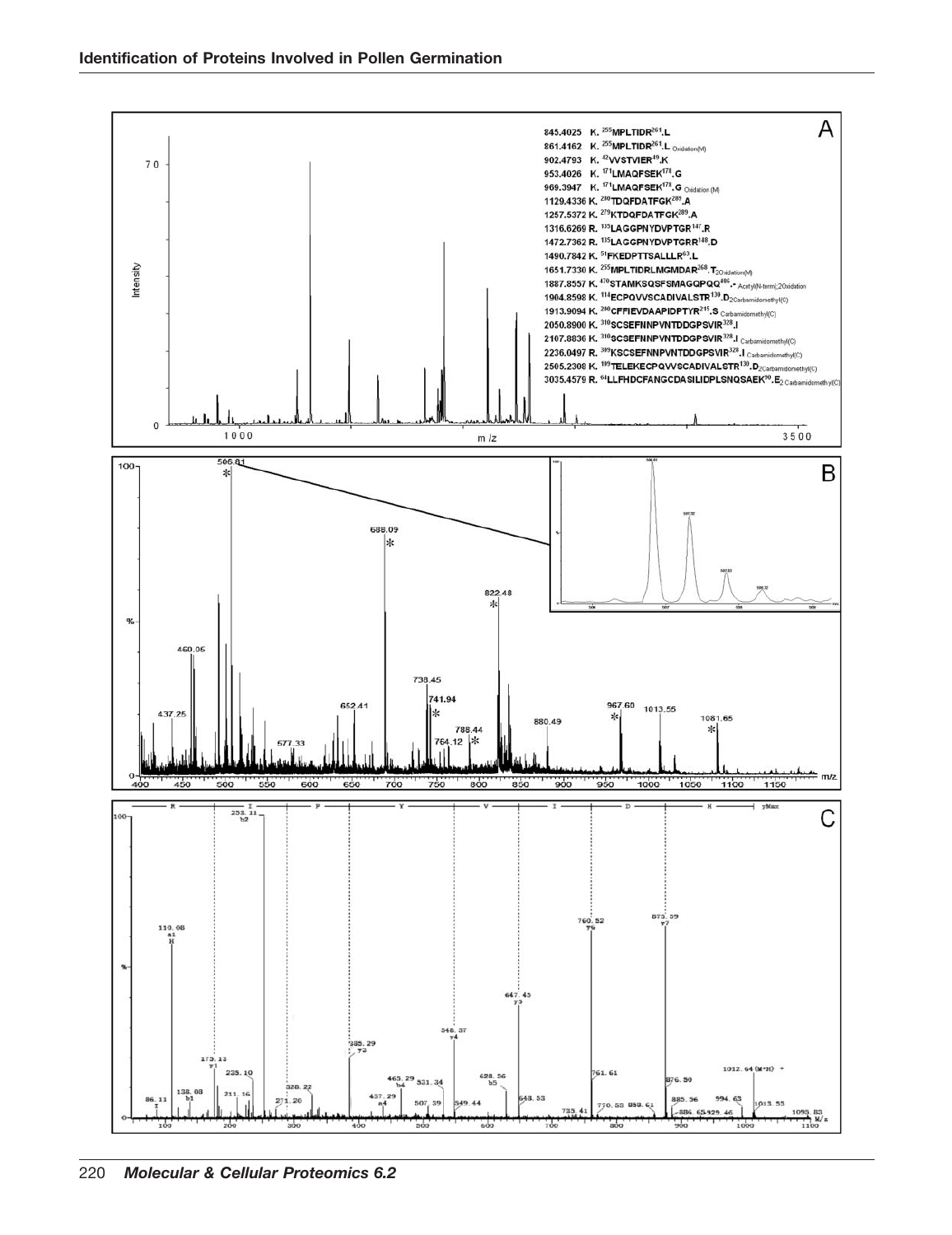seven (representing five enzymes), including UDP-glucose pyrophosphorylase, UDP-glucose dehydrogenase, dTDP-4 dehydrorhamnose reductase, reversibly glycosylated polypeptide with three isoforms (spots P902/G874, P95/G35, and -/G119), and *myo*-inositol-1-phosphate synthase, involved in the interconversion and transportation of sugars required for cell wall biosynthesis. Another nine, including multifunctional class III peroxidase (POD) 79, POD 78 with two isoforms (spots P444/G245 and P702/G699), POD 31 with two isoforms (spots P605/G326 and P194/G45), polygalacturonase Os02g10300 with two isoforms (spots -/g242 and -/g281), and expansin with two sequence-related isoforms (Os10g40090, spot -/g93; Os03g01640, spot -/g398), may be responsible for wall loosening and hydrolyzing. Class III PODs have been documented to function in promoting elongation of *Arabidopsis* roots (31, 32) or physically inhibiting the elongation process by creating cell wall cross-linking (33). Polygalacturonase is a key enzyme-degrading pectin, and expansins are involved in cell elongation growth. The up-regulation of these proteins in germinated pollen suggests that they may be necessary for fast polar tube growth through regulating synthesis and wall loosening.

The second group involves 23 possibly pollen-released identities (16 Unipros) (Table II) such as polygalacturonase Os06g35320 with three isoforms (spots p952/g433, p565/ g148, and p621/-),  $\beta$ -1,4-xylanase,  $\sim$ 12-kDa  $\beta$ -expansin-like (spots P18/G86, P3/G17, P11/G34, and P17/G116), pollen allergen Phl p 11, pollen-specific protein C13 with two isoforms (spots P150/- and P47/G269),  $\sim$ 35-kDa  $\beta$ -expansin, and  $\beta$ -expansin OsEXPB13 with two isoforms (spots P29/and P9/G22). Secretory activity of polygalacturonase has been detected in pollen of many species  $(1, 34)$ .  $\beta$ -1,4-Xylanase is one of the most abundant pollen coat proteins in maize and functions in hydrolyzing the stigma and track cell wall (20). Pollen allergen Phl p 11 contains the pollen Ole e I domain (pfam01190), whereas Ole e 1 has been localized in the pollen wall and can be released into the culture medium during *in vitro* germination (35). Several members of the  $\beta$ -expansin subfamily in grass pollen are proposed to facilitate pollen tube growth by loosening the cell wall in pistils (36). This group also contained one isoform of POD 31 (spot P15/G273) and two isoforms of POD 36 (spots P1/G133 and p594/g126). Most proteins of the group have been documented to have roles in hydrolyzing walls. Given that they are possibly released in the germinated pollen, these proteins may involve hydrolysis and/or loosening of walls of the stigma and tract cells in pistils.

*Most of the Differentially Expressed Proteins in the Protein Metabolism Category Involve Protein Degradation—*Among 17 identities implicated in protein translation, assembly, and degradation, besides disulfide isomerase and translationally controlled tumor protein (TCTP), which were decreased in level, others were increased in level in the germinated pollen (Tables I and II). Proteins eukaryotic initiation factors 4A (eIF4A) and 4G (eIF4G), involved in protein translation regulation at the level of ribosome recruitment, showed a 2.7- and 12.9-fold increase, respectively. eIF4A, a member of the eIF4F complex, has ATP-dependent RNA helicase activity. eIF4G, another member of the complex, is a large modular protein that serves as a docking site of translation-related proteins (37). TCTP is the key inhibitor of translation elongation; it inhibits guanine nucleotide dissociation from protein elongation factor 1A (EF1A) (38). Up-regulation of eIF4A and eIF4G and down-regulation of TCTP, together with up-regulation of molecular chaperones and amino acid metabolism-associated proteins (Table I), suggest greatly increased translational efficiency in growing pollen tubes; this is consistent with the notion that active protein synthesis is required for fast pollen tube growth (9).

Interestingly 10 of the 17 protein metabolism-related identities were implicated in protein degradation with an increased level in the germinated pollen. These included six subunit components of the 14-subunit 20 S core complex of the 26 S proteasome as well as peptidase M3, peptidase S8, subtilisinlike proteinase, and leucine aminopeptidase (Table I). This finding suggests the importance of protein turn-over in pollen tube growth.

*Change in Level of Actins and Tubulins during Germination Was Distinct—*Our analysis revealed 13 differentially expressed identities involved in cytoskeletal dynamics. All seven identities representing actins, including Os03g50890 with four isoforms, Os11g06390 with two isoforms, and Os03g61970, were up-regulated or newly appearing (Table I). Previous studies have revealed that subapical axial actin cables in pollen tubes act to target the vesicle to the tip and/or maintain proper cytoplasmic organization of the tube; thus they are essential for polar pollen tube growth (3). These results suggest that actin cables and dynamics in the growing tube may depend on new synthesis of actins.

In contrast, except for the up-regulated  $\alpha$ -tubulin (Os03g51600) (Table I), the other identified tubulin proteins, including three  $\beta$ -tubulins (Os06g46000, Os05g34170, and Os03g45920) and one  $\alpha$ -tubulin (Os07g38730), were de-

FIG. 6. **Representative MS spectra of proteins identified by MALDI-TOF MS (***A***) and nano-ESI Q-TOF MS/MS (***B* **and** *C***).** *A*, PMF pattern of spot p594/g126 marked in Fig. 4. The PMF generated by MALDI-TOF MS (see "Materials and Methods") was matched to the class III peroxidase 36 precursor by searching against the NCBInr protein database with 19 mass values matched among the 23 mass values searched and a sequence coverage of 34%. The matched peptides and their corresponding peaks are listed in the map. *B*, the MS pattern of the peptides from spot -/G89 marked in Fig. 5B that was matched to  $\alpha$ -1,4-glucan phosphorylase H isozyme. Seven peaks with double charge observed on the spectrum (marked by *asterisk*) underwent further MS/MS, and the *inset* shows one of these peaks with double charge (*m*/*z* 506.81). *C*, the fragmentation double charged ion *m*/*z* 506.81 underwent *de novo* sequencing.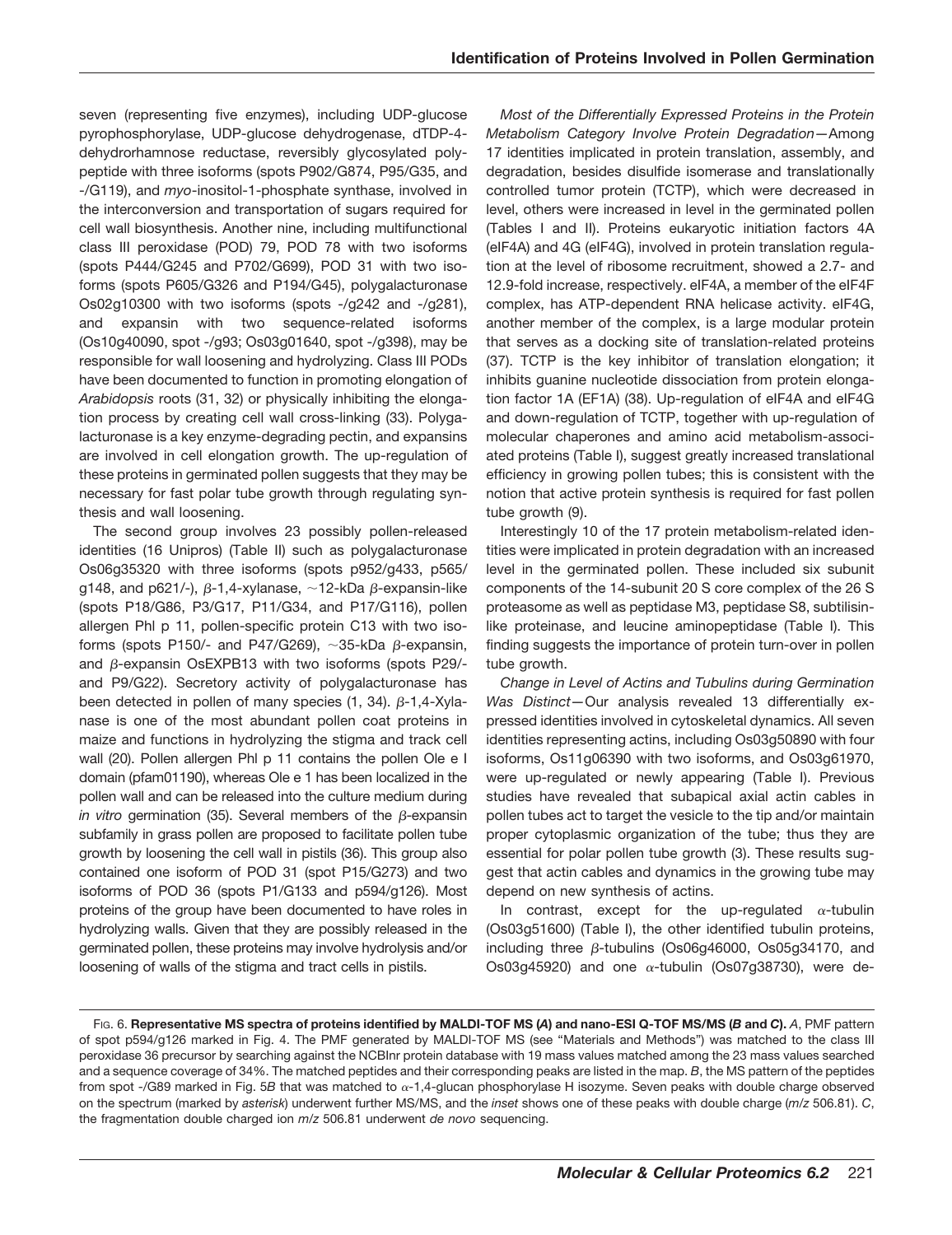

FIG. 7. **An outline of the functional classification of differentially expressed proteins.** *A*, functional distribution of all 160 identities in different categories. *B*, relative proportion of identities in each functional category (ratio of relative proportion in each category to total proportion of all identities). The proportion of identities in each functional category was the sum of the proportion of all identities in both MPGs and GPGs.

creased in level (Table II). The functions of microtubulins (MTs) in pollen tubes are not fully understood. Several studies showed that MTs had roles in transporting the male germ unit and maintaining generative cell shape (39). But depolymerization of MTs seems not to affect the initial rate of the pollen tube growth *in vitro* (1). Although evidence is lacking to explain the importance of down-regulated tubulins in polarly growing pollen tubes, their reduced level as compared with that of actin proteins suggests that the two types of cytoskeletal proteins may have different functions in tube growth.

*The Presence of Multiple Isoforms—*It is generally accepted that multiple isoforms result from sequence-related proteins encoded by distinct genes and/or polypeptide variants encoded by the same gene (splice variants and/or posttranslational modifications (PTMs)). Our results show that 25% (*n* 30) of the differentially expressed Unipros have isoforms: six are sequence-related (actin, Os03g61970, Os11g06390, and Os03g50890; β-tubulin, Os06g46000, Os05g34170 and  $Os03q45920; \alpha$ -tubulin, Os07q38730 and Os03q51600; voltage-dependent anion channel protein (VDAC), Os06g45210 and Os01g51770; polygalacturonase, Os02g10300 and Os06g35320; and  $\beta$ -expansin, Os10g40090 and Os03g01640) (Tables I and II), and the other 24 (Fig. 8 and Table III) appear to have PTM/splice variant-generated isoforms.

The 24 unique proteins appeared as 59 identities. Given that the apparent MM predicated in SDS-PAGE usually has an error deviation of about  $\pm 10\%$  as compared with theoretical MM (40) because the apparent values are estimated according to the co-electrophoresed protein markers, we evaluated error deviations in apparent MM of these identities. Among the 59 identities, 36 appeared to have an apparent MM larger than theoretical values  $(>=10\%$  deviation), 12 had an apparent MM with  $\pm 10\%$  deviation, and one had an apparent MM identical to its theoretical value (Table III). Another 10 appeared smaller than their theoretical value  $(10\%)$  (spots -/G601, -/G89, P240/G47, -/g344, -/G121, -/G184, -/G122, P902/G874, P194/G45, P605/G326, and P702/G699, representing seven Unipros) (Table III). However, a data search in The Institute for Genomic Research (TIGR) rice database (www.tigr.org/tdb/e2k/osal/locusNameSearch.shtml) demonstrated that each of the seven genes seemed to give rise to multiple alternative splice variants, some appearing to be close to these identities in MM. Therefore, these isoforms could have resulted from splice variants rather than from proteolytic degradation. This conclusion was also evidenced by the reproducibility of all the differentially expressed identities in triplicate biological repeats and the Western blot experiments with four marker proteins, which have different subcellular localization (20 –22, 25), that did not detect protein fragments possibly resulting from proteolytic degradation in the MPG and GPG protein samples (Fig. 2). Taken together, these data demonstrate the presence of these isoforms in MPGs and GPGs.

To evaluate the kinds of modifications related to the occurrence of these isoforms during pollen germination, we applied two newly developed specific staining methods (see "Detection of Glyco-/Phosphoprotein Candidates"), which are efficient to predict phosphorylated and glycosylated proteins with 2-DE gels (41), to visualize 2-DE gels of MPG and GPG proteins. A total of 14 protein spots showed positive reactions to glycoprotein detection reagent Pro-Q™ Emerald 488, four reacted to phosphoprotein detection reagent Pro-Q diamond, and one reacted to both reagents (Supplemental Fig. S2, A, B, and C, and Table III). The 19 spots represent 13 of 24 Unipros with possible PTM/splice variant-derived isoforms (Table III). In fact, 17 of the 24 protein species are glycosylated and/or phosphorylated in other organisms (Table III), and seven of the 17 have modifications identical to our results (Table III). Furthermore of the identified possible glycoproteins (Supplemental Fig. S2A and Table III), class III peroxidase has been known as a heme-containing glycoprotein (42). Polygalacturonase, pollen-specific protein C13 (Os09g39950), β-expansin Os-EXPB13, and  $\beta$ -expansin have been well documented as pollen allergens (43– 45). Previous investigations showed that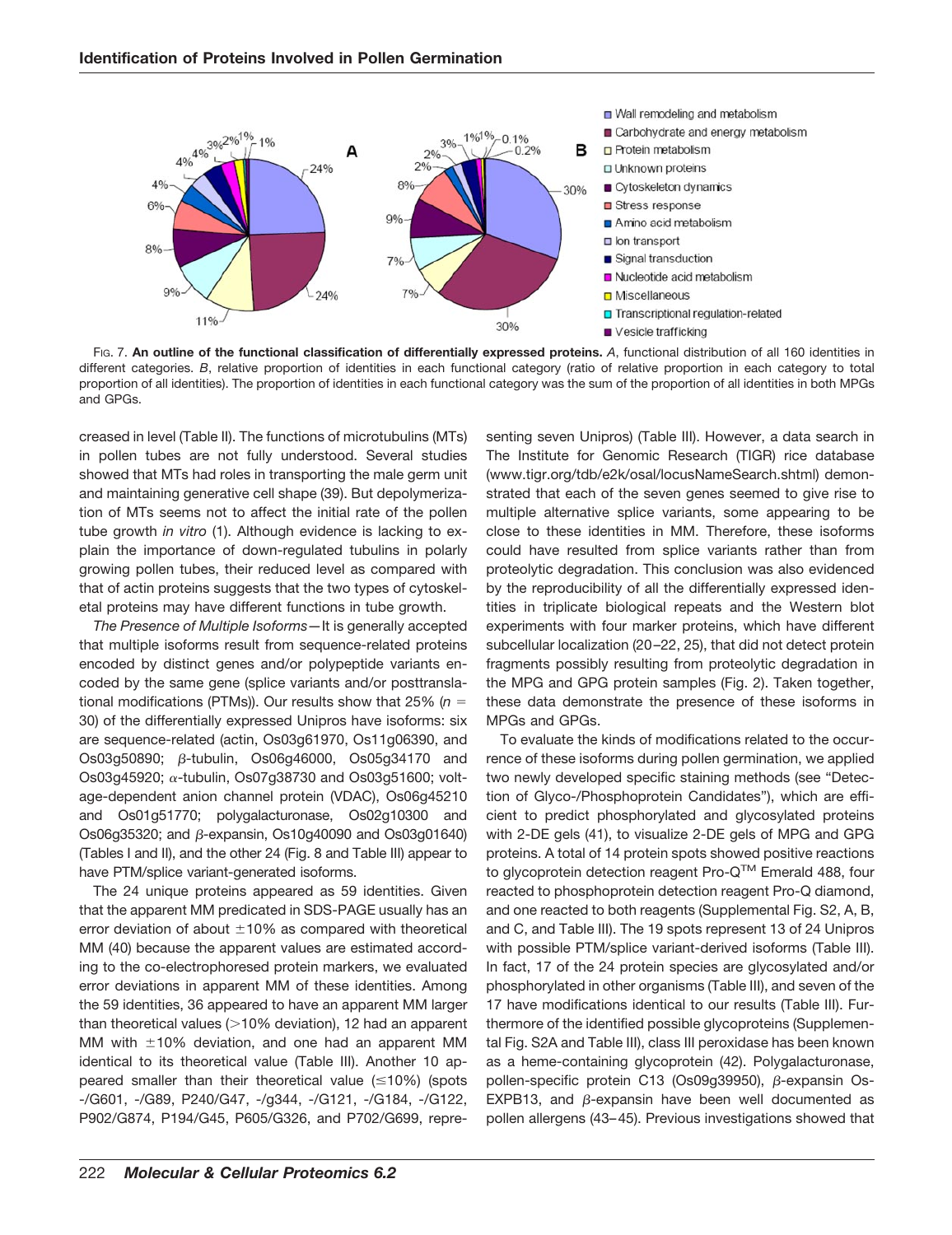

FIG. 8. Close-up of possible isoforms generated by PTM/splice variant detected by 2-DE. All 59 identities matched to 24 unique proteins are shown. *A*, GPG pH 4 –7 gel indicating 14 protein species with isoforms. *B1–B4*, MPG pH 4 –7 gel showing four protein species with isoforms. *C*, GPG pH 3–10 gel indicating four protein species with isoforms. *D1* and *D2*, MPG pH 3–10 gel indicating two protein species with isoforms. In *A*, *a*, enolase; *b*, NADP-malic enzyme; *c*, putative voltage-dependent anion channel protein; *d*, reversibly glycosylated polypeptide; *e*, actin (Os11g06390); *f1* and *f2*, putative legumin; *g*, class III peroxidase 31 precursor; *h*, actin (Os03g50890); *i*, -1,4-glucan phosphorylase H isozyme; *j1* and *j2*, putative soluble inorganic pyrophosphatase; *k*, putative isocitrate/isopropylmalate dehydrogenase; *l*, putative glyceraldehyde-3-phosphate dehydrogenase; *m*, class III peroxidase 78 precursor; *n*, UDP-glucose pyrophosphorylase. *B1*, putative vacuolar proton-ATPase. B2, putative ascorbate peroxidase. B3, putative pollen-specific protein C13 precursor. B4, β-expansin OsEXPB13. In *C*, o, putative exopolygalacturonase precursor; *p*, unknown protein; *q*, putative glyceraldehyde-3-phosphate dehydrogenase. *D1*, expressed protein similar to cell wall protein FLO11p (Os11g11730). *D2*, putative polygalacturonase.

most pollen allergens were glycoproteins, whereas glycan probably contributes to their allergenic activity (46). And Os09g39950 contains the function domain pfam01190 of the Ole e I family, and its homolog Ole e10 from olive pollen tubes has been detected to bind 1,3- $\beta$ -glucans preferentially (45). In addition, among these detected phosphoproteins (Supple-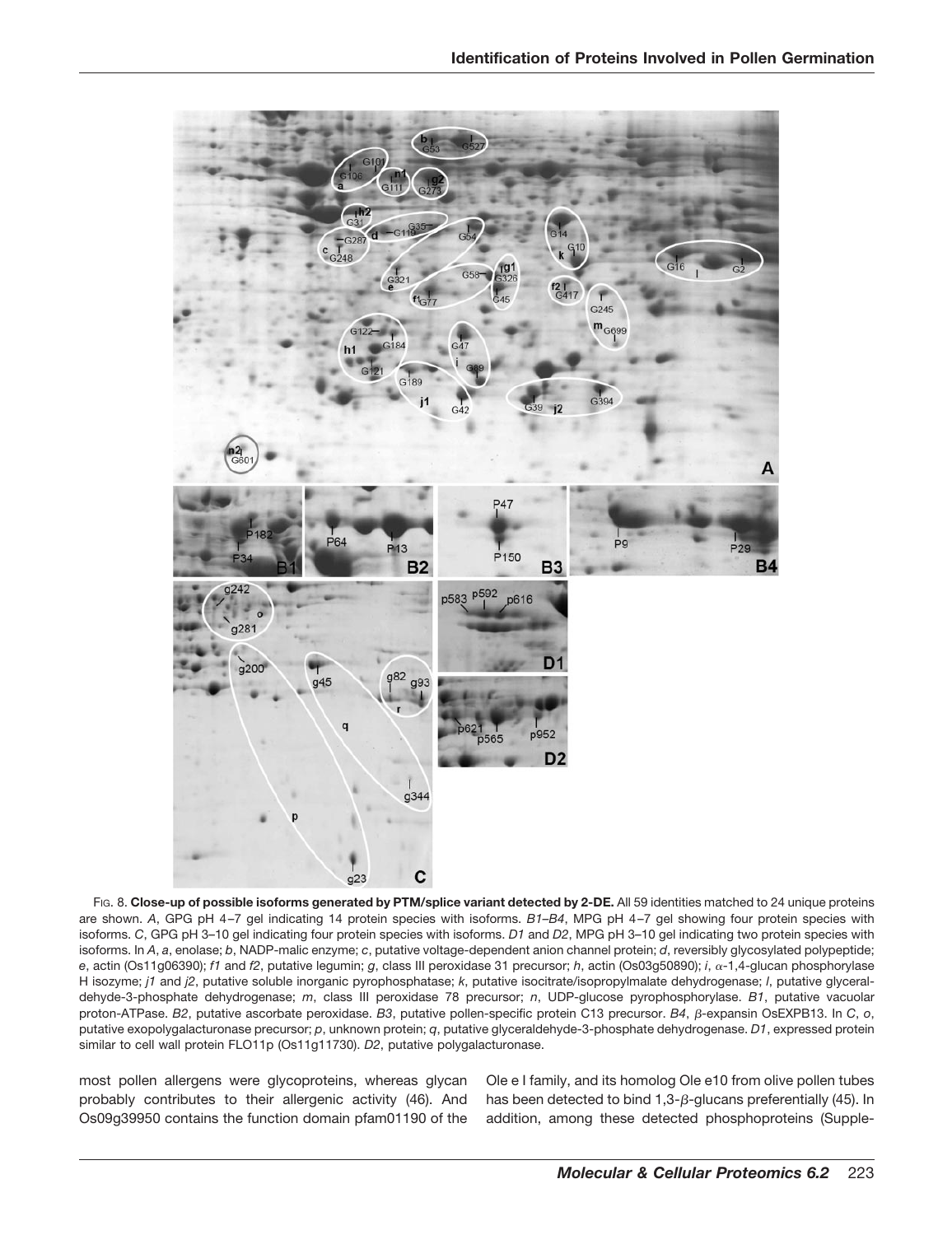|                  |                                                                                                              |                          | Theoretical |    |                                     |                                   | Apparent                                  |      | Deviation <sup>e</sup>             |                                     |   |                        |
|------------------|--------------------------------------------------------------------------------------------------------------|--------------------------|-------------|----|-------------------------------------|-----------------------------------|-------------------------------------------|------|------------------------------------|-------------------------------------|---|------------------------|
| No. <sup>a</sup> | Protein name                                                                                                 | Chr. <sup>b</sup> locus  | MМ          | pl | Known PTMs<br>in Refs. <sup>c</sup> | Spot<br>number <sup>d</sup>       | МM                                        | pl   | МM                                 | pl                                  |   | $C^f$ PTM <sup>g</sup> |
|                  |                                                                                                              |                          | Da          |    |                                     |                                   |                                           |      | Da                                 | $\%$                                |   |                        |
|                  | Wall remodeling and metabolism                                                                               |                          |             |    |                                     |                                   |                                           |      |                                    |                                     |   |                        |
| 1                | UDP-glucose pyrophospho-<br>rylase                                                                           | Os02g02560               |             |    | 51,866 5.46 Gly, Pho (70) -/G601    |                                   |                                           |      | $22,833$ 4.94 $-55.98$             | $-9.52$ U                           |   |                        |
| 2                | Reversibly glycosylated<br>polypeptide                                                                       | Os03g40270               |             |    | 41,861 5.82 Gly (71)                | P41/G111<br>P902/G874             | 58,564 5.46<br>31,852 5.99                |      | 12.91<br>$-23.91$                  | 0<br>2.92 U                         | R |                        |
| 3                | TPA: class III peroxidase 78                                                                                 | Os06q20150               |             |    | 35,865 6.25 Gly (42)                | P95/G35<br>$-(G119)$<br>P444/G245 | 48,918 5.61<br>45,702 5.46<br>38,133      | 6.23 | 16.86<br>9.18<br>6.32              | $-3.61$ U<br>$-6.19$ U<br>$-0.32$ U |   | Pho                    |
| 4                | TPA: class III peroxidase 31                                                                                 | Os02g50770               |             |    | 48,315 5.84 Gly (42)                | P702/G699<br>P605/G326 42,429     | 31,830                                    | 5.85 | $6.27 - 11.25$<br>$-12.18$         | $0.32$ U<br>$0.17 \quad U$          |   |                        |
|                  |                                                                                                              |                          |             |    |                                     | P194/G45<br>P15/G273              | 39,021<br>56,122 5.74                     | 5.82 | $-19.24$<br>16.16                  | $-0.34$ U<br>$-1.71$                | R | Gly                    |
| 5                | Putative<br>exopolygalacturonase                                                                             | Os02g10300               |             |    | 43,778 7.47 Gly (44)                | $-(q242)$<br>$-\frac{9281}{5}$    | 61,131 7.18<br>57,762 7.31                |      | 39.64<br>31.94                     | $-3.88$ U<br>$-2.14$ U              |   |                        |
| 6                | Putative polygalacturonase                                                                                   | Os06g35320               |             |    | 43,088 8.07 Gly (44)                | p952/g433<br>p565/g148            | 59,671 7.28<br>61,272 7.45                |      | 38.49<br>42.20                     | $-9.79$ R<br>$-7.68$                | R | Gly<br>Gly             |
| 7                | Putative pollen-specific<br>protein C13                                                                      | Os09g39950               |             |    | 17,830 5.15 Gly (43)                | p621/-<br>P150/-                  | 61,626 7.05<br>20,453 5.11                |      | 43.02<br>14.71                     | $-12.64$<br>$-0.78$ R               | R |                        |
| 8                | $\beta$ -Expansin OsEXPB13                                                                                   | Os03g01650               |             |    | 29,228 8.01 Gly (45)                | P47/G269<br>P29/-<br>P9/G22       | 22,843 5.14<br>35,292 6.73<br>36,950 6.51 |      | 28.12<br>20.75<br>26.42            | $-0.19$ R<br>$-15.98$<br>$-18.73$ R | R | Gly                    |
| 9                | $\beta$ -Expansin                                                                                            | Os10g40090               |             |    | 28,966 8.66 Gly (45)                | p554/g82                          | 38,222 9.32                               |      | 31.95                              | 7.62                                | R | Gly<br>Gly             |
| 10               | Expressed protein, similar to<br>cell wall protein FLO11p<br>(Os11g11730)                                    | Os11g11710               |             |    | 30,071 4.68 Gly (72)                | $-\frac{93}{3}$<br>p616/-         | 34,715 9.77<br>48,954 4.64                |      | 19.85<br>62.79                     | 12.82<br>$-0.85$ R                  | U | Gly                    |
|                  |                                                                                                              |                          |             |    |                                     | p583/-<br>p592/-                  | 49,123 4.32<br>49,010 4.50                |      | 63.36<br>62.98                     | $-7.69$ R<br>$-3.85$ R              |   |                        |
| 11               | Carbohydrate and energy metabolism<br>$\alpha$ -1,4-Glucan phosphorylase Os01g63270<br>H isozyme             |                          | 91,434 7.36 |    |                                     | P240/G47                          | 33,400                                    |      | $5.70$ $-63.47$ $-22.55$ U         |                                     |   |                        |
| 12               | OJ000223_09.15, putative<br>glyceraldehyde-3-<br>phosphate dehydrogenase                                     | Os04g40950               | 36,921 6.34 |    |                                     | -/G89<br>P73/G2                   | 26,944 5.81<br>45,290 6.79                |      | $-70.53$<br>22.67                  | $-21.06$ U<br>7.10 U                |   | Pho<br>Gly             |
| 13               | Predicted OJ1791 B03.34<br>gene product, putative<br>qlyceraldehyde-3-                                       | Os02g38920               | 36,716 7.68 |    |                                     | P75/G16<br>p771/g45               | 43,843 6.51<br>46,216 8.58                |      | 18.75<br>25.87                     | 2.68<br>11.72 U                     |   |                        |
|                  | phosphate dehydrogenase                                                                                      |                          |             |    |                                     | -/g344                            | 22,390 9.63                               |      | $-39.02$                           | 25.39 U                             |   |                        |
| 14               | Enolase<br>NADP-malic enzyme                                                                                 | Os10g08550               |             |    | 47,942 5.41 Pho (73)                | P23/G101<br>P24/G106              | 58,297 5.43<br>57,912 5.29                |      | 21.60<br>20.80                     | $0.37$ R<br>-2.22 R<br>$1.45$ U     |   |                        |
| 15<br>16         | Putative soluble inorganic                                                                                   | Os05g09440<br>Os10g26600 | 63,294 5.52 |    | 22,256 5.71 Pho (47)                | P167/G53<br>P567/G527<br>-/G189   | 67,521<br>67,899 5.74<br>27,824 5.55      | 5.60 | 6.68<br>7.28<br>25.02              | 3.99 U<br>$-2.80$ U                 |   |                        |
|                  | pyrophosphatase                                                                                              |                          |             |    |                                     | -/G42<br>$-(G394)$                | 26,007 5.75<br>26,672 6.28                |      | 16.85<br>19.84                     | $0.70$ U<br>9.98 U                  |   | Pho                    |
| 17               | OSJNBa0044K18.22,<br>containing domain<br>pfam00180, putative<br>isocitrate/isopropylmalate<br>dehydrogenase | Os04g40310               |             |    | 36,882 5.77 Pho (74)                | $-\sqrt{G}39$<br>P60/G10          | 26,146 6.00<br>44,519 6.22                |      | 17.48<br>20.71                     | $5.08$ U<br>7.80 U                  |   | Gly                    |
|                  | Cytoskeleton dynamics                                                                                        |                          |             |    |                                     | P58/G14                           | 51,772 6.16                               |      | 40.37                              | 6.76 U                              |   | Gly                    |
| 18               | Actin                                                                                                        | Os11g06390               |             |    | 41,596 5.31 Pho (75)                | -/G54<br>$-(G321)$                | 46,582 5.79<br>39,431 5.51                |      | 11.99<br>$-5.20$                   | $9.04$ U<br>3.77 U                  |   |                        |
| 19               | Actin                                                                                                        | Os03g50890               |             |    | 41,883 5.29 Pho (75)                | $-(G121)$<br>$-(G122)$            | 28,760 5.41                               |      | $-31.33$<br>$31,322$ 5.45 $-25.22$ | $2.27 \quad U$<br>3.02 U            |   |                        |

TABLE III

*Possible PTM/splice variant-derived isoforms in the differentially expressed proteins (these spot numbers correspond to those in Fig. 8)*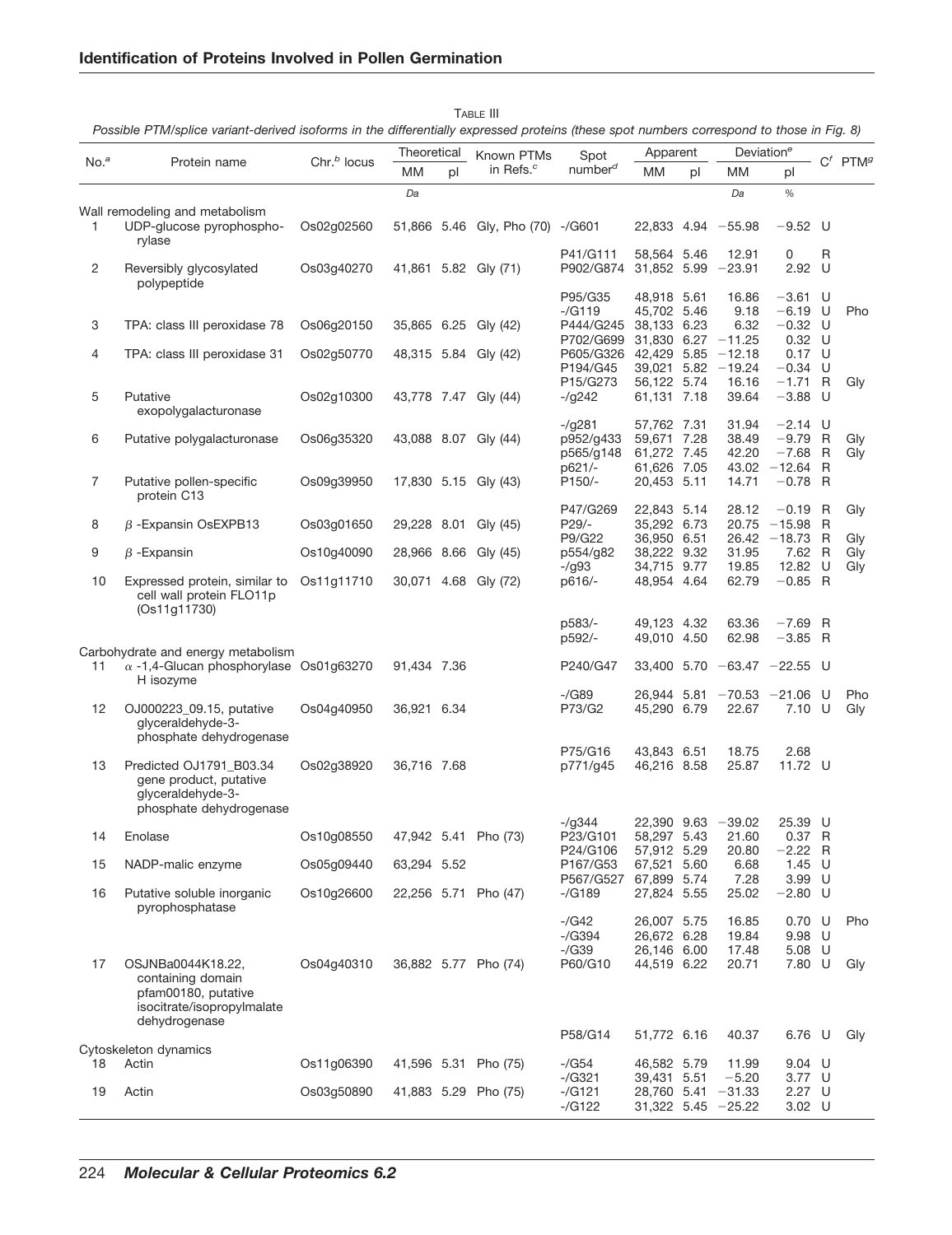|                  |                                     |                         |             |    | TABLE III-continued   |                     |             |      |                        |         |    |                        |
|------------------|-------------------------------------|-------------------------|-------------|----|-----------------------|---------------------|-------------|------|------------------------|---------|----|------------------------|
|                  |                                     |                         | Theoretical |    | Known PTMs            | Spot                | Apparent    |      | Deviation <sup>e</sup> |         |    |                        |
| No. <sup>a</sup> | Protein name                        | Chr. <sup>b</sup> locus | MM          | pl | in Refs. <sup>c</sup> | number <sup>d</sup> | МM          | pl   | MM                     | pl      |    | $C^f$ PTM <sup>g</sup> |
|                  |                                     |                         | Da          |    |                       |                     |             |      | Da                     | $\%$    |    |                        |
|                  |                                     |                         |             |    |                       | $-(G184)$           | 31,248 5.49 |      | $-25.39$               | 3.78    | -U |                        |
|                  |                                     |                         |             |    |                       | P127/G31            | 52,452      | 5.30 | 25.23                  | 0.19    | U  |                        |
|                  | lon transport                       |                         |             |    |                       |                     |             |      |                        |         |    |                        |
| 20               | <b>Putative VADC</b>                | Os01q51770              | 33,793 5.39 |    | Pho (76)              | P492/G248           | 46,456      | 5.26 | 37.47                  | $-2.41$ | U  |                        |
|                  |                                     |                         |             |    |                       | P777/G287           | 47,671      | 5.24 | 41.07                  | $-2.78$ | IJ |                        |
|                  |                                     |                         |             |    |                       | P654/G597           | 33,793      | 4.92 | 0                      | $-8.72$ | U  |                        |
| 21               | Putative vacuolar proton-<br>ATPase | Os06g45120              | 68,711 5.20 |    |                       | P182/-              | 70,309      | 5.14 | 2.33                   | $-1.15$ | D  | Gly;<br>Pho            |
|                  |                                     |                         |             |    |                       | P34/G85             | 67,993      | 5.11 | $-1.04$                | $-1.73$ | D  |                        |
|                  | Stress response                     |                         |             |    |                       |                     |             |      |                        |         |    |                        |
| 22               | Putative ascorbate<br>peroxidase    | Os03g17690              | 27,255 5.42 |    |                       | $P64/-$             | 30,081 5.29 |      | 10.37                  | $-2.40$ | R  | Gly                    |
|                  |                                     |                         |             |    |                       | $P13/-$             | 29.644 5.48 |      | 8.77                   | 1.11    | R  | Gly                    |
|                  |                                     |                         |             |    |                       | $-(G210)$           | 28,167      | 5.52 | 3.35                   | 1.85    | U  |                        |
| 23               | Putative legumin                    | Os05g02520              | 38,456 5.81 |    | Gly (77)              | P254/G77            | 41,987      | 5.58 | 9.18                   | $-3.96$ | U  |                        |
|                  |                                     |                         |             |    |                       | $-(G417)$           | 37,187      | 6.12 | $-3.30$                | 5.34    | U  |                        |
|                  |                                     |                         |             |    |                       | P20/G58             | 42,570      | 5.89 | 10.70                  | 1.38    | D  | Gly                    |
|                  | Unknown protein                     |                         |             |    |                       |                     |             |      |                        |         |    |                        |
| 24               | Unknown protein                     | Os09g24120              | 13,992 7.77 |    |                       | p549/g23            | 13,977      | 9.06 | $-0.11$                | 16.60   | R  |                        |
|                  |                                     |                         |             |    |                       | p613/g200           | 50,441      | 7.57 | 260.50                 | $-2.57$ | R  |                        |

*<sup>a</sup>* Number of the unique proteins with multiple isoforms.

*<sup>b</sup>* Chromosome.

*<sup>c</sup>* PTMs reported in references. Pho, phosphorylation; Gly, glycosylation.

*<sup>d</sup>* Number of protein spots; identical to that in Figs. 4, 5, and 8 and Tables I and II.

*e* Error deviations (%) ((apparent value - theoretical value)/theoretical value × 100%) of apparent MM and pI estimated in 2-DE gels as compared with theoretical values.

*<sup>f</sup>* Change in abundance of the protein spots on 2DE gel after germination. D, down-regulation; R, probably released to medium; U, up-regulation.

*<sup>g</sup>* Predicted modifications in this study. Pho, phosphorylation; Gly, glycosylation.

mental Fig. S2B and Table III), soluble inorganic pyrophosphatase has been found to be phosphorylated in the pollen tubes of *Papaver rhoeas* (47). These data suggest that at least glycosylation and/or phosphorylation is involved in the generation of isoforms.

### **DISCUSSION**

*Germinated Pollen and Mature Pollen Share a Similar Protein Expression Pattern—*Mature pollen from most plants is metabolically quiescent and highly desiccated when released from anthers (48). However, on loading onto the stigma or in a hydrated environment, the pollen can germinate to give rise to a polarly growing pollen tube in a short time. Recent studies of the *Arabidopsis* pollen transcriptome revealed that, compared with early developing microspores (49) and sporophytic tissues (9), mature pollen has a specialized complement of transcripts characterized by a sharp decline in number of diverse transcripts and an increased proportion of pollenspecific mRNAs. The specialized transcriptome appears to be implicated in pollen function specialization. But these observation also show that the pollen transcriptome is underrepresented in transcripts implicated in translation with undetectable ribosomal protein-encoding mRNAs (8).

Recent proteomics analyses from *Arabidopsis* (12, 13) and rice (14) suggest that mature pollen has presynthesized a complement of proteins required for germination and early tube growth. Importantly mature pollen has stored translationrelated proteins, including ribosome proteins (12, 14). Together transcriptomic and proteomic data showed that mature pollen has presynthesized these mRNA and proteins to prepare for quick pollen germination and polar pollen tube growth.

In the present study, we screened proteins expressed differentially in MPGs and GPGs by use of 2-DE and MS. 2-DE revealed 1004  $\pm$  22 spots for MPGs and 1030  $\pm$  45 spots for GPGs (pH 4 –7 range) with high reproducibility. Of about 2300 protein spots (pH 4 –7 range and pH 4 –10 part of the pH 3–10 range) in the two samples, 120 spots showed changes in level, whereas only 66 appeared to be sample-specific, suggesting that the changes in development and metabolism were not associated with, at least for the high and medium abundance proteins, appearance or disappearance of proteins. Relatively identical protein patterns were also observed in mature pollen and pollen tubes of Gymnospermae pine (15). Together with the proteomic data of mature pollen of *Arabidopsis* and rice (12–14), our data further indicate that pollen germination and early tube growth depend mainly on these presynthesized proteins in mature pollen.

*Preferential Representation of Wall-related Proteins in Pollen Proteome Is an Important Property of Pollen Function Specialization—*Although recent transcriptome studies of *Ara-*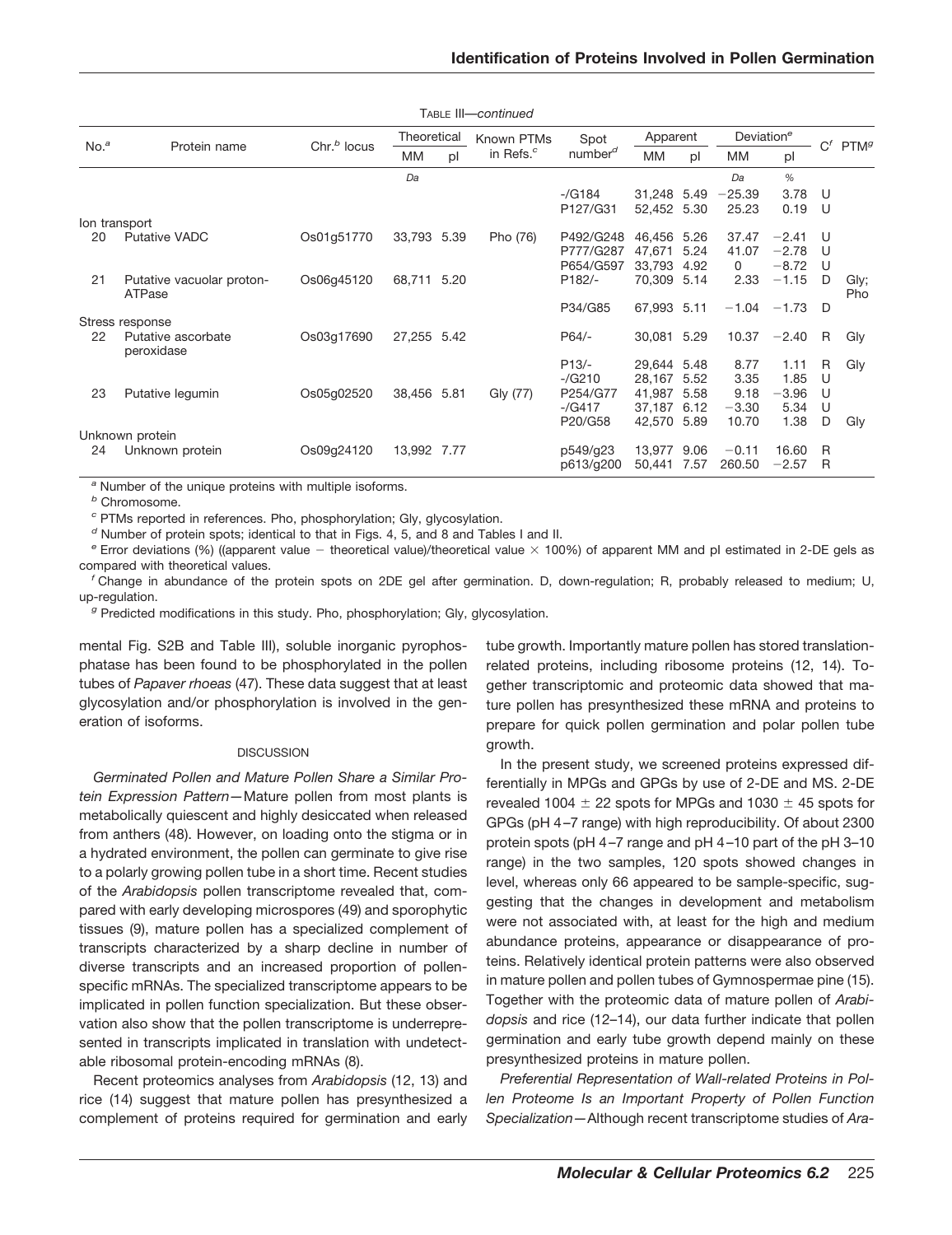*bidopsis* pollen have not resulted in similar conclusions about the distribution of pollen-expressed transcripts in functional categories (8 –10, 49, 50), overrepresented transcripts in the transcriptome are generally considered to be implicated in wall metabolism, cytoskeleton, and signaling (8, 9, 49). Our proteomics analysis revealed that these proteins are involved in not only these three functional categories but also carbohydrate/energy metabolism, protein synthesis and degradation, and stress response (14).

To evaluate the proteomic difference between pollen and sporophytic tissues, we compared proteomic data from mature rice pollen (14) and rice sporophytic tissues, including leaves (811 proteins), roots (1051 proteins), and seeds (702 proteins) identified by Koller *et al.* (51). Comparison of 10 function categories (Supplemental Table S2) revealed that the most important difference between pollen and sporophytic proteomes is the high representation of wall-related proteins in the pollen proteome (11%) (14) but the lowest representation in the sporophytic proteomes (0.25% in leaves, 0.67% in roots, and 0.28% in seeds) (51). Thus, highly active wall dynamics is a prominent property of pollen function specialization.

Just like the mature pollen proteome, the differentially expressed proteins showed a functional skew toward wall and carbohydrate/energy metabolism (Fig. 7*A*). The wall metabolism-related proteins displayed two distinct changed patterns during pollen germination. These up-regulated proteins mainly involve wall synthesis (Table I) and wall hydrolysis/ loosening enzymes, such as UDP-glucose pyrophosphorylase, reversibly glycosylated polypeptide, polygalacturonase Os02g10300, class III peroxidases, and  $\beta$ -expansins Os10g40090 and Os03g01640 (Table I). Our previous study revealed that mature rice pollen contains all the enzymes for pectin degradation (14), which suggests that pectin may be important for rice pollen function. Recent evidence has suggested that alternative activity changes in polygalacturonase, as well as pectin methylesterase, mediated by apical proton gradient are required for polar growth of the tube (7). Polygalacturonase in *Aspergillus niger* has a role in stimulating pollen germination and tube growth (52). Therefore, these proteins, up-regulated on germination, might be mainly responsible for fast pollen tube growth. In contrast, downregulated wall-related proteins such as  $\beta$ -1,4-xylanase, polygalacturonase Os06g35320,  $\beta$ -expansin OsEXPB13, and one isoform of  $\beta$ -expansin Os10g40090 were mainly involved in wall degradation and loosening (Table II). The down-regulation of most of these proteins should result from their release from the germinating pollen into the medium (Table II), which is possibly similar to their situation *in vivo*. In the monocots maize and rice,  $\beta$ -1,4-xylanase is the major protein component in the pollen coat (14, 53) and possibly facilitates pollen tube invasion by hydrolyzing the xylan on the stigma surface (53). Besides being responsible for degradation of demethylesterified pectin (7), polygalacturonase-mediated release of oligogalacturonides can act as a signal for different development processes (54). The *in vivo* release of these proteins might be necessary for pollen tube invasion growth in pistils.

*Selective Degradation of Proteins May Be Vital for Fast Pollen Tube Growth—*Mature rice pollen has presynthesized a complement of translation-related proteins with multiple molecular chaperones (14). After germination, TCTP, an effective inhibitor of translation elongation (38), was down-regulated (Table II), whereas eIF4A and eIF4G, involved in protein translation regulation at the level of ribosome recruitment, were greatly up-regulated (Table I). This finding suggests that active protein synthesis is initiated in growing tubes.

Besides the regulation of protein synthesis, the temporal regulation of protein function is vital to cellular and developmental processes as much evidence has suggested. 26 S proteasome-based selective protein degradation is an important mechanism for temporal regulation and involves numerous cellular and development processes, including pollenstigma interaction (4) and polarized cell morphogenesis (55). The disruption of pollen germination by inhibitors of 26 S proteasome activity (56) and presynthesis of multiple subunit components of the complex in mature rice pollen (14) suggest that the pathway is implicated in regulation of pollen function. Furthermore our differential proteomics analysis identified six of 14 subunits of the 20 S proteolytic particle of the proteasome, all of which were up-regulated in growing tubes (Table I) as were some peptidases. Therefore, 26 S proteasomemediated protein degradation might be an important regulator of pollen function.

*The Presence of Multiple Isoforms Underlines the Importance of Their Function in Pollen Germination and Tube Growth—*Besides closely related sequences from different genes and splice variants from a gene, more than 200 PTMs contribute to the generation of isoforms (57). Increasing data from the studies of animal cells show that isoforms have different subcellular localization (58, 59) and/or functions (57). Therefore, isoforms are generally considered to diversify the function of a protein. Recent proteomics studies have revealed that isoforms are common in analyzed seeds (60), anthers (61), and mature pollen (12–14). In our identified Unipros from mature rice pollen, 23% have isoforms (14) with wide distribution in different functional categories (Fig. 9*B*). A similar proportion was found in the identified proteins from mature *Arabidopsis* pollen (13), implying the functional importance of isoforms.

Consistently about 25% of the differentially expressed Unipros we identified have isoforms with a distribution in functional categories (Fig. 9*A*) similar to those identified in mature rice pollen (Fig. 9*B*). Six (5%) of these protein species, actin,  $\alpha$ -tubulin,  $\beta$ -tubulin, polygalacturonase,  $\beta$ -expansin, and VDAC, have sequence-related isoforms (Fig. 8 and Tables I, II, and III). In animal sperm cells, isoforms of tubulin participate in different microtubulin structures, thus possibly having differ-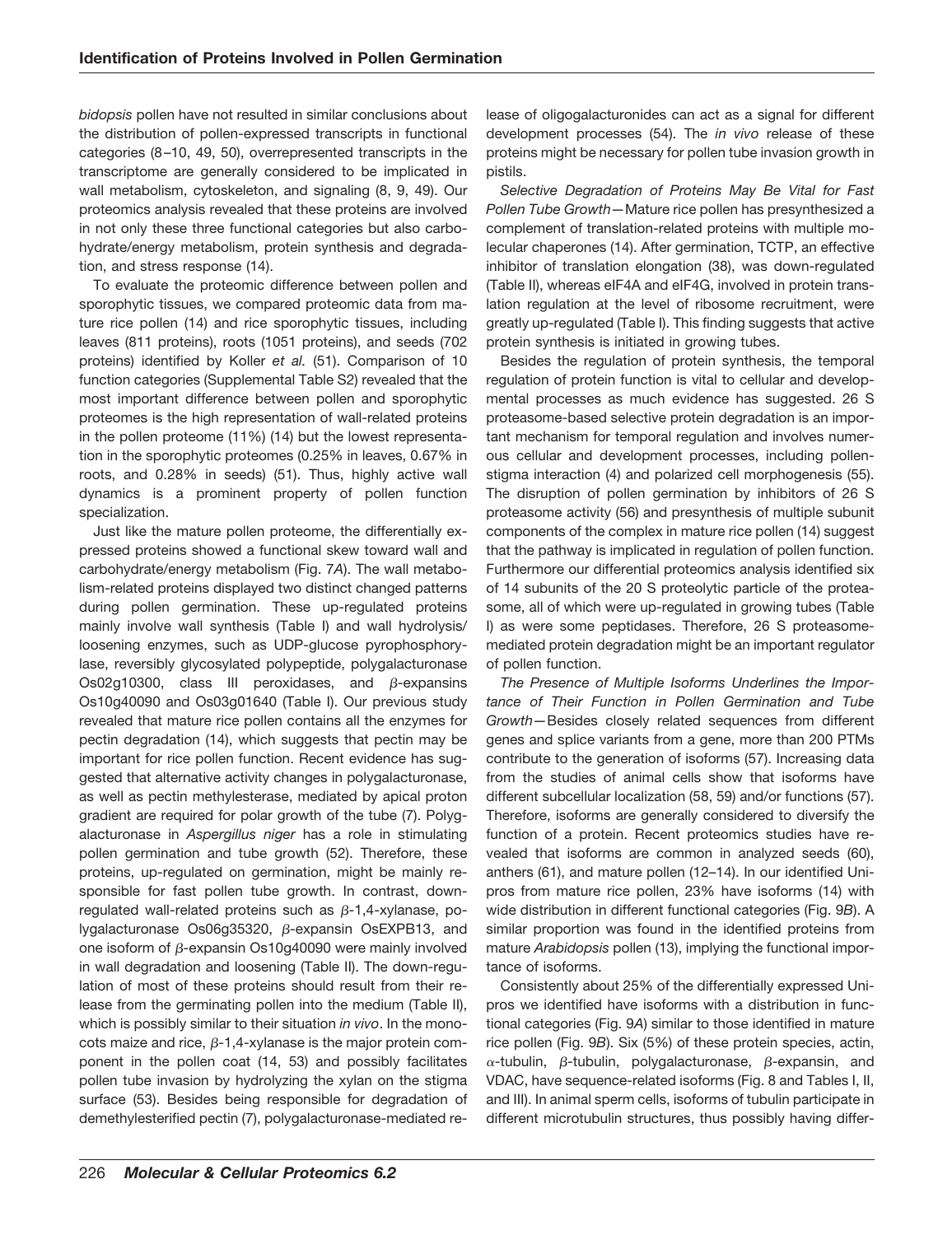

FIG. 9. **Distribution of our differentially expressed protein species with isoforms by function (***A***) and those identified from mature rice pollen grains (14) (***B***).** Each *column* shows number of proteins with (*black*) and without (*dash dotted*) isoforms. The percentages of proteins with isoforms in each category is at the *top*.

ent functions (62). *Arabidopsis* pollen-expressed pectin methylesterase isoforms appear to have different functions for pollen germination and pollen tube growth (7). Our data show that the sequence-related isoforms had distinct expression patterns in rice pollen (Tables I, II, and III) during the developmental switch from mature pollen to germination and tube growth. For example, polygalacturonase Os02g10300 newly appeared, whereas Os06g35320 was probably released in the growing tubes (Table III). Furthermore the 24 protein species giving rise to isoforms possibly by PTMs/splice variants appeared as 59 identities (Fig. 8 and Table III); 37 of these were up-regulated, and 22 were down-regulated or possibly released during pollen germination and tube growth. Interestingly for proteins such as  $\beta$ -expansin and class III peroxidase 31, some isoforms were up-regulated, and others were downregulated (Table III), suggesting their different function.

In addition, our results preliminarily demonstrate that at least glycosylation and/or phosphorylation is involved in the generation of some isoforms. The importance of these predicted modified proteins in pollen tube growth remains largely unknown, but some evidence indicates that glycosylation is required for subcellular localization and transportation of proteins (63). This process might be important for wall loosening/ hydrolysis-related proteins such as polygalacturonase and  $\beta$ -expansin, which have roles in facilitating pollen tube invasion growth in pistils by localizing around the tube wall and/or being released into tract tissues of the pistil. Soluble inorganic pyrophosphatase is involved in the generation of ATP and synthesis of biopolymers; the latter are material for cell membranes and walls. In the self-incompatibility response of *Papaver rhoeas*,  $Ca^{2+}$  gradient-mediated hyperphosphorylation of this protein in the apical pollen tube was proposed to be associated with the inactivity or down-regulated activity of the enzyme, consequently resulting in inhibition of pollen tube growth (47). Our results showed that this protein has multiple up-regulated isoforms and that one of them is phosphorylated in the germinated rice pollen, suggesting a strict functional regulation of this protein. All this evidence demonstrates the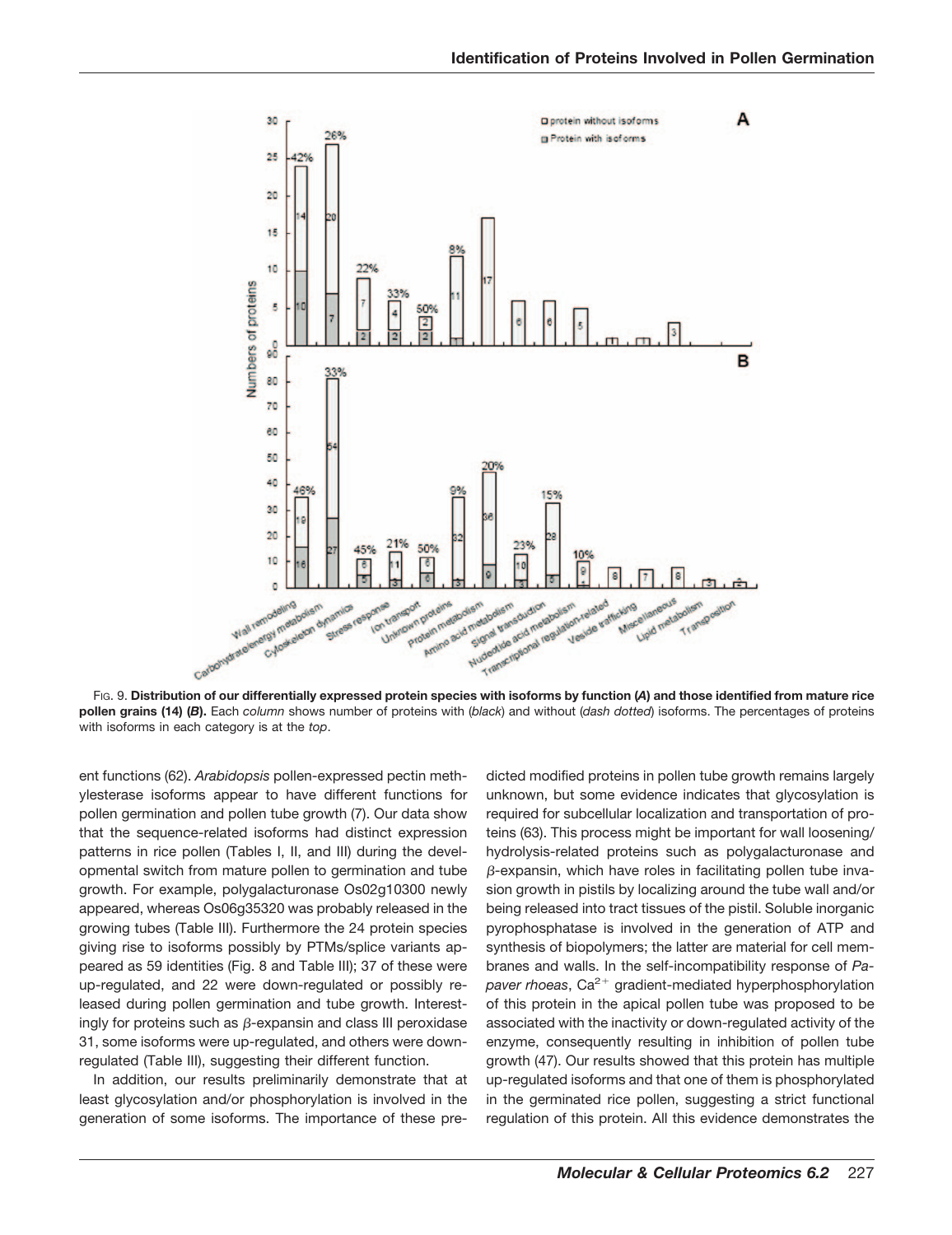importance of isoforms in pollen germination and tube growth, although direct information about function is still lacking.

In summary, we have established an *in vitro* germination method for mature rice pollen and screened 186 protein spots differentially expressed in mature and germinated pollen by 2-DE-based differential proteomics approaches. Most of the proteins showed differences in level between the two proteomes, and only 66 were specific to development stage. Furthermore 160 differentially expressed protein spots were identified on MS to match with 120 diverse protein species. These differentially expressed proteins showed an obvious functional skew, like those in the mature pollen proteome (14). Wall metabolism-related proteins are predominant in the pollen proteome as compared with rice sporophytic proteomes (51) (Supplemental Table S2). The study has also revealed multiple isoforms in the differentially expressed proteins and different expression patterns between isoforms of a protein, a finding not achieved with transcriptomics approaches. These results have provided novel insights into pollen function specialization important for understanding the molecular regulation of polar tube growth.

*Acknowledgments—*We thank Dr. Anthony Huang (University of California, Riverside, CA), Dr. Marc Boutry (University of Louvain, Louvain-la-Neuve, Belgium), and Dr. Mikio Nishimura (National Institute of Basic Biology, Okazaki, Japan) for providing the antibodies against maize pollen coat-specific  $\beta$ -1,4-xylanase, plasma membrane H<sup>+</sup>-ATPase from *N. plumbaginifolia*, and pumpkin catalase 1, respectively. We also acknowledge Drs. Jingqiang Wang and Caifeng Zhao (Beijing Genomics Institute, Chinese Academy of Sciences) for technical assistance in MS analyses.

\* This work was supported by National Science Foundation of China Grants 30570932 and 30370138, Chinese Ministry of Sciences and Technology Grants 2005CB120802 and 2005CB120804, Chinese Academy of Sciences Grant KSCX-SW-307, and an innovation grant from the Institute of Botany, Chinese Academy of Sciences. The costs of publication of this article were defrayed in part by the payment of page charges. This article must therefore be hereby marked "*advertisement*" in accordance with 18 U.S.C. Section 1734 solely to indicate this fact.

□S The on-line version of this article (available at http://www. mcponline.org) contains supplemental material.

\*\* To whom correspondence should be addressed: Key Laboratory of Photosynthesis and Environmental Molecular Physiology, Institute of Botany, Chinese Academy of Sciences, 20 Nanxincun, Xiangshan, Haidianqu, Beijing 100093, China. Tel.: 86-10-62836210; Fax: 86-10- 62594170; E-mail: twang@ibcas.ac.cn.

#### **REFERENCES**

- 1. Twell, D. (2002) Pollen developmental biology, in *Plant Reproduction* (Roberts, J. A., ed) Vol. 6, pp. 86 –153, Sheffield Academic Press, Sheffield, UK
- 2. Mayfield, J. A., Fiebig, A., Johnstone, S. E., and Preuss, D. (2001) Gene families from the *Arabidopsis thaliana* pollen coat proteome. *Science* **292,** 2482–2485
- 3. Lord, E. M., and Russell, S. D. (2002) The mechanisms of pollination and fertilization. *Annu. Rev. Cell Dev. Biol.* **18,** 81–105
- 4. Qiao, H., Wang, F., Zhao, L., Zhou, J., Lai, Z., Zhang, Y., Robbins, T. P., and

Xue, Y. (2004) The F-box protein AhSLF-S2 controls the pollen function of S-RNase-based self-incompatibility. *Plant Cell* **16,** 2307–2322

- 5. McCormick, S. (2004) Control of male gametophyte development. *Plant Cell* **16,** S142–S153
- 6. Boavida, L. C., Becker, J. D., and Feijo, J. A. (2005) The making of gametes in higher plants. *Int. J. Dev. Biol.* **49,** 595– 614
- 7. Bosch, M., and Hepler, P. K. (2005) Pectin methylesterases and pectin dynamics in pollen tubes. *Plant Cell* **17,** 3219 –3226
- 8. Becker, J. D., Boavida, L. C., Carneiro, J., Haury, M., and Feijo, J. A. (2003) Transcriptional profiling of Arabidopsis tissues reveals the unique characteristics of the pollen transcriptome. *Plant Physiol.* **133,** 713–725
- 9. Honys, D., and Twell, D. (2003) Comparative analysis of the Arabidopsis pollen transcriptome. *Plant Physiol.* **132,** 640 – 652
- 10. Pina, C., Pinto, F., Feijo, J. A., and Becker, J. D. (2005) Gene family analysis of the Arabidopsis pollen transcriptome reveals biological implications for cell growth, division control, and gene expression regulation. *Plant Physiol.* **138,** 744 –756
- 11. Mascarenhas, J. P. (1993) Molecular mechanisms of pollen tube growth and differentiation. *Plant Cell* **5,** 1303–1314
- 12. Holmes-Davis, R., Tanaka, C. K., Vensel, W. H., Hurkman, W. J., and McCormick, S. (2005) Proteome mapping of mature pollen of *Arabidopsis thaliana. Proteomics* **5,** 4864 – 4884
- 13. Noir, S., Brautigam, A., Colby, T., Schmidt, J., and Panstruga, R. (2005) A reference map of the *Arabidopsis thaliana* mature pollen proteome. *Biochem. Biophys. Res. Commun.* **337,** 1257–1266
- 14. Dai, S. J., Li, L., Chen, T. T., Chong, K., Xue, Y., and Wang, T. (2006) Proteomic analyses of *Oryza sativa* mature pollen reveal novel proteins associated potentially with pollen germination and tube growth. *Proteomics* **6,** 2504 –2529
- 15. Fernando, D. D. (2005) Characterization of pollen tube development in *Pinus strobus* (Eastern white pine) through proteomic analysis of differentially expressed proteins. *Proteomics* **5,** 4917– 4926
- 16. Fan, L. M., Wang, Y. F., Wang, H., and Wu, W. H. (2001) In vitro Arabidopsis pollen germination and characterization of the inward potassium currents in Arabidopsis pollen grain protoplasts. *J. Exp. Bot.* **52,** 1603–1614
- 17. Song, Z. P., Lu, B. R., Wang, B., and Chen, J. K. (2004) Fitness estimation through performance comparison of F1 hybrids with their parental species *Oryza rufipogon* and *O. sativa. Ann. Bot.* (*Lond.*) **93,** 311–316
- 18. Bradford, M. M. (1976) A rapid and sensitive method for the quantitation of microgram quantities of protein utilizing the principle of protein-dye binding. *Anal. Biochem.* **72,** 248 –254
- 19. Hajduch, M., Ganapathy, A., Stein, J. W., and Thelen, J. J. (2005) A systematic proteomic study of seed filling in soybean: Establishment of high-resolution two-dimensional reference maps, expression profiles, and an interactive proteome database. *Plant Physiol.* **137,** 1397–1419
- 20. Suen, D. F., Wu, S. S., Chang, H. C., Dhugga, K. S., and Huang, A. H. (2003) Cell wall reactive proteins in the coat and wall of maize pollen: potential role in pollen tube growth on the stigma and through the style. *J. Biol. Chem.* **278,** 43672– 43681
- 21. Yamaguchi, J., Nishimura, M., and Akazawa, T. (1984) Maturation of catalase precursor proceeds to a different extent in glyoxysomes and leaf peroxisomes of pumpkin cotyledons. *Proc. Natl. Acad. Sci. U. S. A.* **81,** 4809 – 4813
- 22. Morsomme, P., Dambly, S., Maudoux, O., and Boutry, M. S. (1998) Single point mutations distributed in 10 soluble and membrane regions of the *Nicotiana plumbaginifolia* plasma membrane PMA2 H<sup>+</sup>-ATPase activate the enzyme and modify the structure of the C-terminal region. *J. Biol. Chem.* **273,** 34837–34842
- 23. Ding, Z. J., Wu, X. H., and Wang, T. (2002) The rice tapetum-specific gene *RA39* encodes a type I ribosome-inactivating protein. *Sex. Plant Reprod.* **15,** 205–212
- 24. Dong, X., Hong, Z., Sivaramakrishnan, M., Mahfouz, M., and Verma, D. P. (2005) Callose synthase (CalS5) is required for exine formation during microgametogenesis and for pollen viability in Arabidopsis. *Plant J.* **42,** 315–328
- 25. Zhang, L., Tao, J., Wang, S., Chong, K., and Wang, T. (2006) The rice OsRad21-4, an orthologue of yeast Rec8 protein, is required for efficient meiosis. *Plant Mol. Biol.* **60,** 533–554
- 26. Motshwene, P., Brandt, W., and Lindsey, G. (2003) Significant quantities of the glycolytic enzyme phosphoglycerate mutase are present in the cell wall of yeast *Saccharomyces cerevisiae. Biochem. J.* **369,** 357–362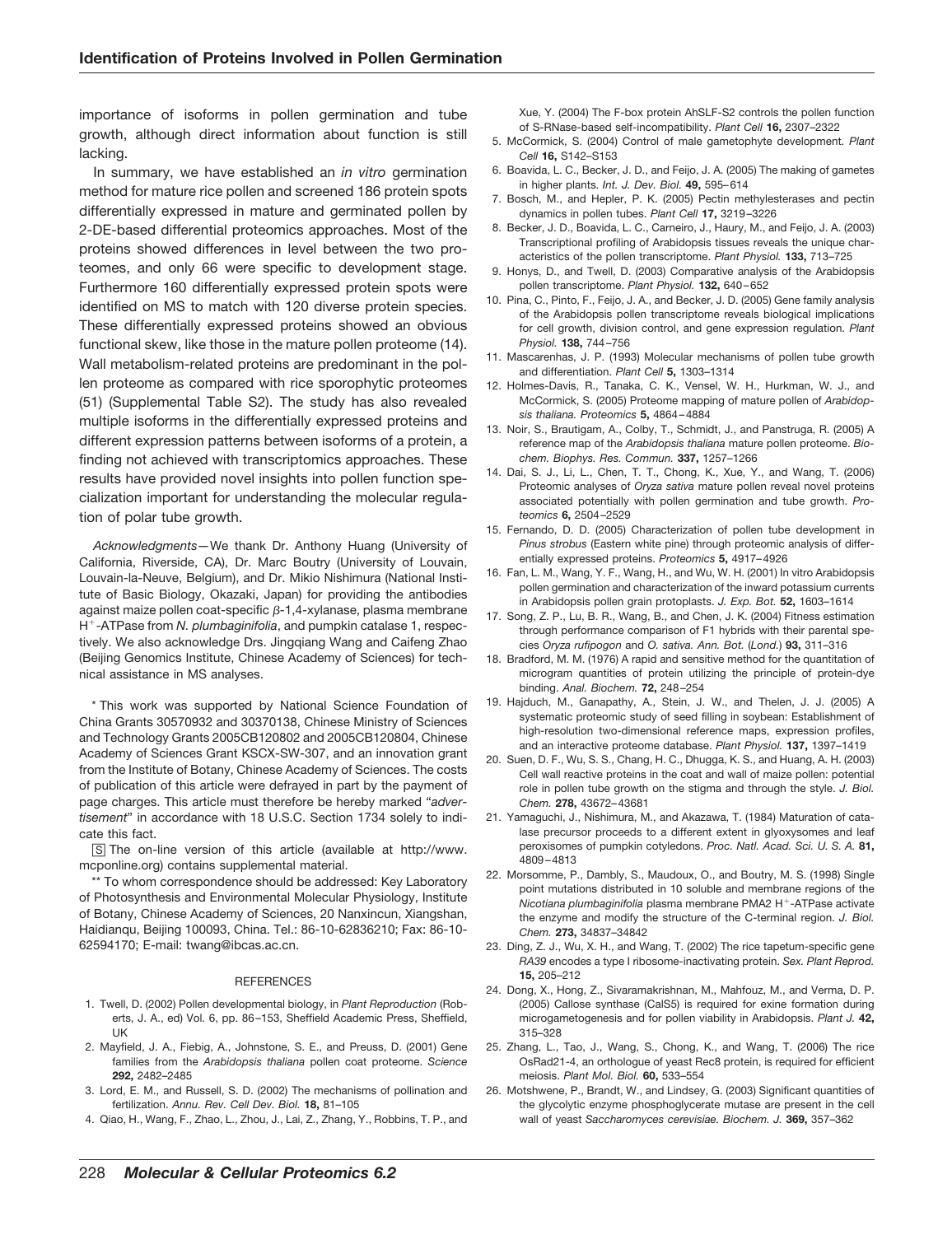- 27. Wilkins, J. C., Beighton, D., and Homer, K. A. (2003) Effect of acidic pH on expression of surface-associated proteins of *Streptococcus oralis. Appl. Environ. Microbiol.* **69,** 5290 –5296
- 28. Shoemaker, C., Gross, A., Gebremichael, A., and Harn, D. (1992) cDNA cloning and functional expression of the *Schistosoma mansoni* protective antigen triose-phosphate isomerase. *Proc. Natl. Acad. Sci. U. S. A.* **89,** 1842–1846
- 29. Alloush, H. M., Lopez-Ribot, J. L., Masten, B. J., and Chaffin, W. L. (1997) 3-Phosphoglycerate kinase: a glycolytic enzyme protein present in the cell wall of *Candida albicans. Microbiology* **143,** 321–330
- 30. Kim, K. H., and Park, H. M. (2004) Enhanced secretion of cell wall bound enolase into culture medium by the soo1-1 mutation of *Saccharomyces cerevisiae. J. Microbiol.* **42,** 248 –252
- 31. Passardi, F., Cosio, C., Penel, C., and Dunand, C. (2005) Peroxidases have more functions than a Swiss army knife. *Plant Cell Rep.* **24,** 255–265
- 32. Joo, J. H., Bae, Y. S., and Lee, J. S. (2001) Role of auxin-induced reactive oxygen species in root gravitropism. *Plant Physiol.* **126,** 1055–1060
- 33. dos Santos, W. D., Ferrarese, M. L., Finger, A., Teixeira, A. C., and Ferrarese-Filho, O. (2004) Lignification and related enzymes in *Glycine max* root growth-inhibition by ferulic acid. *J. Chem. Ecol.* **30,** 1203–1212
- 34. Pressey, R., and Reger, B. J. (1989) Polygalacturonase in pollen from corn and other grasses. *Plant Sci.* **59,** 57– 62
- 35. de Dios Alche, J., M'rani-Alaoui, M., Castro, A. J., and Rodriguez-Garcia, M. I. (2004) Ole e 1, the major allergen from olive (*Olea europaea* L.) pollen, increases its expression and is released to the culture medium during *in vitro* germination. *Plant Cell Physiol.* **45,** 1149 –1157
- 36. Cosgrove, D. J., Bedinger, P., and Durachko, D. M. (1997) Group I allergens of grass pollen as cell wall-loosening agents. *Proc. Natl. Acad. Sci. U. S. A.* **94,** 6559 – 6564
- 37. Prevot, D., Darlix, J. L., and Ohlmann, T. (2003) Conducting the initiation of protein synthesis: the role of eIF4G. *Biol. Cell* **95,** 141–156
- 38. Cans, C., Passer, B. J., Shalak, V., Nancy-Portebois, V., Crible, V., Amzallag, N., Allanic, D., Tufino, R., Argentini, M., Moras, D., Fiucci, G., Goud, B., Mirande, M., Amson, R., and Telerman, A. (2003) Translationally controlled tumor protein acts as a guanine nucleotide dissociation inhibitor on the translation elongation factor eEF1A. *Proc. Natl. Acad. Sci. U. S. A.* **100,** 13892–13897
- 39. Heslop-Harrison, J., Heslop-Harrison, Y, Cresti, M., Tiezzi, A., and Moscatelli, A. (1988) Cytoskeletal elements, cell shaping and movement in the angiosperm pollen tube. *J. Cell Sci.* **91,** 49 – 60
- 40. Weber, K., and Osborn, M. (1969) The reliability of molecular weight determinations by dodecyl sulfate-polyacrylamide gel electrophoresis. *J. Biol. Chem.* **244,** 4406 – 4412
- 41. Wu, J., Lenchik, N. J., Pabst, M. J., Solomon, S. S., Shull. J., and Gerling, I. C. (2005) Functional characterization of two-dimensional gel-separated proteins using sequential staining. *Electrophoresis* **26,** 225–237
- 42. Lagrimini, L. M., Bradford, S., and Rothstein, S. (1990) Peroxidase-induced wilting in transgenic tobacco plants. *Plant Cell* **2,** 7–18
- 43. Li, L. C., Bedinger, P. A., Volk, C., Jones, A. D., and Cosgrove, D. J. (2003) Purification and characterization of four  $\beta$ -expansins (Zea m 1 isoforms) from maize pollen. *Plant Physiol.* **132,** 2073–2085
- 44. Swoboda, I., Grote, M., Verdino, P., Keller, W., Singh, M. B., De Weerd, N., Sperr, W. R., Valent, P., Balic, N., Reichelt, R., Suck, R., Fiebig, H., Valenta, R., and Spitzauer, S. (2004) Molecular characterization of polygalacturonases as grass pollen-specific marker allergens: expulsion from pollen via submicronic respirable particles. *J. Immunol.* **172,** 6490 – 6500
- 45. Barral, P., Suarez, C., Batanero, E., Alfonso, C., Alche, J. D., Rodriguez-Garcia, M. I., Villalba, M., Rivas, G., and Rodriguez, R. (2005) An olive pollen protein with allergenic activity, Ole e 10, defines a novel family of carbohydrate-binding modules and is potentially implicated in pollen germination. *Biochem. J.* **390,** 77– 84
- 46. Afferni, C., Lacovacci, P., Barletta, B., Di Felice, G., Tinghino, R., Mari, A., and Pini, C. (1999) Role of carbohydrate moieties in IgE binding to allergenic components of *Cupressus arizonica* pollen extract. *Clin. Exp. Allergy* **29,** 1087–1094
- 47. Rudd, J. J., and Franklin-Tong, V. E. (2003) Signals and targets of the self-incompatibility response in pollen of *Papaver rhoeas. J. Exp. Bot.* **54,** 141–148
- 48. Edlund, A. F., Swanson, R., and Preuss, D. (2004) Pollen and stigma structure and function: the role of diversity in pollination. *Plant Cell* **16,**

S84 –S97

- 49. Honys, D., and Twell, D. (2004) Transcriptome analysis of haploid male gametophyte development in Arabidopsis. *Genome Biol.* **5,** R85
- 50. Lee, J. Y., and Lee, D. H. (2003) Use of serial analysis of gene expression technology to reveal changes in gene expression in Arabidopsis pollen undergoing cold stress. *Plant Physiol.* **132,** 517–529
- 51. Koller, A., Washburn, M. P., Lange, B. M., Andon, N. L., Deciu, C., Haynes, P. A., Hays, L., Schieltz, D., Ulaszek, R., Wei, J., Wolters, D., and Yates, J. R. (2002) Proteomic survey of metabolic pathways in rice. *Proc. Natl. Acad. Sci. U. S. A.* **99,** 11969 –11974
- 52. Parre, E., and Geitmann, A. (2005) Pectin and the role of the physical properties of the cell wall in pollen tube growth of *Solanum chacoense. Planta* **220,** 582–592
- 53. Bih, F. Y., Wu, S. S., Ratnayake, C., Walling, L. L., Nothnagel, E. A., and Huang, A. H. (1999) The predominant protein on the surface of maize pollen is an endoxylanase synthesized by a tapetum mRNA with a long 5- leader. *J. Biol. Chem.* **274,** 22884 –22894
- 54. Ridley, B. L., O'Neill, M. A., and Mohnen, D. (2001) Pectins: structure, biosynthesis, and oligogalacturonide-related signaling. *Phytochemistry* **57,** 929 –967
- 55. Dittmar, G. A., Wilkinson, C. R., Jedrzejewski, P. T., and Finley, D. (2002) Role of a ubiquitin-like modification in polarized morphogenesis. *Science* **295,** 2442–2446
- 56. Speranza, A., Scoccianti, V., Crinelli, R., Calzoni, G. L., and Magnani, M. (2001) Inhibition of proteasome activity strongly affects kiwifruit pollen germination. Involvement of the ubiquitin/proteasome pathway as a major regulator. *Plant Physiol.* **126,** 1150 –1161
- 57. Lockhart, D. J., and Winzeler, E. A. (2000) Genomics, gene expression and DNA arrays. *Nature* **405,** 827– 836
- 58. Trotter, K. W., Fraser, I. D., Scott, G. K., Stutts, M. J., Scott, J. D., and Milgram, S. L. (1999) Alternative splicing regulates the subcellular localization of A-kinase anchoring protein 18 isoforms. *J. Cell Biol.* **147,** 1481–1492
- 59. Luque, C. M., and Correas, I. (2000) A constitutive region is responsible for nuclear targeting of 4.1R: modulation by alternative sequences results in differential intracellular localization. *J. Cell Sci.* **113,** 2485–2495
- 60. Xie, Z., Wang, J., Cao, M., Zhao, C., Zhao, K., Shao, J., Lei, T., Xu, N., and Liu, S. (2006) Pedigree analysis of an elite rice hybrid using proteomic approach. *Proteomics* **6,** 474 – 486
- 61. Kerim, T., Imin, N., Weinman, J. J., and Rolfe, B. G. (2003) Proteome analysis of male gametophyte development in rice anthers. *Proteomics* **3,** 738 –751
- 62. Kierszenbaum, A. L. (2002) Sperm axoneme: a tale of tubulin posttranslation diversity. *Mol. Reprod. Dev.* **62,** 1–3
- 63. Jiang, L., and Rogers, J. C. (1998) Integral membrane protein sorting to vacuoles in plant cells: evidence for two pathways. *J. Cell Biol.* **143,** 1183–1199
- 64. Zhang, J., Henriksson, H., Szabo, I. J., Henriksson, G., and Johansson, G. (2005) The active component in the flax-retting system of the zygomycete Rhizopus oryzae sb is a family 28 polygalacturonase. *J. Industr. Microbiol. Biotechnol.* **32,** 431– 438
- 65. Pezzotti, M., Feron, R., and Mariani, C. (2002) Pollination modulates expression of the PPAL gene, a pistil-specific  $\beta$ -expansin. *Plant Mol. Biol.* **49,** 187–197
- 66. Minibayeva, F., Mika, A., and Luthje, S. (2003) Salicylic acid changes the properties of extracellular peroxidase activity secreted from wounded wheat (*Triticum aestivum* L.) roots. *Protoplasma* **221,** 67–72
- 67. Ndimba, B. K., Chivasa, S., Hamilton, J. M., Simon, W. J., and Slabas, A. R. (2003) Proteomic analysis of changes in the extracellular matrix of Arabidopsis cell suspension cultures induced by fungal elicitors. *Proteomics* **3,** 1047–1059
- 68. Chen, K., Lin, Y., and Detwiler, T. C. (1992) Protein disulfide isomerase activity is released by activated platelets. *Blood* **79,** 2226 –2228
- 69. Somogyi, E., Petersson, U., Hultenby, K., and Wendel, M. C. (2003) Calreticulin—an endoplasmic reticulum protein with calcium-binding activity is also found in the extracellular matrix. *Matrix Biol.* **22,** 179 –191
- 70. Kleczkowski, L. A., Geisler, M., Ciereszko, I., and Johansson, H. (2004) UDP-glucose pyrophosphorylase. An old protein with new tricks. *Plant Physiol.* **134,** 912–918
- 71. Langeveld, S. M. J., Vennik, M., Kottenhagen, M., van Wijk, R., Buijk, A., Kijne, J. W., and de Pater, S. (2002) Glucosylation activity and complex